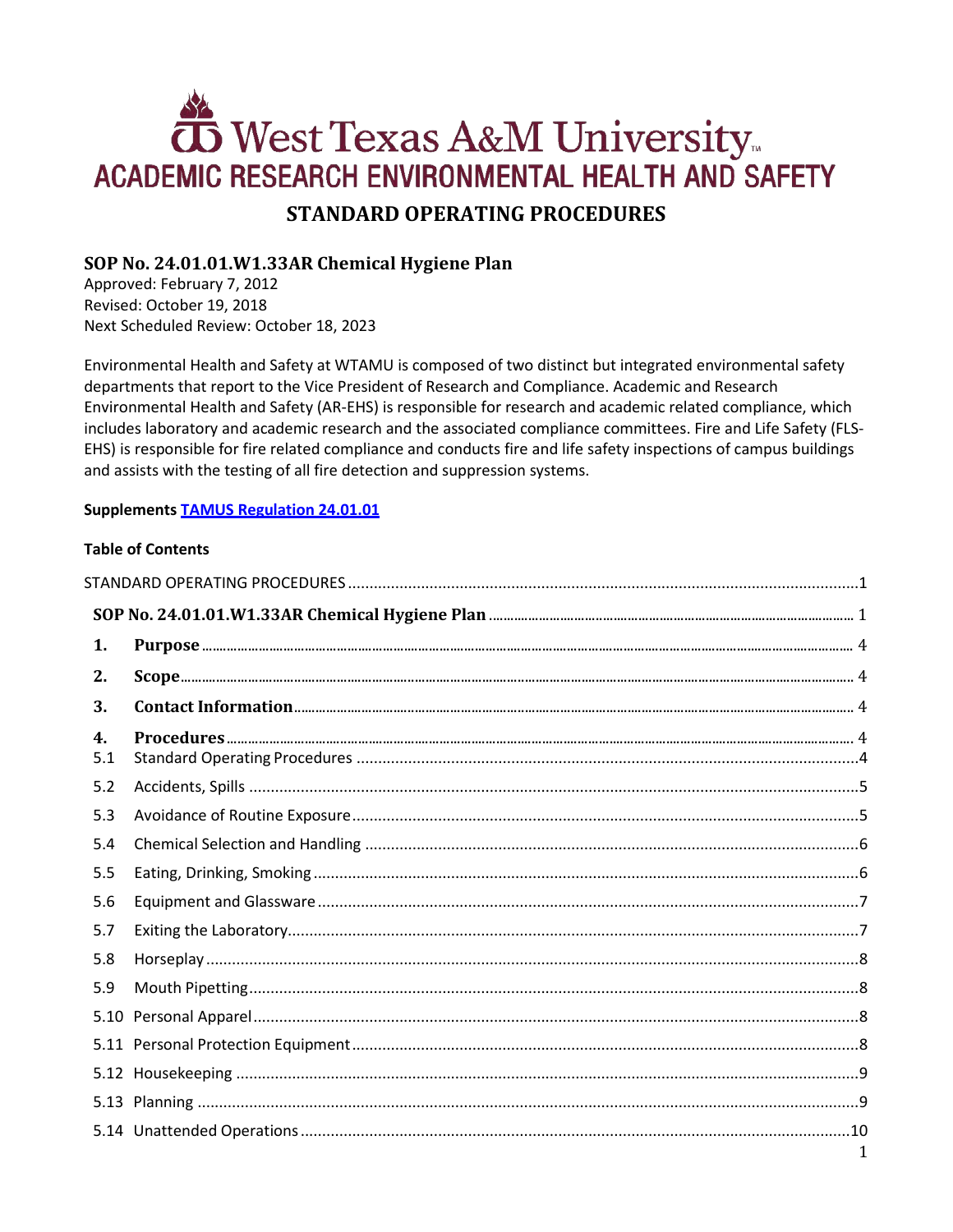| 5. |                                                                                                       |  |  |
|----|-------------------------------------------------------------------------------------------------------|--|--|
| 6. |                                                                                                       |  |  |
| 7. |                                                                                                       |  |  |
| 8. |                                                                                                       |  |  |
|    |                                                                                                       |  |  |
|    |                                                                                                       |  |  |
|    |                                                                                                       |  |  |
|    |                                                                                                       |  |  |
|    |                                                                                                       |  |  |
|    |                                                                                                       |  |  |
|    |                                                                                                       |  |  |
|    |                                                                                                       |  |  |
|    |                                                                                                       |  |  |
|    |                                                                                                       |  |  |
|    |                                                                                                       |  |  |
|    | Academic and Research Environmental Health and Safety (EHS) Laboratory Research Compliance Laboratory |  |  |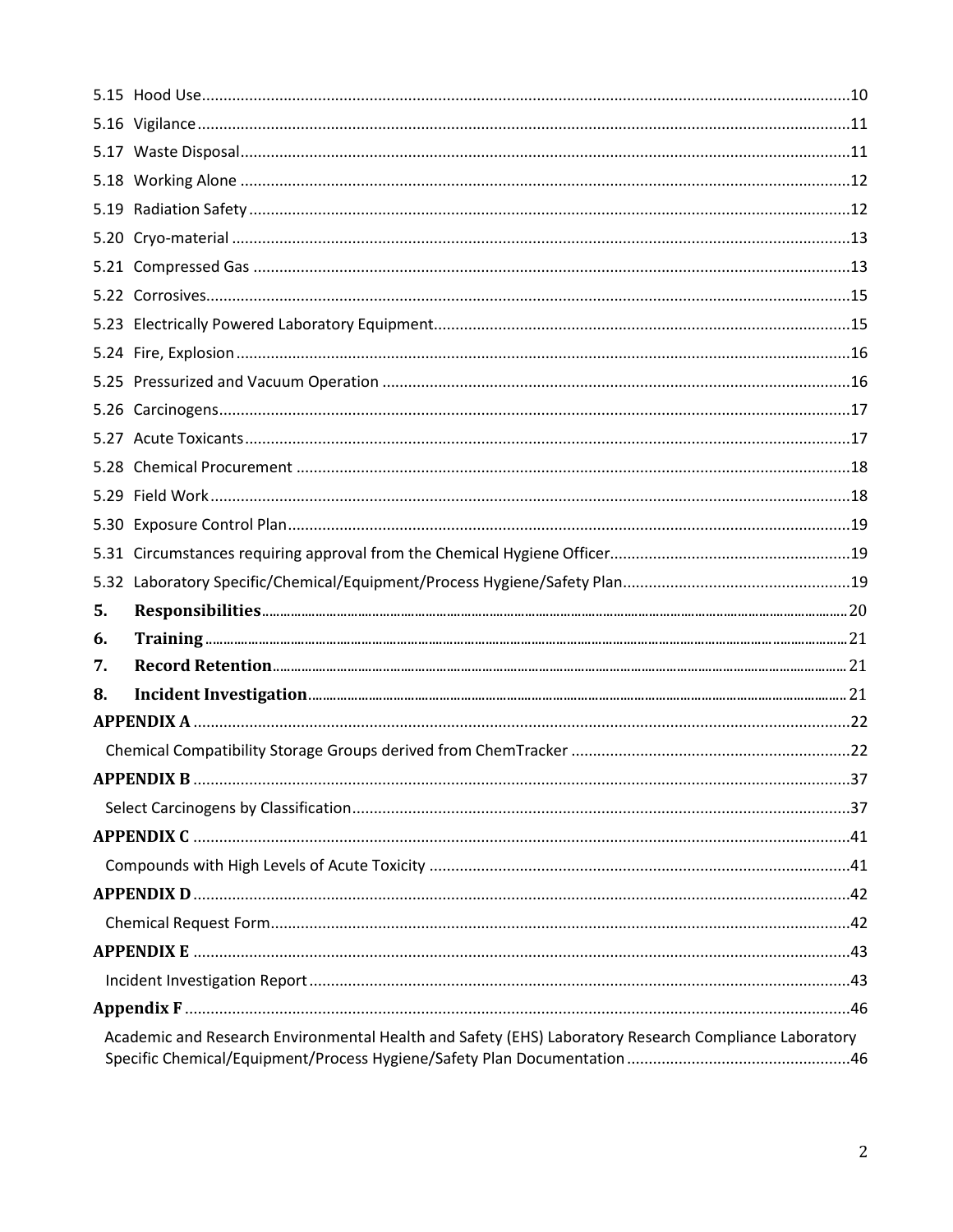**This chemical hygiene plan is reviewed every five years by the chemical hygiene committee. If you have any questions, comments, or concerns please contact any member of the committee.**

# Chemical Hygiene Committee

| Jim Rogers    | <b>ANS 321A</b>        | 651-2581 | jrogers@wtamu.edu   |
|---------------|------------------------|----------|---------------------|
| Jim Woodyard  | <b>Chemistry House</b> | 651-2534 | jwoodyard@wtamu.edu |
| David Khan    | <b>Chemistry House</b> | 651-2547 | dkhan@wtamu.edu     |
| Richard Smith | KRC 184                | 651-2740 | rcsmith@wtamu.edu   |

# Acronyms used in Chemical Hygiene Plan

| <b>A&amp;M</b> | Agricultural & Mechanical                                 |  |
|----------------|-----------------------------------------------------------|--|
| <b>ACGIH</b>   | American Conference of Governmental Industrial Hygienists |  |
| AR-EHS         | Academic and Research - Environmental, Health & Safety    |  |
| <b>BBP</b>     | <b>Bloodborne Pathogen</b>                                |  |
| <b>CHP</b>     | Chemical Hygiene Plan                                     |  |
| <b>EHS</b>     | Environmental, Health & Safety                            |  |
| <b>EXP</b>     | <b>Exposure Control Plan</b>                              |  |
| <b>IARC</b>    | International Agency for Research on Cancer               |  |
| M              | Molar                                                     |  |
| mA             | milliamps                                                 |  |
| <b>MSDS</b>    | <b>Material Safety Data Sheet</b>                         |  |
| <b>NIOSH</b>   | National Institute for Occupational Safety and Health     |  |
| <b>NTP</b>     | <b>National Toxicology Program</b>                        |  |
| <b>OSHA</b>    | Occupational Safety and Health Administration             |  |
| PEL            | Permissible Exposure Limit                                |  |
| <b>PPE</b>     | Personal Protective Equipment                             |  |
| <b>REL</b>     | Recommended Exposure Limit                                |  |
| SDS            | Safety Data Sheet                                         |  |
| SOP            | <b>Standard Operating Procedures</b>                      |  |
| <b>TLV</b>     | Threshold Limit Value                                     |  |
| <b>TOXNET</b>  | An online toxicology information source                   |  |
| <b>UPD</b>     | <b>University Police Department</b>                       |  |
| <b>WTAMU</b>   | West Texas Agricultural & Mechanical University           |  |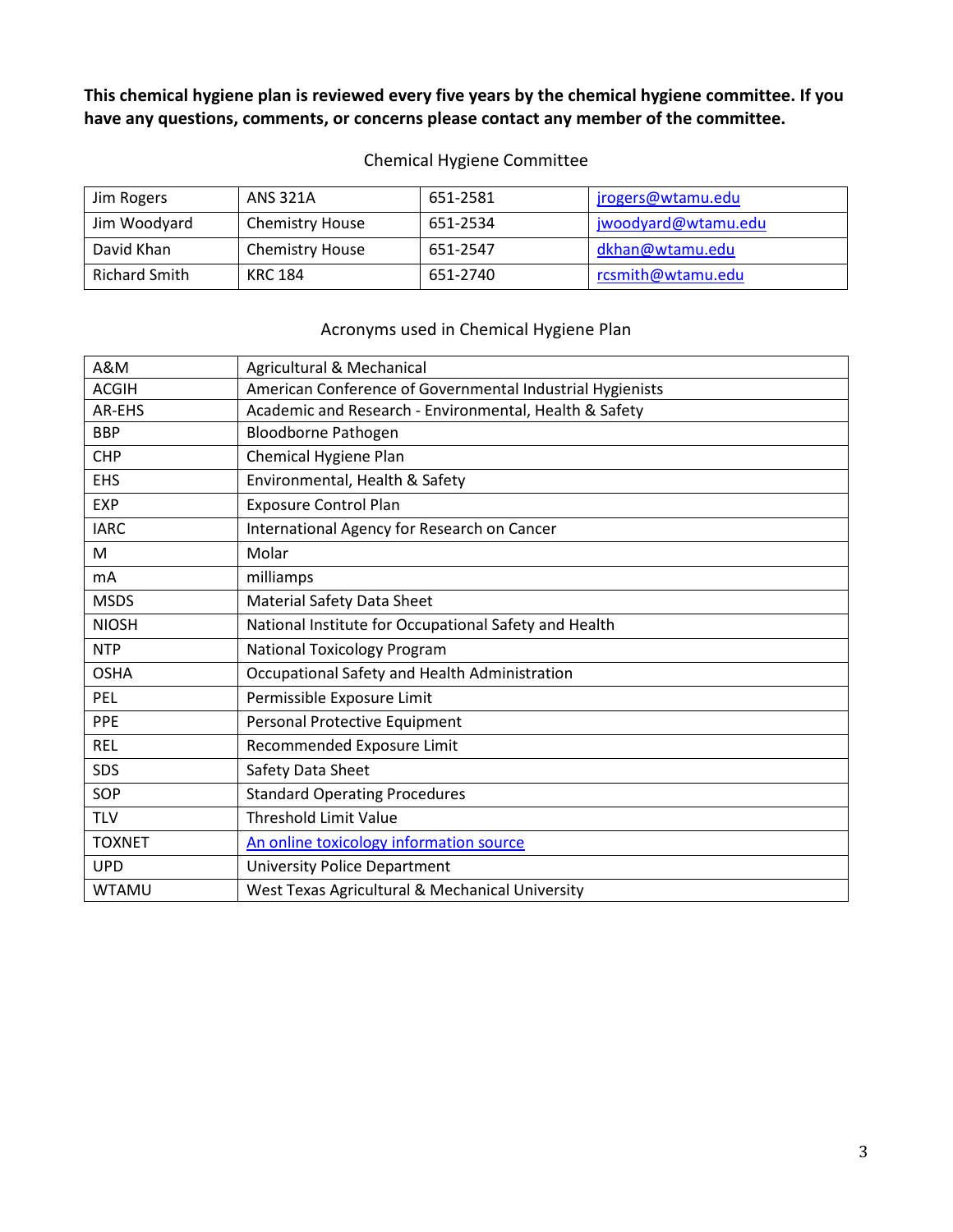# <span id="page-3-0"></span>**1. Purpose**

The Chemical Hygiene Plan is intended to protect West Texas A&M University (WTAMU) faculty, staff, students, and visitors from physical and chemical health hazards associated with laboratory environments.

# <span id="page-3-1"></span>**2. Scope**

This procedure applies to all West Texas A&M University laboratories, to all employees and students of the University, and the external organizations who work in or use any WTAMU laboratory. **Remember, safety is everyone's responsibility.**

# <span id="page-3-2"></span>**3. Contact Information**

- $\triangleright$  Emergencies
	- General emergency: 911
	- WTAMU Police Department Emergency: (806) 651-2300
	- City of Canyon Fire Department: (806) 655-5010
	- City of Canyon Police Department: (806) 655-5005
	- Poison Control: 1-800-222-1222
	- WTAMU AR-EHS: (806) 651-2270
	- WTAMU FLS-EHS: (806) 651-2134
- > Non-Emergencies
	- For small spills or with questions or concerns about lab safety contact AR-EHS at 651-2270.

#### <span id="page-3-3"></span>**4. Procedures**

#### <span id="page-3-4"></span>5.1 Standard Operating Procedures

- $\triangleright$  Only Lab Supervisors can authorize experiments.
	- Laboratory Supervisors are faculty or staff of WTAMU who are assigned as the individual responsible for controlling or administering the work being conducted in a specific laboratory.
- $\triangleright$  Any student, faculty, or staff who disregards safety policies or procedures and puts themselves or others at risk is subject to disciplinary actions in accordance with established University procedures. Thisincludes:
	- Unauthorized experiments;
	- Neglect of established protective procedures;
	- Neglect of proper PPE use.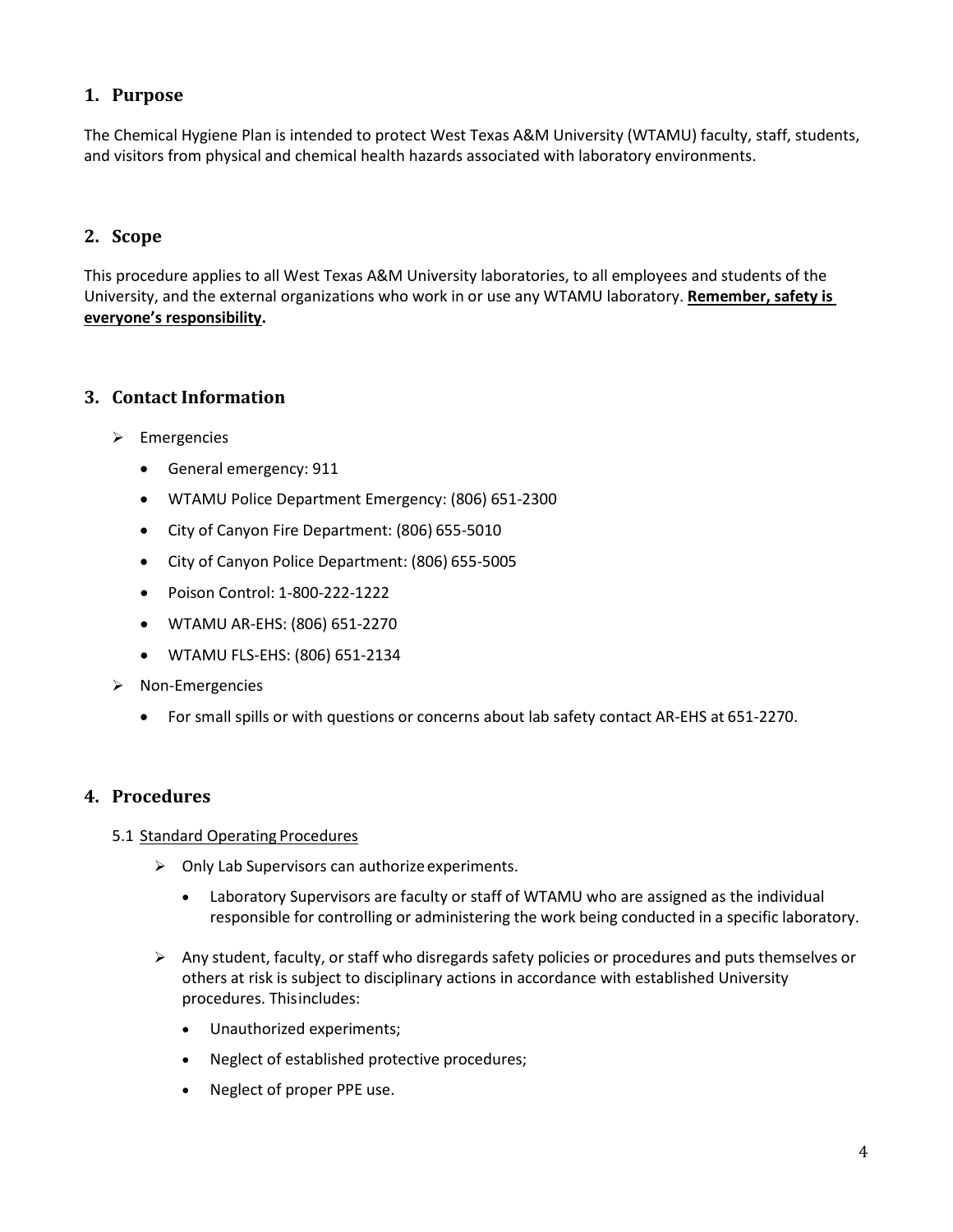- $\triangleright$  Lab Supervisors may be held responsible if injury occurs due to failure on their part to enforce safety procedures.
- $\triangleright$  Never leave biological, radiological, or chemical material or containers unattended outside a laboratory.

#### <span id="page-4-0"></span>5.2 Accidents, Spills

- $\triangleright$  Follow SDS or Laboratory Chemical Safety Summary recommendations for eye and skin contact, ingestion, respiratory protection, and clean-up.
- $\triangleright$  For small spills follow the instructions on the chemical spill kits located in each laboratory.
	- Contact AR-EHS (651-2270) for assistance or to pick up and replace a spill kit.
- $\triangleright$  For large spills immediately evacuate the area and call 911 or 2300.

#### <span id="page-4-1"></span>5.3 Avoidance of Routine Exposure

Every chemical has the potential to be harmful which is why students, faculty, and staff of WTAMU shall treat **ALL** chemicals as if they are harmful to human health.

- $\triangleright$  All chemical mixtures shall be treated as hazardous at its most hazardous component. When risk is unknown, treat as extremely hazardous.
	- For assistance contact AR-EHS.
- $\triangleright$  Do not allow direct contact with any chemical.
	- Wear eye and hand protection as directed by the SDS for the chemical being used at all times while in the laboratory.
	- Follow personal protective equipment (PPE) recommendations provided in SDS.
		- $\div$  Wear lab coats, aprons, or a combination of both to minimize chances of exposure, and remove lab coats and aprons prior to exiting the laboratory.
		- ❖ Inspect gloves prior to use.
		- ❖ Wash hands immediately upon removal of gloves.
	- Wear respirators and other PPE as recommended by the SDS, Laboratory Chemical Safety Summary, NIOSH Pocket Guide to Chemical Hazards, TOXNET, or other reputable source.
		- Contact AR-EHS for assistance in PPE selection or to determine permissible exposure levels (PEL).
- $\triangleright$  Concentrations above the OSHA PEL shall be considered a hazardous condition and require immediate actions to either reduce the concentration or exit the laboratory and notify AR-EHS. In the event that a chemical does not have an OHSA PEL, use either the NIOSH REL or the ACGIH TLV whichever ismore protective (contact AR-EHS for assistance).
- $\triangleright$  Do not use smell or taste to identify any chemical.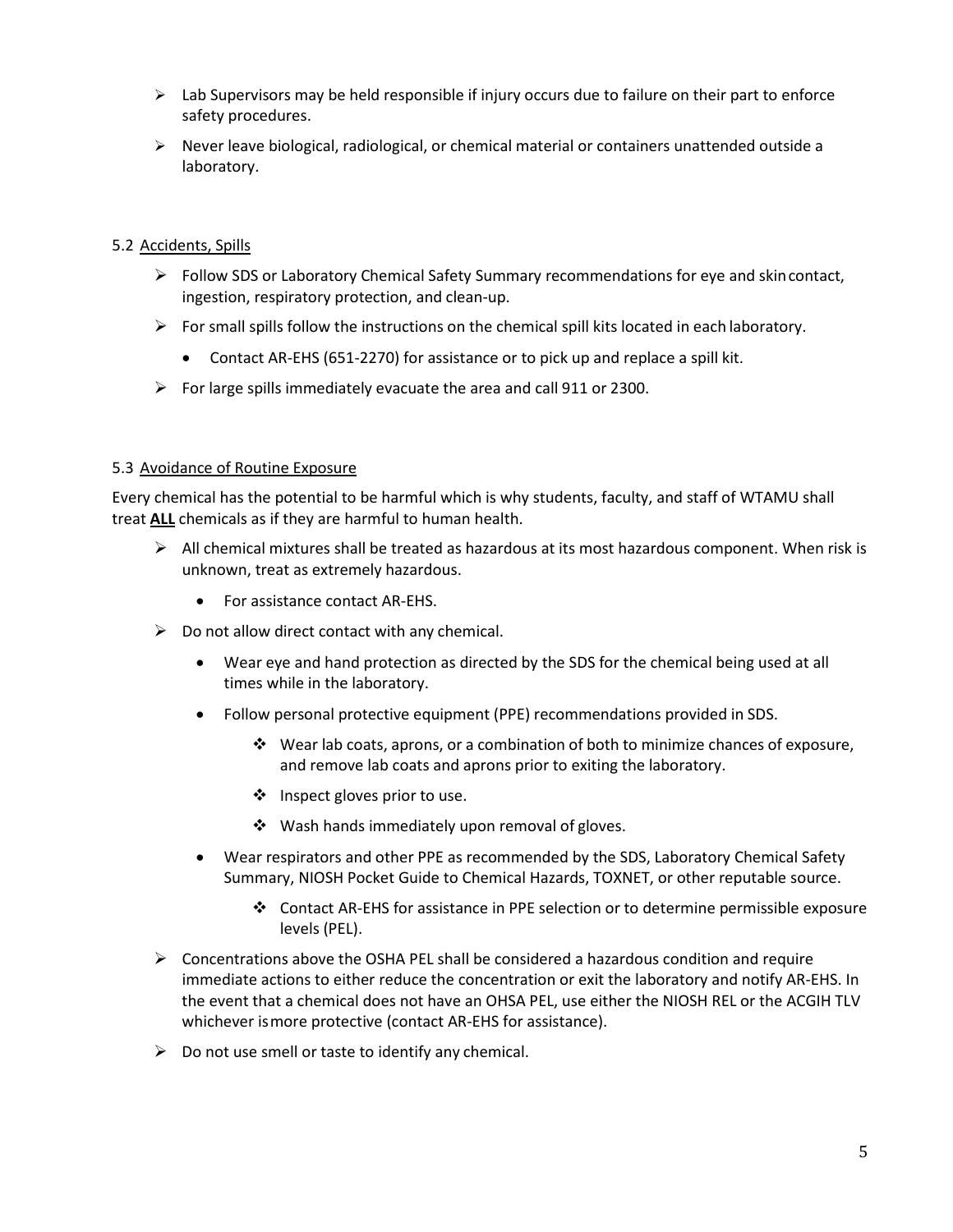- $\triangleright$  Release of toxic substances into warm or cold rooms (recirculated air) shall not be allowed.
- $\triangleright$  Use fume hoods appropriate for the work to be conducted.

#### <span id="page-5-0"></span>5.4 Chemical Selection and Handling

- $\triangleright$  Prior to working with any chemical, assure that the quality of the available ventilation system is appropriate.
- $\triangleright$  The quantity of chemical being used should be as small as possible to complete the required work.
- $\triangleright$  Any use of methanol or other flammables should be either avoided completely or restricted to minimal amounts, which have been safely dispensed at remote locations.
- $\triangleright$  Bulk containers of flammable liquids must never be positioned or handled near viewing audiences, especially when there are potential ignition sources present.
- $\triangleright$  Chemicals shall be handled in the manner recommended in the SDS.
- $\triangleright$  Read and adhere to the chemical labels and SDS before handling any chemical.
- $\triangleright$  Know chemical and physical hazards associated with the chemicals being used in the laboratory andensure you have the proper training, equipment, and procedures in place to safely conduct work.
- $\triangleright$  Proper PPE must be worn when handling hazardous chemicals.
- $\triangleright$  Do not hold chemical containers by their cap.
- $\triangleright$  Point test tubes away from yourself and others in the laboratory.
- $\triangleright$  When using carts to transport chemicals, only carts with side rails shall be used.
	- Two carts will be made available in ANS and kept in the basement.
	- One cart will be made available in KRC.
	- If the carts are unavailable, contact AR-EHS at 651-2270 for a cart.
- Always add acid to water "A to W dilution", not the other way around. (**Note:** *mixing concentrated acids/bases with water can cause violent reactions, use caution*)
- $\triangleright$  Do not mix organic chemicals with oxidizers.
- $\triangleright$  Separate incompatible chemicals during storage and do not mix incompatible materials, for assistance contact AR-EHS.
	- See Appendix A for chemical compatibility storage groups and a list of chemicals within each group.

#### <span id="page-5-1"></span>5.5 Eating, Drinking, Smoking

- $\triangleright$  Smoking shall not occur in any WTAMU laboratory.
- $\triangleright$  Eating and drinking shall not be allowed in a laboratory that has chemical, biological, or radiological materials. This includes the chewing of gum, tobacco, and the use of snuff or medications of any kind.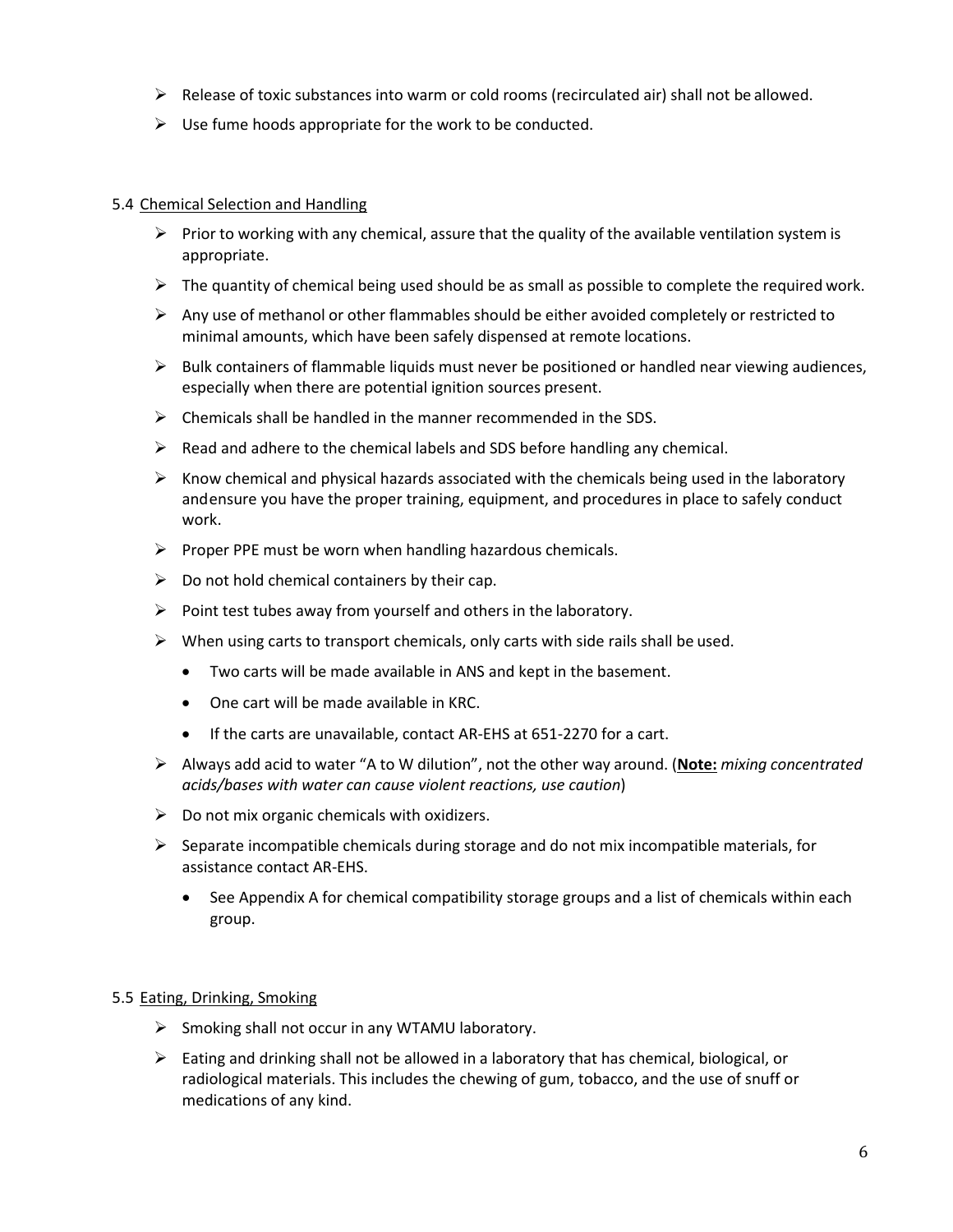- $\triangleright$  Do not place hands or fingers in or near the mouth.
- $\triangleright$  Do not place hands near the face. This includes the application of cosmetics.
- $\triangleright$  Wash hands immediately and thoroughly when leaving the laboratory even if gloves were worn.
- $\triangleright$  Food items shall not be allowed in a laboratory.
	- Exceptions based on the researcher's need can be made, contact EHS.
	- If exceptions are made, food items intended for human consumption shall be stored in a refrigerator (labeled "FOOD ONLY") that contains no chemical, biological, or radiological materials.
	- Refrigerators used to store/hold items for lab use shall not contain food items for human consumption and shall be labeled "RESEARCH ONLY" and "NO FOOD ORDRINK".

#### <span id="page-6-0"></span>5.6 Equipment and Glassware

- $\triangleright$  Proper equipment selection and maintenance is essential to a safe laboratory.
- $\triangleright$  Inspect all glassware and equipment prior to each use.
	- Follow manufacturer recommendations for inspections and maintenance.
	- Documentation of all equipment inspections and maintenance are the responsibility of the Lab Supervisor and maintenance and inspection records must be stored in a binder specific for that piece of equipment. Lab Supervisors may contact AR-EHS for assistance in scheduling maintenance or inspections and record keeping.
	- Dispose of damaged or broken glassware in broken glass containers.
		- ❖ Contact AR-EHS to supply or pick up broken glass containers.
- $\triangleright$  Glassware must be properly handled and stored. Any glassware with cracks or chips must not be used and must be discarded immediately in an approved broken glass container.
- $\triangleright$  Vacuum-jacketed glassware must be handled with extreme care to prevent implosion.
- $\triangleright$  Do not handle broken glass with bare hands.
	- Use tongs, tweezers, puncture-resistant gloves, or brush/broom and dustpan.
- $\triangleright$  Use extreme caution when using force to attach or remove hosing or other items to or from glass.
	- Always wear appropriate PPE to ensure hands, body, and eyes are protected.

#### <span id="page-6-1"></span>5.7 Exiting the Laboratory

- $\triangleright$  Ensure work area is clean and uncluttered prior to exiting.
- $\triangleright$  Ensure all chemicals are properly labeled and stored before exiting.
- $\triangleright$  Ensure hotplates are unplugged and no open flames exist before exiting.
- $\triangleright$  Remove lab apparel prior to exiting the laboratory.
- $\triangleright$  When leaving a laboratory, always wash your hands as soon as feasible.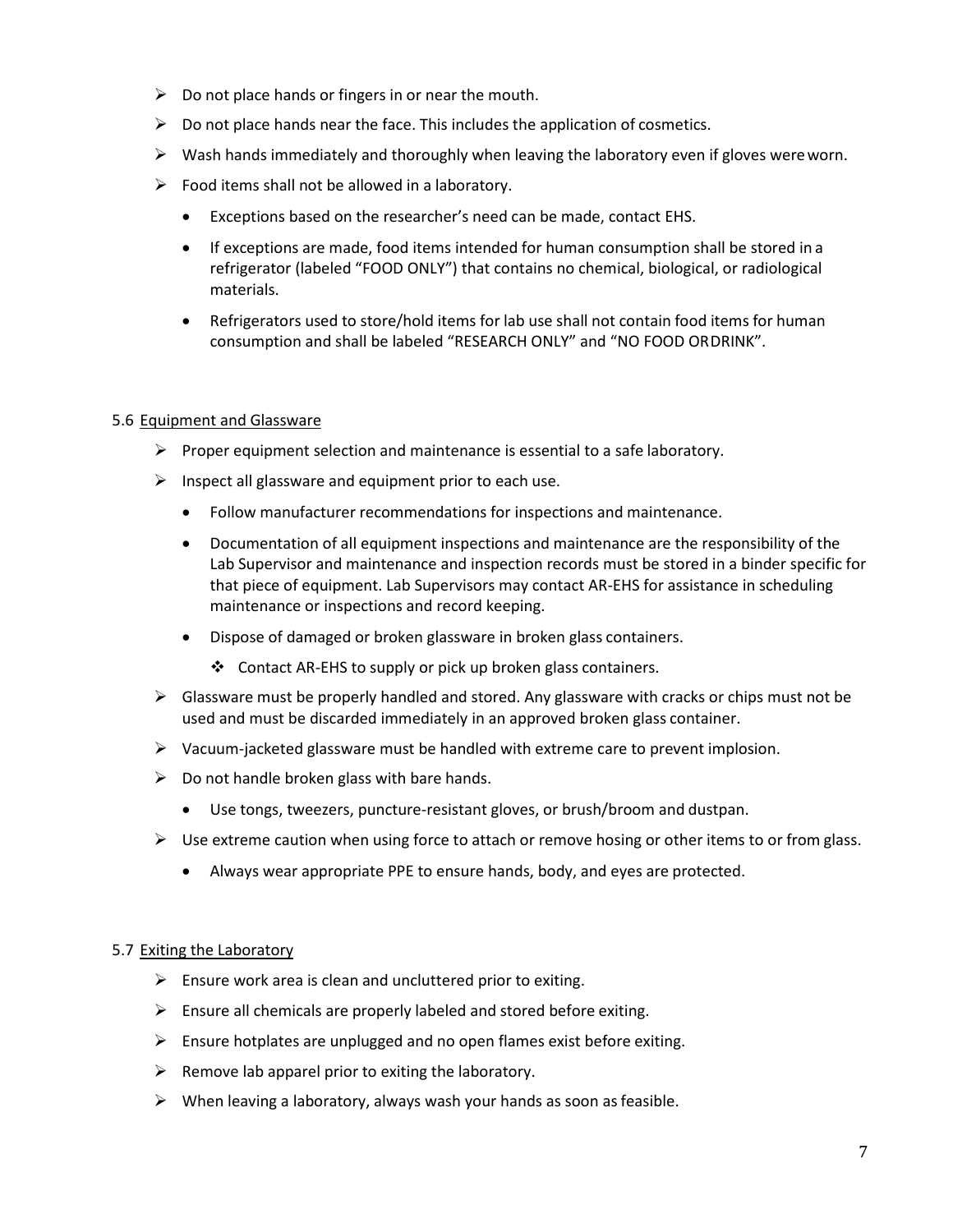#### <span id="page-7-0"></span>5.8 Horseplay

- $\triangleright$  Horseplay shall not be allowed in WTAMU laboratories.
	- Horseplay may distract, startle, or confuse other workers/students and may create hazardous situations.

#### <span id="page-7-1"></span>5.9 Mouth Pipetting

- $\triangleright$  The use of mouth suction (pipetting, siphoning) shall not be allowed.
- $\triangleright$  Always use mechanical means to create suction.

#### <span id="page-7-2"></span>5.10 Personal Apparel

- Long hair, including facial hair, and loose clothing shall be confined at all times in a laboratory.
- $\triangleright$  Shoes shall be worn at all times in a laboratory.
	- Sandals, perforated shoes, and mesh shoes are not recommended for students. Staff and lab personnel shall wear proper shoes for the chemical and quantity being used as directed by the SDS.
- $\triangleright$  Minimize skin exposure as appropriate by wearing clothing which covers the legs to the ankles and covers arms to the wrists or cover exposed skin with a lab coat or appropriate PPE.
	- Follow guidance of SDS or contact AR-EHS.

#### <span id="page-7-3"></span>5.11 Personal Protection Equipment

Personal Protective Equipment (PPE) includes all clothing and work accessories designed to protect employees from workplace hazards. Protective equipment should not replace engineering, administrative, or procedural controls for safety; it should be used in conjunction with these controls. Employees must wear protective equipment as required and when instructed by a supervisor.

- $\triangleright$  Review the WTAMU Personal Protective Equipment Procedure.
- $\triangleright$  Always wear the appropriate hand and arm protection.
- $\triangleright$  Select and wear appropriate body protection.
- $\triangleright$  Select and wear appropriate hearing protection.
- $\triangleright$  Use safety glasses or safety goggles as required.
- $\triangleright$  Do not wear contact lenses in laboratories without full eye protection.
- $\triangleright$  Use proper head and foot protection as needed.
- $\triangleright$  Respirators must be used when dealing with inhalation hazards above regulated or recommended atmospheres.
	- Contact AR-EHS prior to respirator use.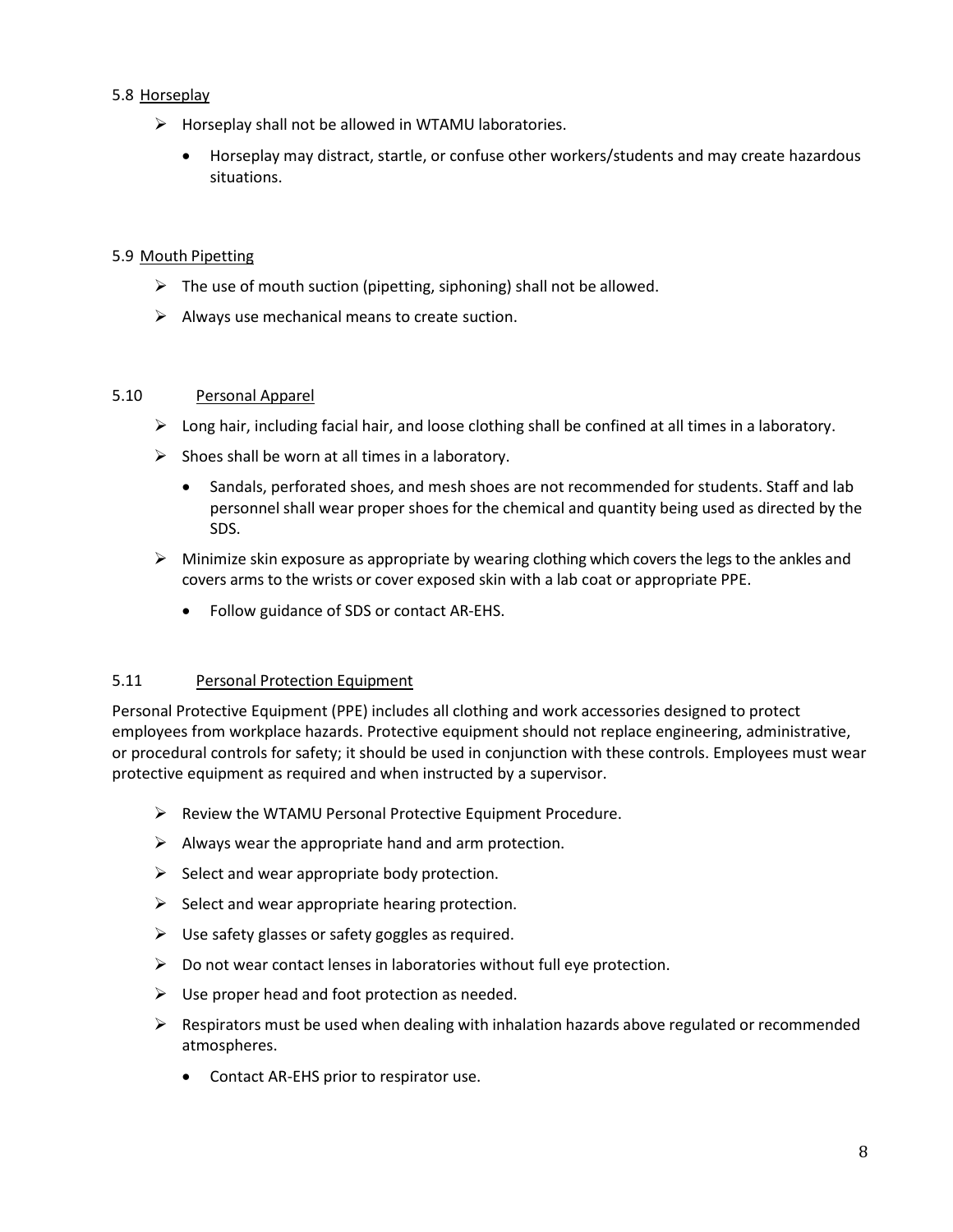#### <span id="page-8-0"></span>5.12 Housekeeping

- $\triangleright$  Work areas shall remain clean and uncluttered.
- $\triangleright$  Safety equipment must remain clear of obstructions at all times, such as fire extinguishers, safety showers, and eyewash stations.
- $\triangleright$  Breaker panels require a clearance of 3 feet from the front of the panel and appropriate width to allow a person to access the panel unobstructed.

#### <span id="page-8-1"></span>5.13 Planning

Proper planning is essential in creating a safe work environment when handling chemicals. WTAMU has adopted many procedures that Lab Supervisors need to be familiar with.

- $\triangleright$  Know the locations of exits and all emergency exit routes prior to conducting any experiment.
- $\triangleright$  Know emergency phone numbers prior to conducting any experiment.
	- General emergency: 911
	- WTAMU Police Department Emergency: (806) 651-2300
	- City of Canyon Fire Department: (806) 655-5010
	- City of Canyon Police Department: (806) 655-5005
	- Poison Control: 1-800-222-1222
	- WTAMU AR-EHS: (806) 651-2270
	- WTAMU FLS-EHS: (806) 651-2134
- $\triangleright$  Know all chemical and physical hazards associated with chemicals being used.
	- Select procedures based on chemical and physical hazards.
	- Select equipment based on chemical and physical hazards, examples include:
		- Fume hoods designed for explosives or perchloricacid.
		- $\cdot$  Lead aprons, gloves, etc. when working with radiation.
		- ❖ Cryo-protective PPE when dealing with cryo-chemicals.
		- Shields for high pressure experiments.
		- $\triangleleft$  Class D fire extinguisher for combustible metals.
			- Sand is also a good extinguishing media if fire extinguishers aren't readily available.
- $\triangleright$  Know the location and proper operation of all safety equipment.
- $\triangleright$  Understand proper disposal of chemicals.
	- Prior to generation of waste chemicals contact AR-EHS for assistance in waste characterization and proper management.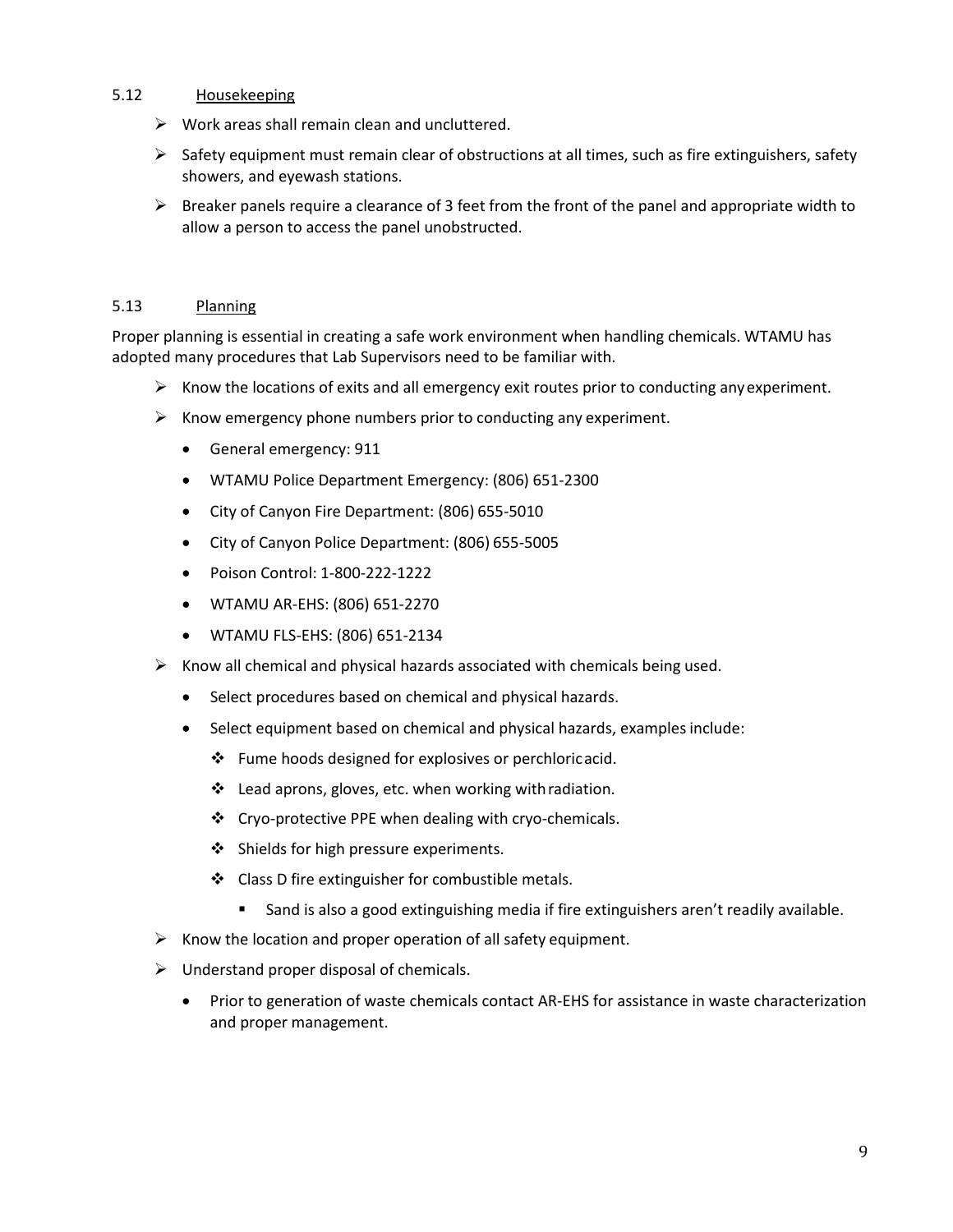#### <span id="page-9-0"></span>5.14 Unattended Operations

WTAMU understands that certain experiments require continuous operation. In the event that experiments need to run unattended, the Laboratory Supervisor must plan for possible interruptions in utility services. Operations should be designed to be fail-safe, and plans must be made to avoid hazards in case of failure.

- $\triangleright$  Arrange to have someone check on your equipment while you are away if possible.
	- Ask a competent and trained colleague.
	- Contact AR-EHS.
	- Contact UPD.
- If a loss of utilities have the potential to create a hazardous condition or atmosphere, **UPD MUST be notified** of the situation and the potential hazard that may arise from utility interruption.
	- Loss of power to equipment using natural gas
	- Loss of power resulting in temperature increases when explosive vapors may form

#### <span id="page-9-1"></span>5.15 Hood Use

Laboratory fume hoods are designed to protect laboratory personnel by preventing contaminants such as chemical vapors, dusts, mists, and fumes from escaping into the laboratory environment. Laboratory fume hoods also provide lab personnel with a physical barrier to chemicals and their reactions. Lab Supervisors should be familiar with the WTAMU Fume Hood Procedure.

- $\triangleright$  Fume hoods are inspected annually and must have the date of inspection affixed to the chemical fume hood. Contact AR-EHS in the event that a fume hood's inspection has expired.
- $\triangleright$  Do not put your head in the hood when contaminants are being generated.
- $\triangleright$  Verify that the fume hood exhaust system and controls are operating correctly.
- $\triangleright$  Hoods should not be routinely used as a waste disposal mechanism for volatile materials. If a flammable storage cabinet is not available, the hood may be used to store volatile chemicals waiting to be picked up by AR-EHS. The volatile chemicals must be in proper containers, closed, and have properlabeling.
- $\triangleright$  Do not store chemicals or apparatus in the hood. Store hazardous chemicals in an approved safety cabinet.
- $\triangleright$  Place any heat generating equipment in the rear of the hood to minimize the effect of convection currents on the airflow in the hood.
- $\triangleright$  Keep the slots in the hood baffle free of obstruction by apparatus or containers.
- $\triangleright$  Place large apparatus to the rear of the hood and raise it off the surface with two to three inch blocks to allow airflow under the object and into the lower rear baffle.
- $\triangleright$  Minimize foot traffic past the face of the hood.
- $\triangleright$  Keep laboratory doors and windows closed as drafts may interfere with proper vent hood operation.
- $\triangleright$  Do not position fans or air conditioners in a manner that will direct airflow across the face of the hood and interfere with containment.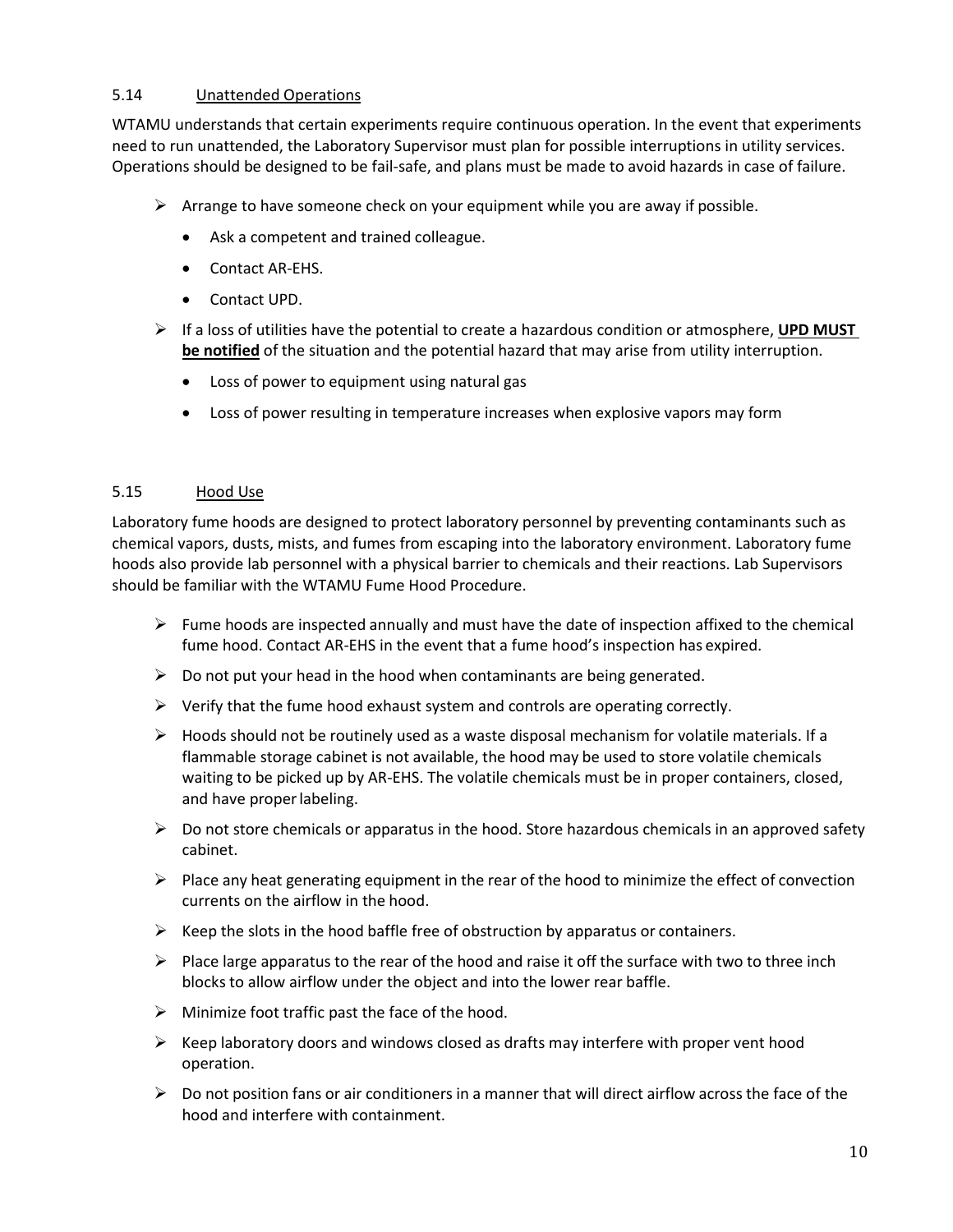- $\triangleright$  Do not block air supply vents or exhausts in the room.
- $\triangleright$  Do not remove the hood sash or panels except when necessary for apparatus setup. Replace sash or panels before operating.
- $\triangleright$  Do not place electrical receptacles or other spark sources inside the hood when flammable liquids or gases are present. No permanent electrical receptacles are permitted in the hood unless approved by the manufacturer.
- $\triangleright$  Spills should be neutralized and cleaned immediately.
- $\triangleright$  Wear proper PPE when dealing with hazardous substances.
- $\triangleright$  Do not open the sash rapidly.
- $\triangleright$  If fumes or odors are present, stop work, leave the fume hood running, close the sash and contact AR-EHS.
- $\triangleright$  Use an approved sash when dealing with potentially explosive materials.

#### <span id="page-10-0"></span>5.16 Vigilance

- $\triangleright$  Remain alert to notice unsafe conditions and take immediate actions to either correct unsafe conditions or evacuate the laboratory.
- $\triangleright$  Be aware of others in the laboratory and report any symptoms of exposure to the Laboratory Supervisor immediately.
- $\triangleright$  Working in a laboratory while under the influence of any substance that impairs one's judgment or ability to work safely is not allowed at WTAMU.
- $\triangleright$  Be aware of work being conducted in neighboring laboratories, especially if that work is being conducted alone. Take the time to check up on lone workers.
- $\triangleright$  Report unauthorized individuals to UPD immediately.
- $\triangleright$  Never use your key or swipe access to allow another person entry into a laboratory.

#### <span id="page-10-1"></span>5.17 Waste Disposal

Lab Supervisors must comply with WTAMU procedures regarding waste. Remember, chemicals are not declared as "waste" until AR-EHS makes that determination. Contact AR-EHS regarding any questions about chemicals that are no longer needed in your laboratory.

- $\triangleright$  Biological Waste
	- All contaminated sharps are to be discarded as soon as feasible in sharps containers locatedas close to the point of use as feasible.
		- Contact AR-EHS to have sharps containers removed or replaced.
	- Regulated waste, other than sharps, is placed in appropriate containers that are closable, leak resistant, labeled with a biohazard label, and closed prior to removal. If outside contamination of the regulated waste container occurs, use approved secondary containment or decontaminate with 15% Clorox solution and call AR-EHS for assistance in waste disposal.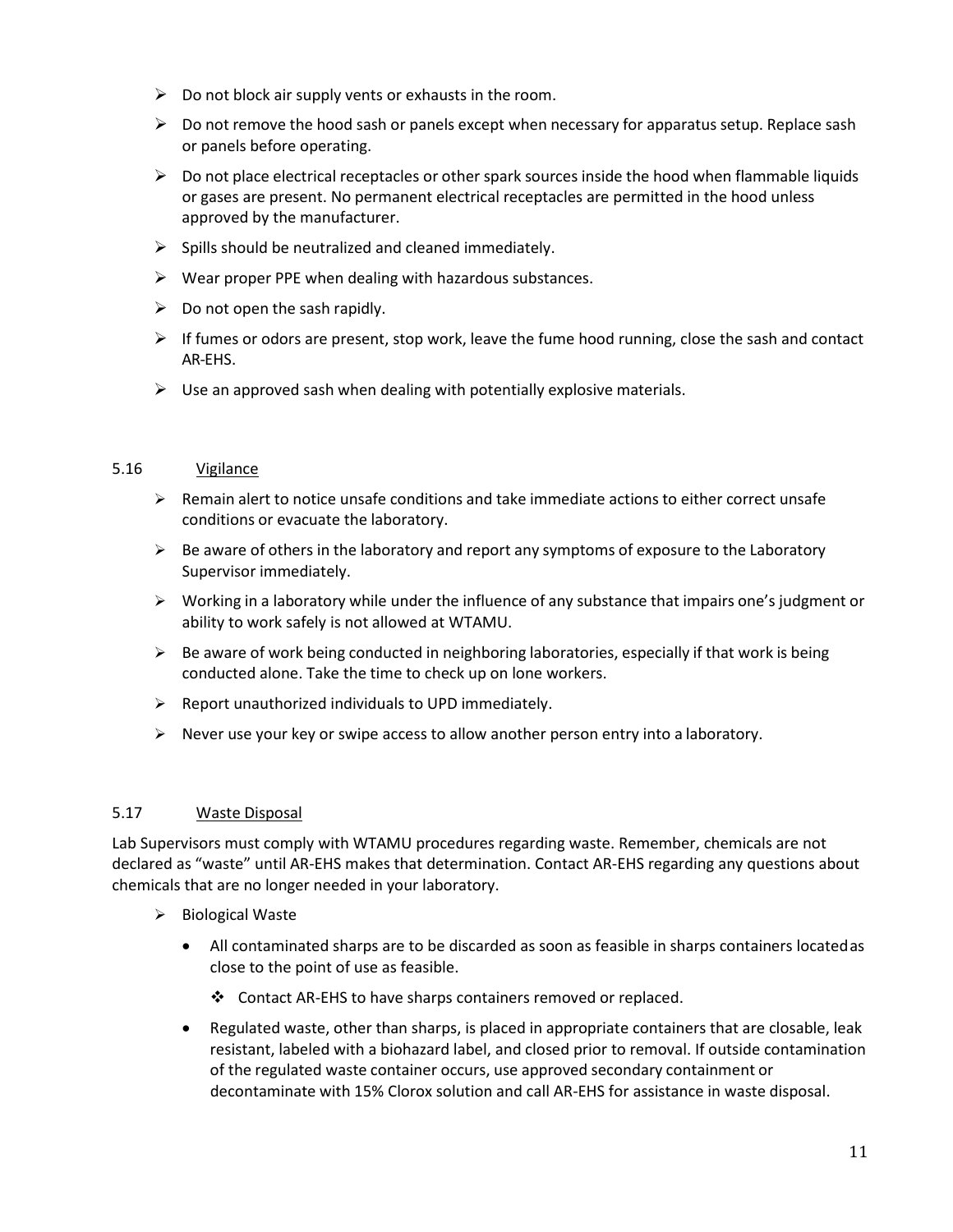#### <span id="page-11-0"></span>5.18 Working Alone

WTAMU understands that the nature of research can sometimes require laboratory personnel to work alone. WTAMU recommends that no lab personnel ever work alone, if at all avoidable.

- $\triangleright$  Working alone in a laboratory can be dangerous. WTAMU prohibits working alone when using hazardous materials and equipment or hazardous procedures.
- $\triangleright$  Take extra precaution when working alone with high speed equipment.
- $\triangleright$  Take extra precaution when working alone with equipment that poses a risk of fire or electrocution.
- $\triangleright$  Use the "buddy" system if possible. Working alone must be approved by the Laboratory Supervisor prior to conducting work.
	- The Laboratory Supervisor must know the work to be done and the time the work will be conducted.
- $\triangleright$  If others are in the building, lone workers shall notify at least one other person as to the work being conducted, the room, and the timeframe the worker expects to be alone in the laboratory.
	- If no one is in the building, reconsider working alone. If work must be done contact the University Police Department and inform them of the work being conducted, the location, and the timeframe expected.
- $\triangleright$  If work must be conducted behind locked doors, notify someone in the immediate area with key or swipe access to the laboratory prior to starting work.

#### <span id="page-11-1"></span>5.19 Radiation Safety

Any faculty or staff member who desires to work with radioisotopes or radiation-producing devices must apply for and receive a permit from AR-EHS and the applicable federal or state permit. In addition, laboratory personnel who work with sources of radiation must receive formal training in equipment operation, safety guidelines, and emergency procedures.

- Contact AR-EHS for "Radiological Safety Program Procedure Manual".
	- Review the WTAMU Radiation Safety Procedure. Items covered in WTAMU Radiation Safety Procedure include:
		- ❖ Ionizing and Non-ionizing Radiation
			- **Lasers**
			- **Magnets**
			- **■** Microwaves
			- Radiation-producing devices
		- Selection and use of engineering controls, administrative procedures, and PPE.
			- For assistance contact AR-EHS.
- $\triangleright$  Radioactive materials may only be used for purposes specifically described in the license.
- $\triangleright$  Never eat, drink, smoke, handle contact lenses, apply cosmetics, or take or apply medicine in the presence of radioactive material.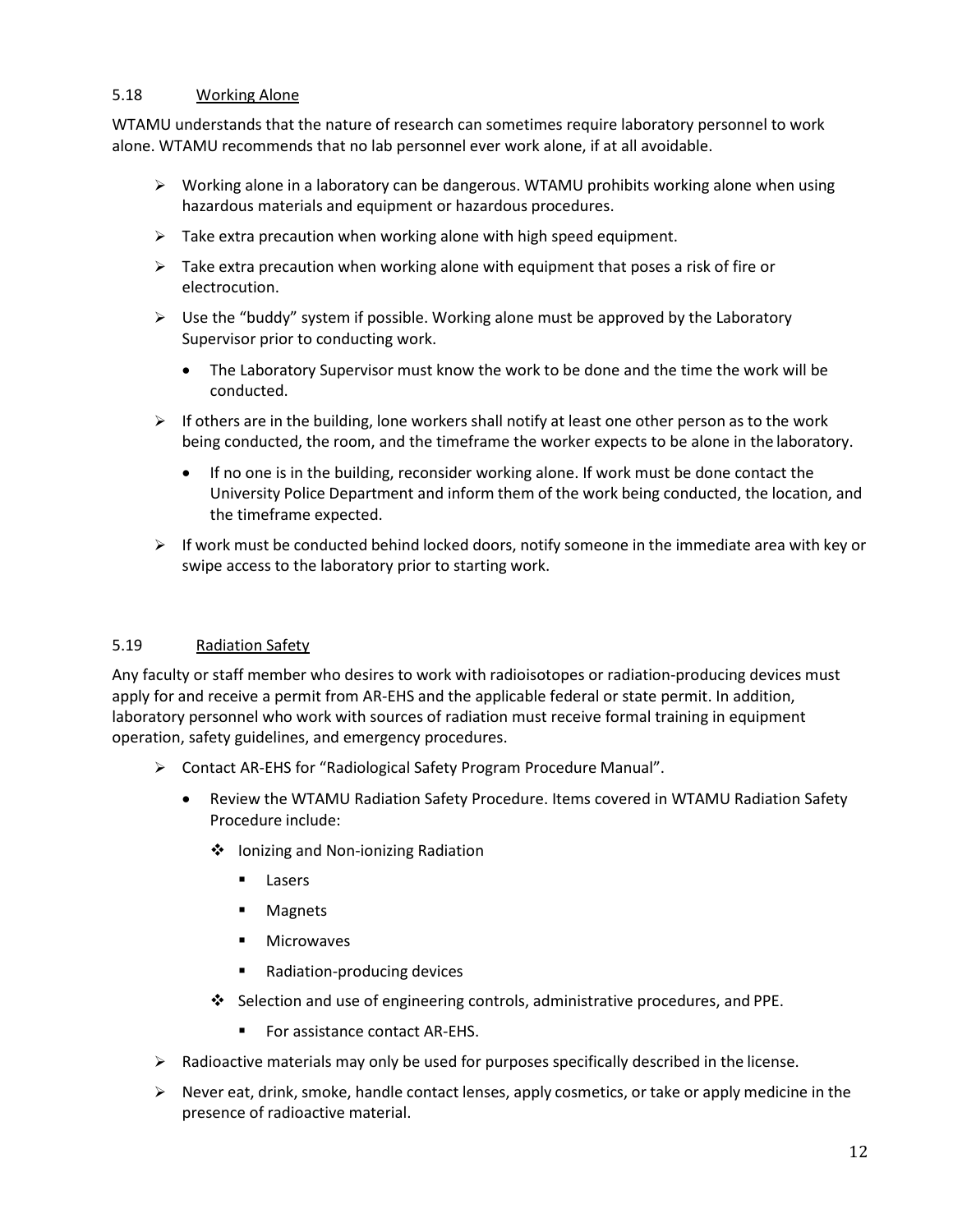- $\triangleright$  Food and drinks must not be allowed in a laboratory containing radioactive materials.
- $\triangleright$  Experiments must be planned to minimize exposure by reducing time, using shielding, increasing distance from the radiation source, and utilizing monitoring and decontamination practices.
- $\triangleright$  Proper PPE must be used by all personnel in a laboratory running experiments with radioactive materials.
- $\triangleright$  An accurate inventory of all radioisotopes must be maintained.
- $\triangleright$  All waste materials from experiments involving radioactive materials must be checked for contamination before discarding.
- $\triangleright$  Place all materials that are known or suspected to have radioactive contamination in appropriate radioactive waste containers.

#### <span id="page-12-0"></span>5.20 Cryo-material

Cryogens can cause extreme tissue damage and are particularly dangerous due to the risk of asphyxiation.

- Complete WTAMU required training for cryogenic material. Contact AR-EHS to assign the training.
- $\triangleright$  Use cryo-material in a well ventilated area.
- $\triangleright$  Ensure pressure relief devices are properly functioning.

#### <span id="page-12-1"></span>5.21 Compressed Gas

- $\triangleright$  Inspect each cylinder
- $\triangleright$  Call AR-EHS to have any empty cylinders removed as soon as the cylinder is known to be empty, and contact AR-EHS for any cylinders that are no longer being used. Empty cylinders should be labeled as "EMPTY".
- $\triangleright$  Select the smallest cylinder needed to perform the required work.
	- Cylinders containing toxic gasses should not exceed a lecture-size gas bottle (2'X12')
- $\triangleright$  Use a cylinder cart to move cylinders.
	- Never roll a cylinder or lay a cylinder on itsside.
	- Do not allow a cylinder to fall or strike anything.
	- Do not allow a cylinder to be struck by anything.
	- Never move a cylinder without safety caps.
- $\triangleright$  Lab personnel shall not refill cylinders. Contact AR-EHS to have empty cylinders removed and replacement cylinders delivered.
- $\triangleright$  Cylinders must be properly secured at all times both during storage and in the laboratory.
	- Secure cylinders in an enclosure with a length of chain anchored at both ends to masonry or stone walls or use approved tank straps affixed to an immovable object.
	- Tanks shall be secured at a height of 2/3 the height of the tank or midway between the waist and shoulder of the tank.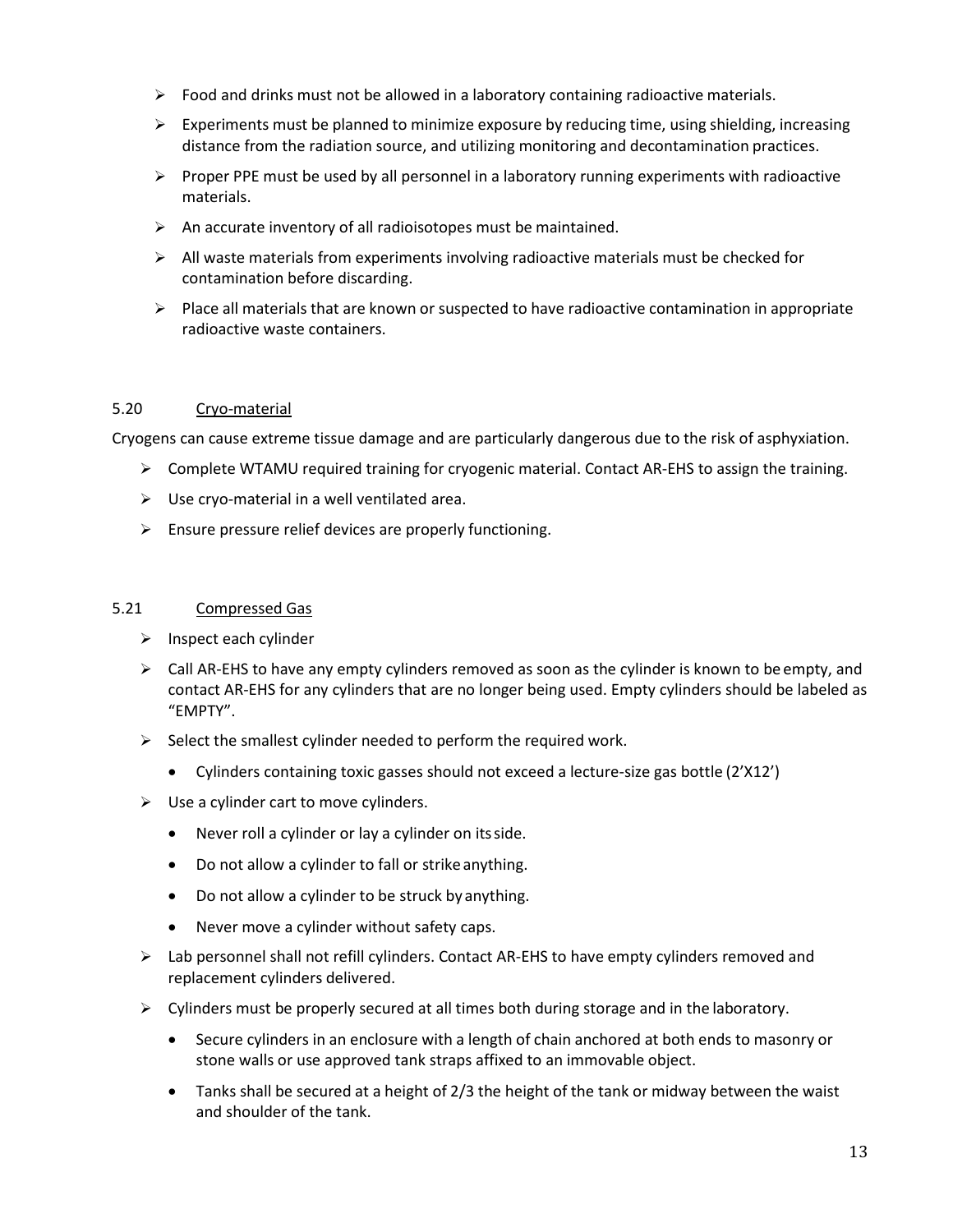- $\triangleright$  Do not purchase bottles if at all avoidable. Leasing bottles ensures WTAMU laboratories do not become cluttered with empty or half empty bottles.
- $\triangleright$  Cylinders must be labeled with the contents and the hazards of the chemical. Do not rely on the color of the bottle for identification.
- $\triangleright$  If label is unclear or defaced it must immediately be marked as "UNKNOWN" and AR-EHS must immediately be notified.
- $\triangleright$  Lab personnel shall not carry out reactions in, or apply heat to, an apparatus that is a closed system unless it has been designed and tested to withstand pressure.
- $\triangleright$  Use appropriate tools when assembling equipment and valves and never use excessive force.
- $\triangleright$  Tubing shall not be used to support any weight.
- $\triangleright$  Do not over tighten fittings.
- $\triangleright$  Thread connections must match and only parts in good condition shall be used.
	- Tapered pipe threads must not be joined with parallel machine threads.
	- Do not force threads.
- $\triangleright$  Teflon tape or thread lubricant may be used as appropriate.
	- Never use oil or lubricant on any equipment that will be used with oxygen.
- $\triangleright$  Select the correct tubing for the chemical being used.
	- Be careful when using copper tubing as it will harden and crack with repeated bending.
	- Metals can become brittle when used with hydrogen or corrosive gasses.
	- Certain alloys containing nickel or iron can generate carbonyls in carbon monoxide atmospheres. Carbonyls like  $NI(CO)<sub>4</sub>$  can be toxic by absorption or inhalation.
	- If using acetylene or ammonia, lab personnel shall not use vessels or equipment containing copper or silver; this includes joints and solder.
	- Equipment made of copper, brass, zinc, tin, silver, lead, and gold shall not be allowed to comein contact with mercury; this includes joints and solder.
- $\triangleright$  Always depressurize prior to making any leak corrections or adjustments to the apparatus.
	- Never attempt to repair a cylinder while it contains gas pressure.
- $\triangleright$  Valve caps shall be kept on the cylinder at all times when the cylinder is not being used.
- $\triangleright$  Cylinders should be stored in well ventilated areas.
	- Do not store near flames, sparks, sources of heat, or electrical circuits.
	- Cylinders need to be kept below 130°F.
- $\triangleright$  When opening the cylinder valve, stand to the side in the event that the face on the regulator becomes a projectile.
- $\triangleright$  Cylinders stored outside may become home to a variety of biting or stinging insects. Take extra precaution when approaching these cylinders.
- $\triangleright$  If gasses are bubbled into liquids or reaction mixtures make certain to use proper traps to prevent back flow of the liquid into the gas cylinder.
	- Check valves are also recommended for gas supply lines.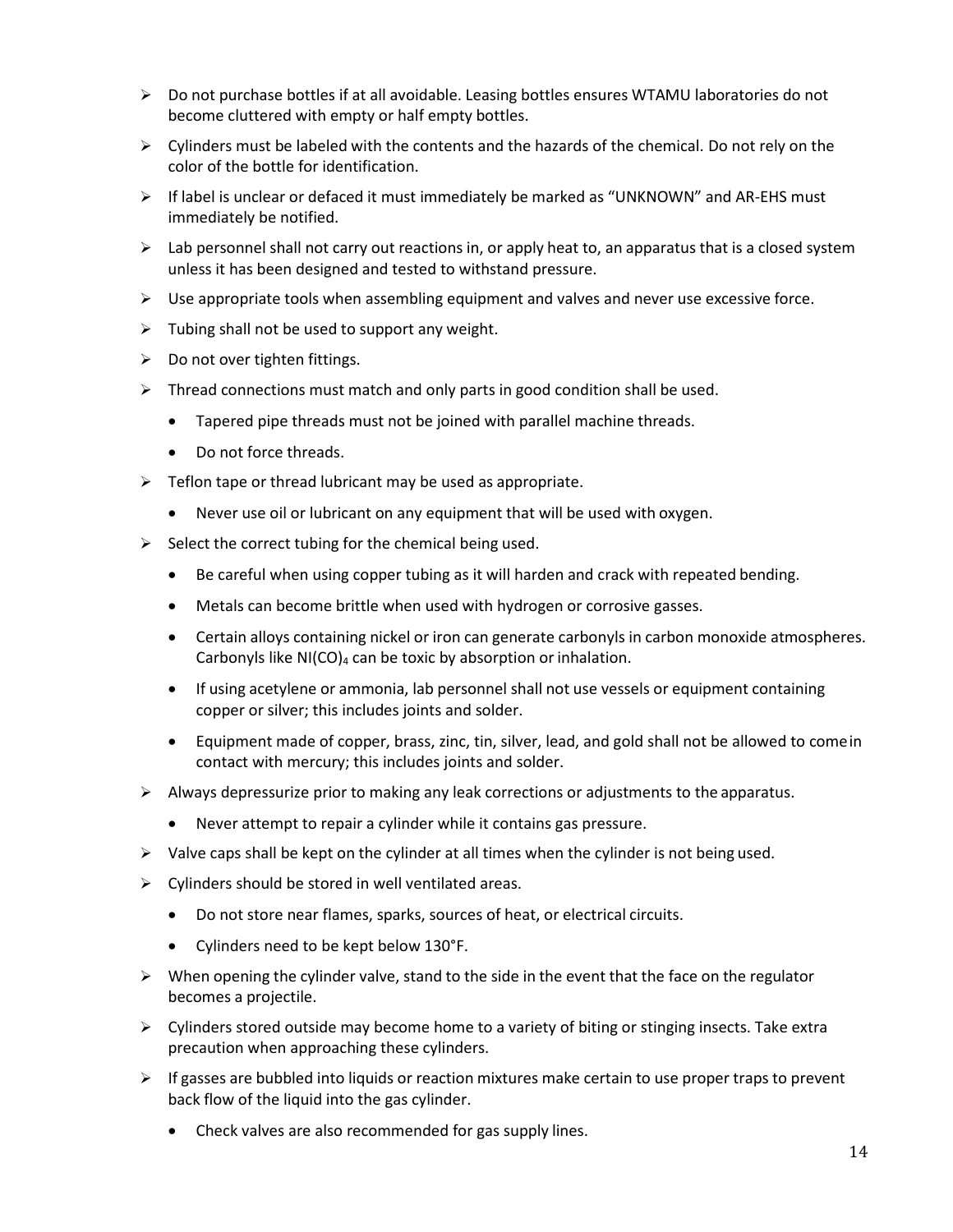#### <span id="page-14-0"></span>5.22 Corrosives

- $\triangleright$  Remember acids and bases are corrosives.
- $\triangleright$  When carrying corrosive materials, always use two hands on the bottle with one hand under the bottle. Only carry one bottle at a time.
- $\triangleright$  Wear proper PPE when handling corrosive chemicals.
	- Chemical splash goggles shall be worn at all times when handling corrosives in liquid state (**Note:** *full face shields shall be worn when handling concentrated acids of 10M ormore*).
		- $\cdot \cdot$  Wear the same PPE as the person handling corrosive materials if you are in the immediate area where corrosives are being used.
	- Face shields are recommended (required for 10M and above).
	- Chemical resistant gloves and aprons should be worn.
	- Sandals, perforated shoes, and mesh shoes are not recommended for students. Staff and lab personnel shall wear proper shoes for the chemical and quantity being used as directed by the SDS.
	- The Laboratory Supervisor is responsible for ensuring proper PPE is being utilized in his/her laboratory.
- $\triangleright$  Minimize large volumes of corrosives.
- $\triangleright$  Exercise extreme caution when working with concentrated acids or bases.
- $\triangleright$  Always add corrosive materials to water not the other way around. Remember "A to W Dilution".

#### <span id="page-14-1"></span>5.23 Electrically Powered Laboratory Equipment

- $\triangleright$  Before using any piece of equipment, the user must be trained in the proper use of the device and use it only as it is intended.
- $\triangleright$  All personnel must know the location of any emergency shutoff switches and be aware of the inherent mechanical and electrical hazards associated with the equipment in use.
- All personnel must be aware of the voltage they are using (**10mA can hurt you, 80mA – 100mA can be fatal**)
- $\triangleright$  Check the condition of any wires, plugs, and panels before using equipment and report any damaged materials.
- $\triangleright$  Unplug hotplates and any other thermal equipment after each use. If possible, unplug any equipment that is not in use.
- $\triangleright$  When using electrically powered equipment, make sure that you have adequate space to work safelyand that you do not pose a threat to those around you.
- $\triangleright$  Extension cords are not permissible as permanent or fixed wiring. Extension cords must be unplugged and properly stored when not in use.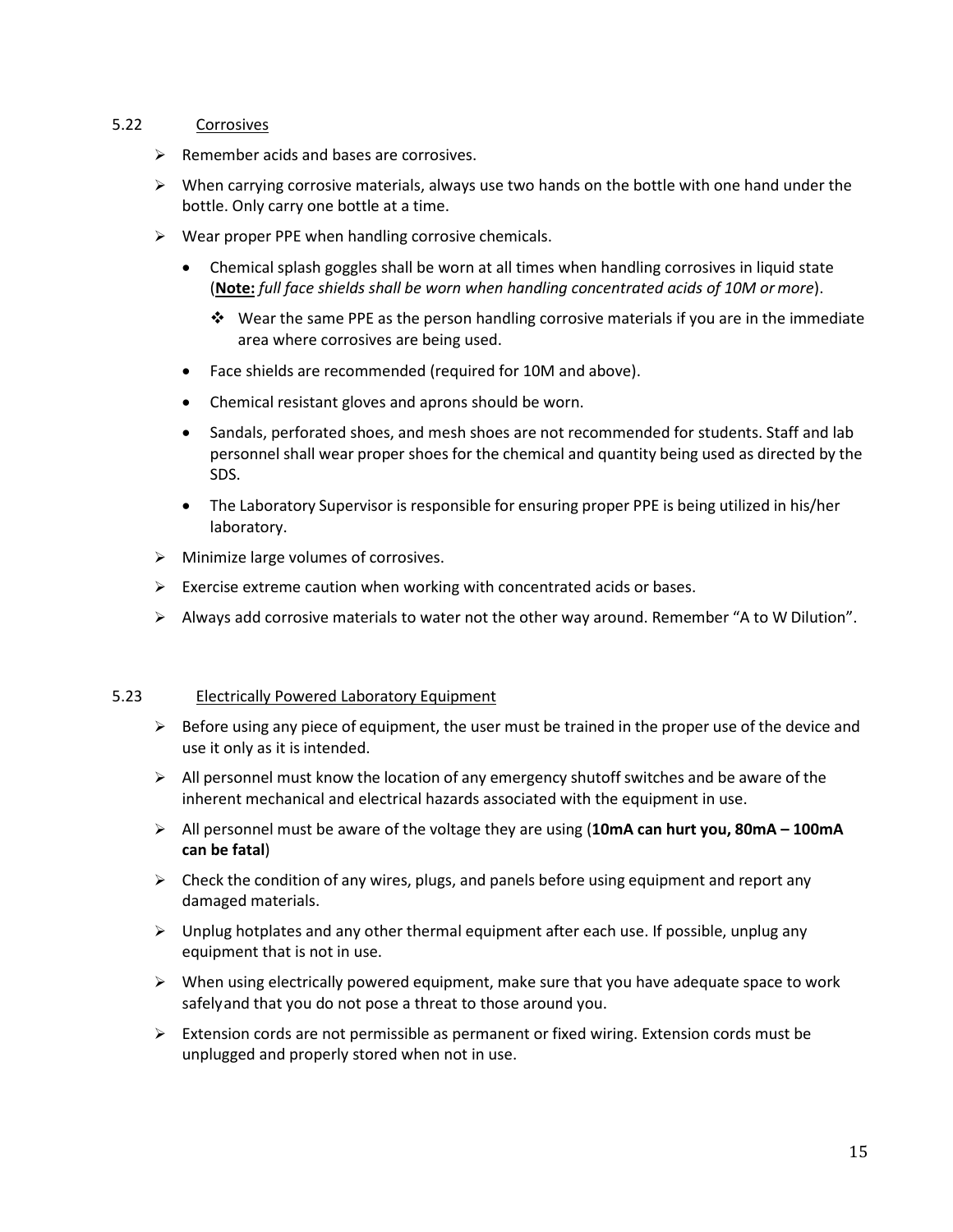#### <span id="page-15-0"></span>5.24 Fire, Explosion

- $\triangleright$  No more than 10 combined gallons of any flammable materials are allowed outside of the flammables storage cabinet in the laboratory at any time.
- $\triangleright$  Any experiments involving flammable material must be done in a well ventilated area or in a fume hood, and away from any ignition sources.
- $\triangleright$  Any individuals handling flammable material must be aware of the hazards that material represents, not just in its current form but also any form it may degrade into during the course of theexperiment. For assistance contact AR-EHS 806-651-2270.
- $\triangleright$  In the event of a fire or explosion related emergency, relocate to a safe area and contact local emergency professionals
	- General emergency: 911
	- WTAMU Police Department Emergency: (806) 651-2300
	- City of Canyon Fire Department: (806) 655-5010
	- City of Canyon Police Department: (806) 655-5005
	- Poison Control: 1-800-222-1222
	- WTAMU AR-EHS (806) 651-2270
	- WTAMU FLS-EHS (806) 651-2134

#### <span id="page-15-1"></span>5.25 Pressurized and Vacuum Operation

- $\triangleright$  Do not use material that will corrode the pressurized vessel.
- $\triangleright$  Do not carry out reactions in, or apply heat to, an apparatus that is a closed system unless it has been designed and tested to withstand the generated pressure.
- $\triangleright$  Operators of pressurized vessels shall record any and all instances of overpressure or overtemperature that occur.
- $\triangleright$  Run reactions under pressure in metal equipment, if possible. If glass is required, use a metal reactor with a glass or Teflon liner instead of a glass vessel under pressure.
- $\triangleright$  If running a small scale reaction at low pressure in a glass vessel, the operator shall wrap the vessel in a cloth or mesh that can contain any broken glass in the event the vessel fails.
- $\triangleright$  Glass vessels under pressure shall be no more than three-quarters full.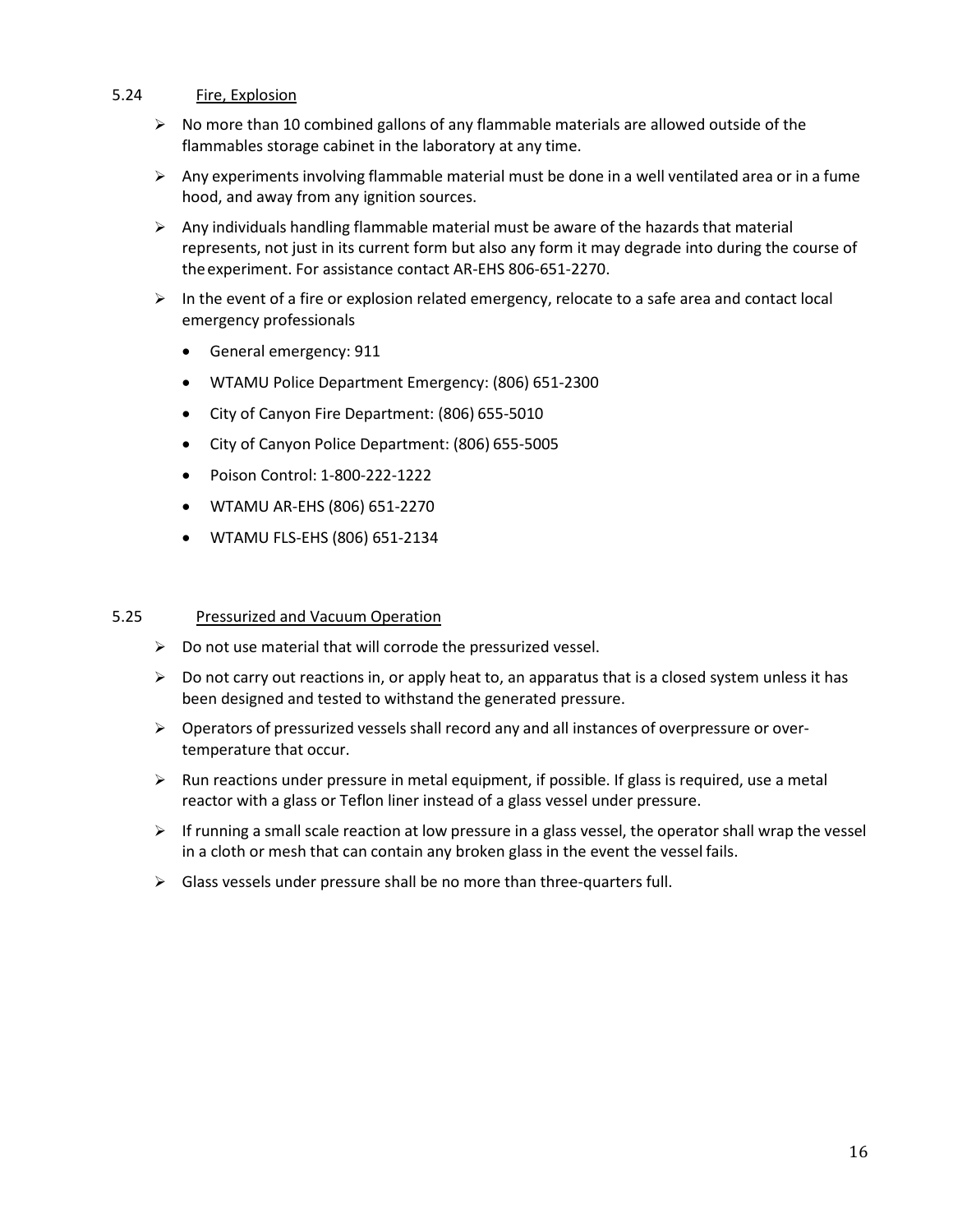#### <span id="page-16-0"></span>5.26 Carcinogens

- Work with "Select Carcinogens" must have prior approval from the Chemical Hygiene Officer.
- $\triangleright$  Select Carcinogens include any substance that:
	- Is regulated by OSHA as a carcinogen
	- Is listed under the category "Known to be carcinogenic" by the Annual Report on Carcinogens published by the National Toxicology Program.
	- Is listed under Group 1 by the International Agency for Research on Cancer.
	- Is listed in either Group 2A or 2B by IARC or under the category, "reasonably anticipated to be carcinogenic" byNTP, and causes statistically significant tumor incidence in experimental animals in accordance with any of the following criteria:
		- $\cdot$  After inhalation exposure of 6-7 hours per day, 5 days per week, for a significant portion of a lifetime to dosages of less than 10 mg/m(3);
		- $\cdot \cdot$  After repeated skin application of less than 300 (mg/kg of body weight) per week; or
		- After oral dosages of less than 50 mg/kg of body weight per day.
	- **APPENDIX B** contains a list of "Select Carcinogens". **Note:** *APPENDIX B is not all inclusive. New chemicals are added as they are discovered to be carcinogens.* EHS encourages Laboratory Supervisors to regularly ensure the chemicals being used are not "Select Carcinogens". Links to resources are included in APPENDIX B.
- $\triangleright$  Large scale or long term experiments with carcinogens shall be kept below the occupational exposure limits for the substance in use.
- $\triangleright$  Proper PPE must be in use by all personnel handling carcinogenic material.
- $\triangleright$  Place carcinogenic material that is no longer needed into a proper container and contact AR-EHS to remove the material from the laboratory.

#### <span id="page-16-1"></span>5.27 Acute Toxicants

Take special precautions when dealing with chemicals known to cause adverse health effects. Conduct a Toxicity Risk Assessment of any chemicals expected to be used in the laboratory (**Note**: *AR-EHS is available for assistance upon request*):

- $\triangleright$  Consult sources of information, such as:
	- SDS
	- NIOSH Pocket Guide to Chemical Hazards
	- TOXNET
	- EHS
- $\triangleright$  Evaluate the type of toxicity.
	- Acutely toxic
	- **Corrosive**
	- **Irritant**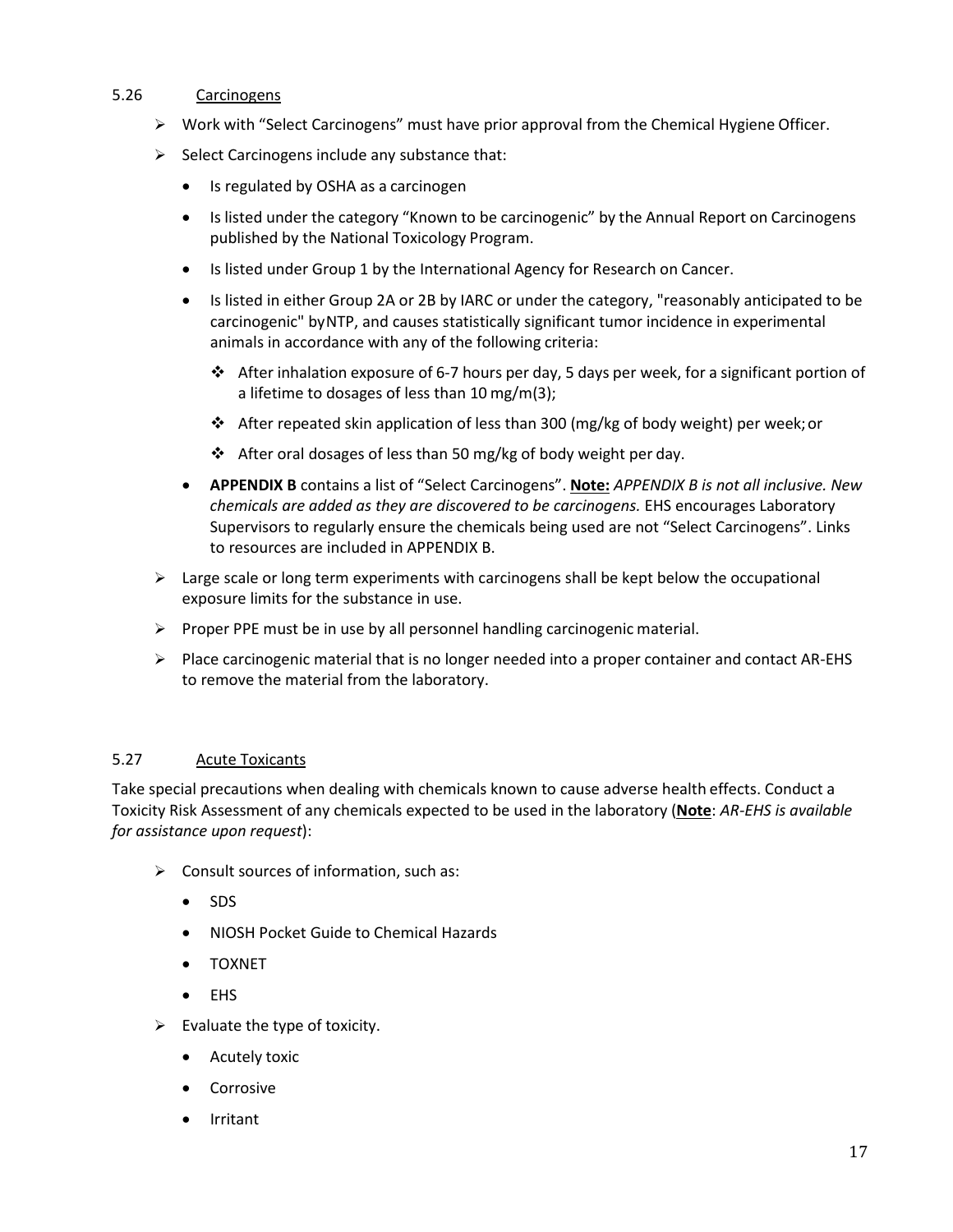- **Sensitizer**
- **Carcinogens**
- Neurotoxins
- Others
- $\triangleright$  Evaluate possible routes of exposure.
	- Inhalation
		- ❖ Inhalation hazards are a safety concern.
	- Ingestion
	- Absorption
		- Substances readily absorbed through the skin are a safety concern.
	- Injection
- $\triangleright$  Evaluate quantitative information on toxicity.
- $\triangleright$  Select procedures to reduce exposure.
	- Engineering controls
	- Administrative procedures
	- PPE
- $\triangleright$  Prepare contingencies
	- First aid
	- Containment

#### <span id="page-17-0"></span>5.28 Chemical Procurement

All materials associated within the range of research and teaching must be purchased by the Office of Academic and Research Environmental Health and Safety. The WTAMU Chemical Procurement Process and the online order form are available on the AR-EHS SOP website:

[http://www.wtamu.edu/environmental\\_safety/faculty-sop.aspx#0035](http://www.wtamu.edu/environmental_safety/faculty-sop.aspx#0035)

 $\triangleright$  Laboratory Supervisors are the only authorized personnel to access chemicals stored in chemical store rooms. AR-EHS will retrieve chemicals stored in chemical store rooms upon request.

#### <span id="page-17-1"></span>5.29 Field Work

Laboratory work may extend into the field. Field work may expose researchers, faculty, staff, and students to potential risks not outlined in this Chemical Hygiene Plan. It is the responsibility of the Laboratory Supervisor to ensure that safety precautions for potential risks are adhered to while in the field. Potential risks include:

- ▶ Thermal Stress: See 24.01.01.W1.14AR WTAMU Thermal Stress Prevention Management Procedure.
- Heavy Equipment: See 24.01.01.W1.17AR WTAMU Mobile and Heavy Equipment Management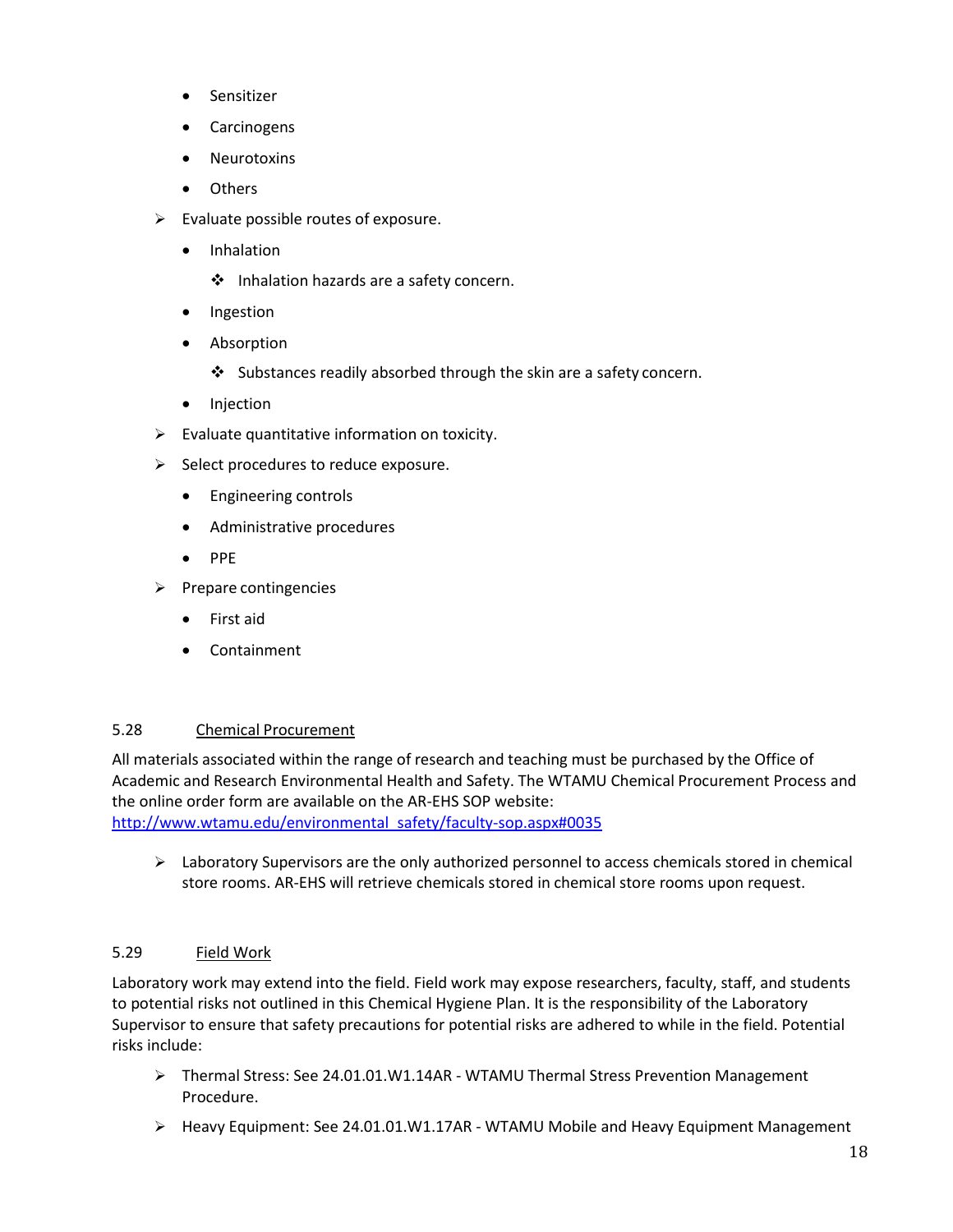Procedure.

- ▶ Agricultural Risks: See 24.01.01.W1.25AR-WTAMU Agriculture Safety Procedure.
- Workplace Hazards
- $\triangleright$  Encounters with poisonous or wild animals
- $\triangleright$  Fire
- $\triangleright$  Inclement Weather
- $\triangleright$  Lightning Strike

#### <span id="page-18-0"></span>5.30 Exposure Control Plan

The primary principle of biological safety is containment. The term containment refers to a series of safe methods for managing infectious agents in the laboratory. Exposure Control Plans are an integral part in biological safety and must be prepared for site-specific conditions. The elements of biological safety are covered in 24.01.01.W1.23AR - WTAMU Biological Safety Procedure. AR-EHS can assist Laboratory Supervisors in preparing an exposure control plan.

- $\triangleright$  Laboratory Supervisors must notify AR-EHS if there is any potential for exposure to blood borne pathogens prior to conducting work.
- $\triangleright$  In the event that laboratory personnel are exposed to any media with the potential to transmit blood borne pathogens, Laboratory Supervisors must immediately notify AR-EHS.

#### <span id="page-18-1"></span>5.31 Circumstances requiring approval from the Chemical Hygiene Officer

The following activities require prior approval from the Chemical Hygiene Officer before any lab work can begin.

- $\triangleright$  Work involving highly reactive or energetic (explosive) compounds or reactions.
- $\triangleright$  The capture, transportation, housing, experimentation, and any other work or interactions involving poisonous creatures.
- $\triangleright$  The acquisition, use, and disposal of the following substances:
	- Select carcinogens (see 4.1.25 of this document for definition)
	- Highly acute toxins
	- Radioactive materials
	- Air reactive substances
	- Water reactive substances
	- Reproductive Toxins

#### <span id="page-18-2"></span>5.32 Laboratory Specific/Chemical/Equipment/Process Hygiene/Safety Plan

A chemical/equipment/process hygiene/safety plan is a written program developed to establish procedures, protective equipment and standard work practices that promote a safe work environment for all Academic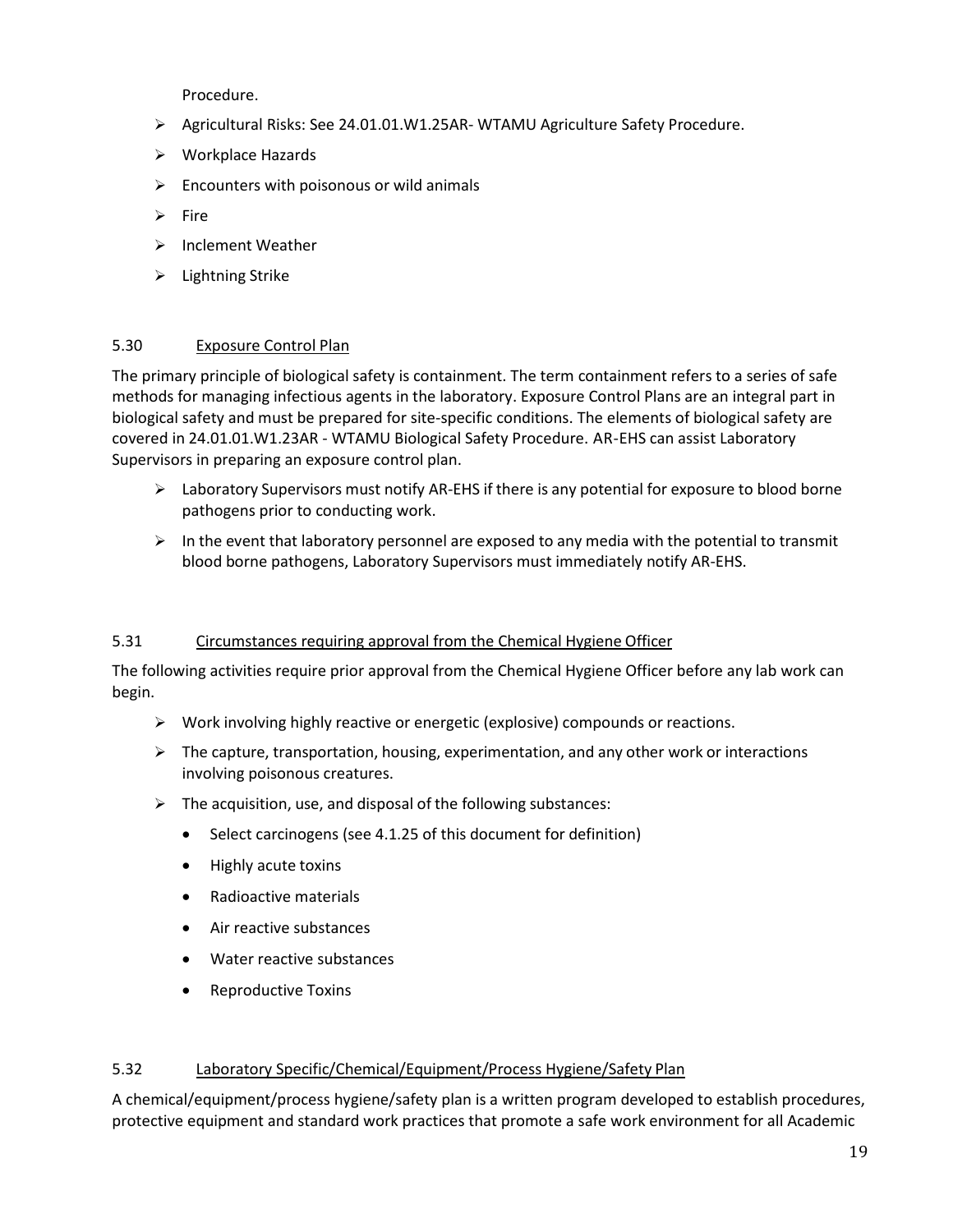and Research lab personnel handling hazardous chemicals/equipment/process in the workplace. At West Texas A&M University, laboratory personnel are responsible for the preparation of their Lab Specific Chemical/Equipment/Process Hygiene/Safety Plan. The plan may cover one or more rooms/laboratories associated with a work group and should consider all health and safety issues when work involves the use of hazardous chemicals/equipment/processes (APPENDIX F).

## <span id="page-19-0"></span>**5. Responsibilities**

- $\triangleright$  A Research Compliance Officer and Chemical Hygiene Officer shall be established for WTAMU.
	- The Research Compliance Officer has ultimate responsibility for chemical hygiene at WTAMU.
	- The Chemical Hygiene Officer's responsibilities are:
		- $\cdot \cdot$  Development and implementation of chemical hygiene policies and practices.
		- Management of procurement, use, and disposal of chemicals.
		- ❖ Audits.
		- $\cdot$  Knowledge of legal requirements concerning regulated substances.
		- ❖ Improvement of chemical hygiene program.
- $\triangleright$  A Chemical Hygiene Committee shall be formed and a list of members and the minutes of meetings shall be kept and filed with AR-EHS.
	- The Chemical Hygiene Committee shall meet annually to review the current chemicalhygiene plan.
- Laboratory Supervisors
	- Laboratory Supervisors are faculty or staff of WTAMU who are assigned as the individual responsible for controlling or administering the work being conducted ina specific laboratory.
	- Responsible for all experiments that occur in their laboratories.
	- Responsible for implementation of all WTAMU safety procedures and must ensure that safety procedures are followed by all occupants of supervised laboratories.
	- Must ensure laboratory personnel know all chemical and physical hazards associated with the work being conducted in their laboratories.
	- Responsible for ensuring all laboratory personnel have required training for the work being conducted in their laboratories. Documentation of required training will be maintained for at least three years past the last day of work of all laboratory personnel.
	- Must establish safe procedures based on chemical and physical hazards.
	- Must report any evidence of exposure to laboratory staff to EHS immediately.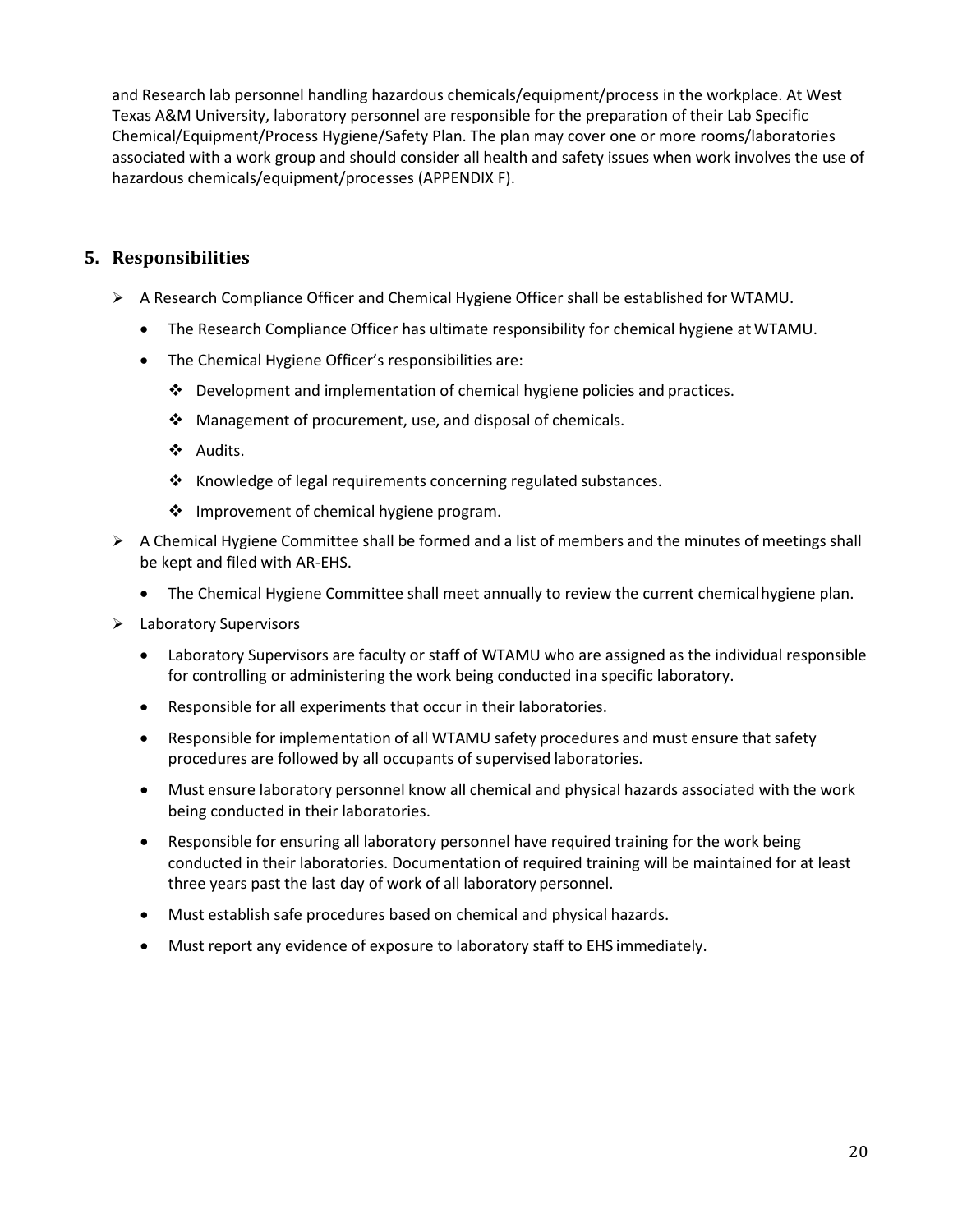# <span id="page-20-0"></span>**6. Training**

West Texas A&M University Environmental Health and Safety will follow the Texas A&M University System Polic[y 33.05.02 Required Employee Training.](http://policies.tamus.edu/33-05-02.pdf) Staff and faculty whose required training is delinquent more than 90 days will have their internet access terminated until all trainings are completed. Only Blackboard and Single Sign-on will be accessible. Internet access will be restored once training has been completed. Student workers whose required training is delinquent more than 90 days will need to be terminated by their manager through Student Employment.

# <span id="page-20-1"></span>**7. Record Retention**

No official state records may be destroyed without permission from the [Texas](http://www.statutes.legis.state.tx.us/?link=GV) State Library as outlined in Texas [Government Code, Section 441.187](http://www.statutes.legis.state.tx.us/?link=GV) an[d 13 Texas Administrative Code, Title 13, Part 1, Chapter 6, Subchapter A,](http://info.sos.state.tx.us/pls/pub/readtac%24ext.TacPage?sl=R&app=9&p_dir&p_rloc&p_tloc&p_ploc&pg=1&p_tac&ti=13&pt=1&ch=6&rl=7U) [Rule 6.7. T](http://info.sos.state.tx.us/pls/pub/readtac%24ext.TacPage?sl=R&app=9&p_dir&p_rloc&p_tloc&p_ploc&pg=1&p_tac&ti=13&pt=1&ch=6&rl=7U)he Texas State Library certifies Agency retention schedules as a means of granting permission to destroy official state records.

West Texas A&M University Records Retention Schedule is certified by the Texas State Library and Archives Commission. West Texas A&M University Environmental Health and Safety will follo[w Texas A&M](http://www.wtamu.edu/webres/File/Risk%20Management/System-Records-Retention-Schedule-Dec2012.pdf) University [Records Retention Schedule](http://www.wtamu.edu/webres/File/Risk%20Management/System-Records-Retention-Schedule-Dec2012.pdf) as stated in the Standard Operating Procedure [61.99.01.W0.01 Records](http://www.wtamu.edu/webres/File/Risk%20Management/61.99.01.W0.01_PROCEDURE_Records%20Management_FINAL%20SIGNED.pdf) [Management.](http://www.wtamu.edu/webres/File/Risk%20Management/61.99.01.W0.01_PROCEDURE_Records%20Management_FINAL%20SIGNED.pdf) All official state records (paper, microform, electronic, or any other media) must be retained for the minimum period designated.

# <span id="page-20-2"></span>**8. Incident Investigation**

WTAMU considers any unusual event as an incident. An incident has neither a positive nor a negative connotation and is by definition an event oroccurrence **(Note:** *An Incident Report Form is attached to this CHP in APPENDIX D).*

- ALL incidents at WTAMU will be investigated. These investigations allow WTAMU students, faculty, and staff the opportunity to participate in the safety culture WTAMU has created, and ensure that any occurrence, no matter how small it may seem, is critically examined to confirm WTAMU is providingsafe laboratory conditions.
- $\triangleright$  Initial Incident Investigations will be conducted with the Laboratory Supervisor and EHS.
	- If a pattern of unsafe procedures or conditions emerges, the following procedures willapply:
		- $\div$  The Vice President of Research and Compliance and AR-EHS will meet with the Laboratory Supervisor to discuss concerns as indicated by prior Incident Investigations.
		- If further actions are necessary, the Vice President of Research and Compliance and AR-EHS will meet with the Department Head and, if necessary, the Dean of the College in orderto bring resolution to the identified concerns.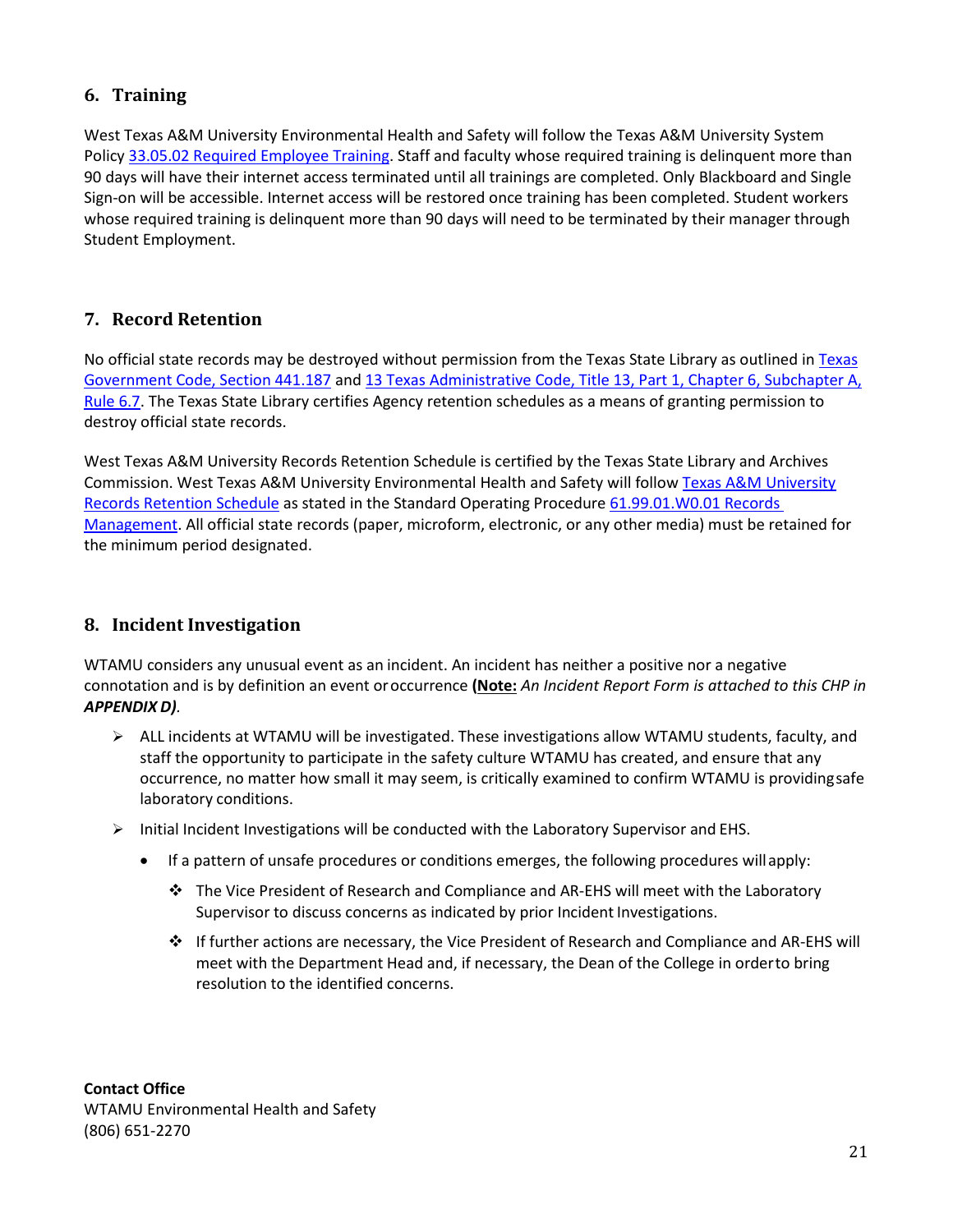# <span id="page-21-0"></span>**APPENDIX A**

# **Compatible Storage Group Classification System**

Should be used in conjunction with specific storage conditions taken from the manufacturer's label and MSDS/SDS.



Chemical Compatibility Storage Groups 1

<span id="page-21-1"></span>

|                | <b>Storage Group A: Compatible</b> | <b>Organic Bases</b>              |
|----------------|------------------------------------|-----------------------------------|
|                | <b>Identifier</b>                  | <b>Name</b>                       |
| 100-46-9       |                                    | Benzylamine                       |
| 100-85-6       |                                    | Benzyltrimethylammonium hydroxide |
| 108-91-8       |                                    | Cyclohexylamine                   |
| 111-42-2       |                                    | Diethanolamine                    |
| 109-89-7       |                                    | Diethylamine                      |
| 75-04-7        |                                    | Ethylamine                        |
| $107 - 15 - 3$ |                                    | Ethylenediamine                   |
| 110-89-4       |                                    | Piperidine                        |
| $102 - 71 - 6$ |                                    | Triethanolamine                   |
| 121-44-8       |                                    | Triethylamine                     |

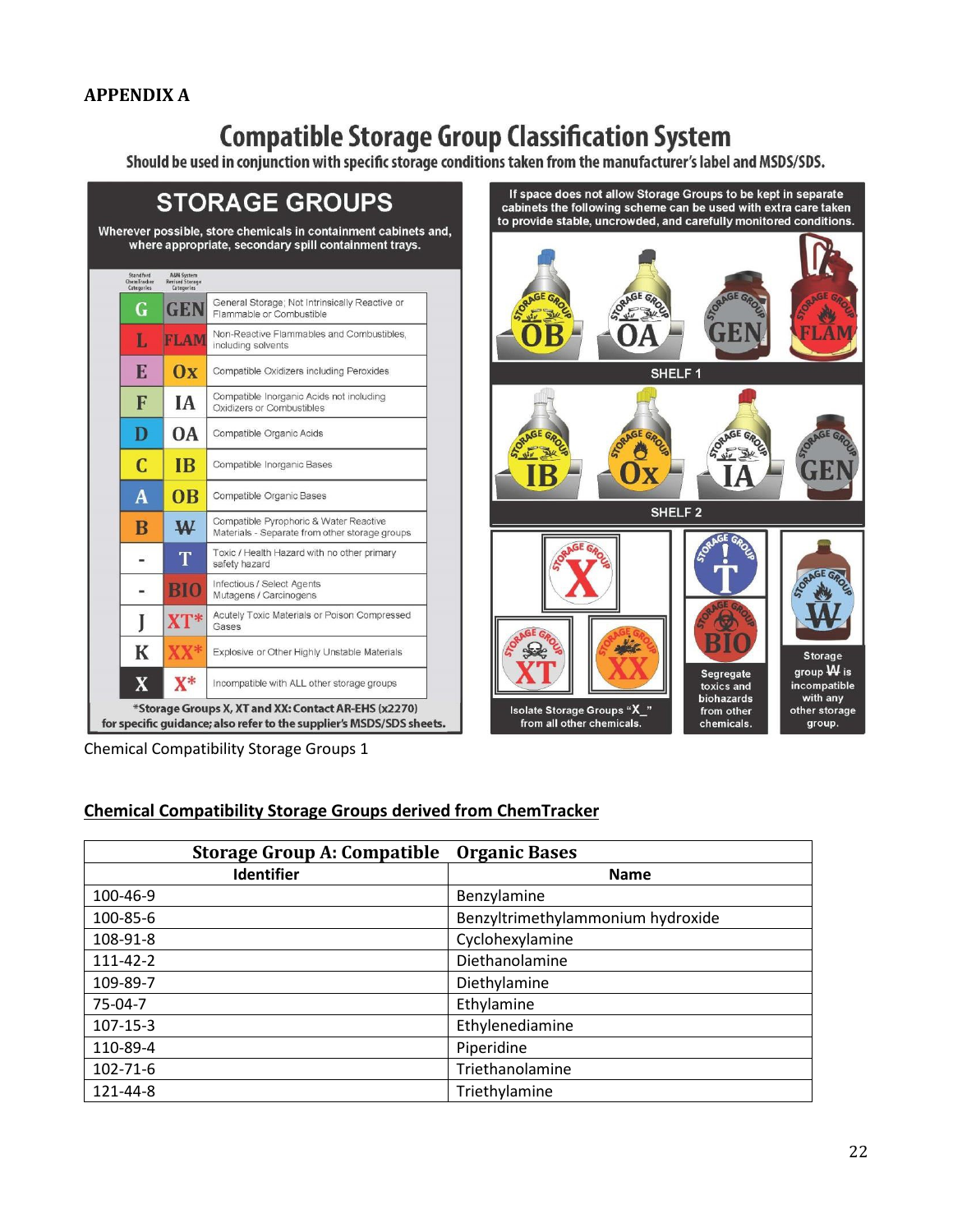|            | <b>Storage Group A: Compatible</b> | <b>Organic Bases</b>                         |
|------------|------------------------------------|----------------------------------------------|
|            | <b>Storage Group B: Compatible</b> | <b>Pyrophoric and Water Reactive</b>         |
|            |                                    | <b>Materials</b>                             |
|            | <b>Identifier</b>                  | <b>Name</b>                                  |
| 7783-70-2  |                                    | Antimony pentafluoride                       |
| 98-88-4    |                                    | Benzoyl chloride                             |
| 353-42-4   |                                    | Boron trifluoride compound with methyl ether |
| 594-19-4   |                                    | Tert-Butyllithium                            |
| 156-62-7   |                                    | Calcium cyanamide                            |
| 16853-85-3 |                                    | Lithium aluminum hydride                     |
| 4111-54-0  |                                    | Lithium diisopropylamide                     |
| 7580-67-8  |                                    | Lithium hydride                              |
| 7439-93-2  |                                    | Lithium metal (e.g. in THF)                  |
| 124-63-0   |                                    | Methanesulfonyl chloride                     |
| 917-54-4   |                                    | Methyllithium solution (and other alkyls)    |
| 7440-09-7  |                                    | Potassium metal                              |
| 17242-52-3 |                                    | Potassium amide                              |
| 16940-66-2 |                                    | Sodium borohydride                           |
| 7646-69-7  |                                    | Sodium hydride                               |
| 7440-66-6  |                                    | Zinc (fume or dust)                          |

|            | <b>Storage Group C: Compatible</b> | <b>Inorganic Bases</b> |
|------------|------------------------------------|------------------------|
|            | <b>Identifier</b>                  | <b>Name</b>            |
| 1336-21-6  |                                    | Ammonium hydroxide     |
| 17194-00-2 |                                    | Barium hydroxide       |
| 1305-62-0  |                                    | Calcium hydroxide      |
| 21351-79-1 |                                    | Cesium hydroxide       |
| 1310-65-2  |                                    | Lithium hydroxide      |
| 1310-58-3  |                                    | Potassium hydroxide    |
| 1310-82-3  |                                    | Rubidium hydroxide     |
| 1310-73-2  |                                    | Sodium hydroxide       |
| 18480-17-4 |                                    | Strontium hyrdroxide   |

| <b>Storage Group D: Compatible</b> | Organic Acids             |
|------------------------------------|---------------------------|
| <b>Identifier</b>                  | <b>Name</b>               |
| 64-19-7                            | Acetic acid               |
| $79-10-7$                          | Acrylic acid              |
| 65-85-0                            | Benzoic acid              |
| $98-07-7$                          | Benzotrichloride          |
| 98-88-4                            | Benzoyl chloride          |
| 10043-35-3                         | Boric acid                |
| $79-11-8$                          | Chloroactic acid          |
| $627-11-2$                         | Chloroethyl chloroformate |
| 77-92-9                            | Citric acid               |
| 79-44-7                            | Dimethylcarbamyl chloride |
| 64-18-6                            | Formic acid               |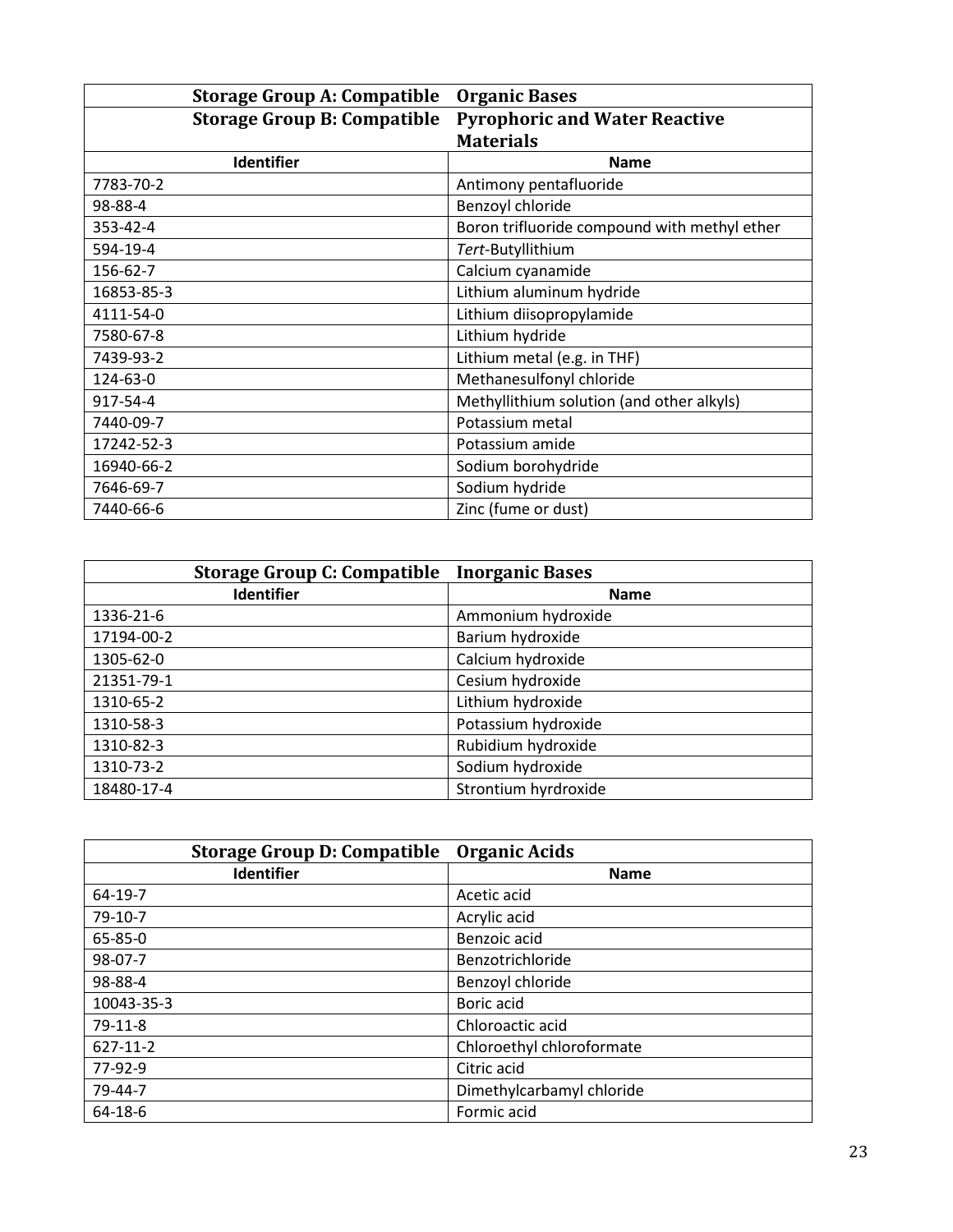|           | <b>Storage Group D: Compatible</b> | Organic Acids              |
|-----------|------------------------------------|----------------------------|
| 6915-15-7 |                                    | Malic acid                 |
| 108-31-6  |                                    | Maleic anhydride           |
| 7697-37-2 |                                    | Nitric acid                |
| 139-13-9  |                                    | Nitrilotriacetic acid      |
| 79-09-4   |                                    | Propionic acid             |
| 7783-00-8 |                                    | Selenious acid             |
| 76-05-1   |                                    | Trifluoroacetic acid (TFA) |
| 76-03-9   |                                    | Trichloroacetic acid       |

| <b>Storage Group E: Compatible</b> | <b>Oxidizers, including Peroxides</b> |
|------------------------------------|---------------------------------------|
| <b>Identifier</b>                  | <b>Name</b>                           |
| 21205-91-4                         | 9-BBN                                 |
| 13473-90-0                         | Aluminum nitrate                      |
| 7789-09-5                          | Ammonium dichromate                   |
| 7790-98-9                          | Ammonium perchlorate                  |
| 13446-10-1                         | Ammonium permanganate                 |
| 7727-54-0                          | Ammonium persulfate                   |
| 10022-31-8                         | Barium nitrate                        |
| 10124-37-5                         | Calcium nitrate                       |
| 1305-79-9                          | Calcium peroxide                      |
| 19004-19-4                         | Cupric nitrate                        |
| 506-93-4                           | Guanidine nitrate                     |
| 937-14-4                           | 3-Chloroperoxybenzoic acid            |
| 7722-84-1                          | Hydrogen peroxide                     |
| 10099-74-8                         | Lead nitrate                          |
| 13840-33-0                         | Lithium hypochlorite                  |
| 10377-60-3                         | Magnesium nitrate                     |
| 10034-81-8                         | Magnesium perchlorate                 |
| 13138-45-9                         | Nickle nitrate                        |
| 7697-37-2                          | Nitric acid                           |
| 79-21-0                            | Peracetic acid                        |
| 7601-90-3                          | Perchloric acid                       |
| 7778-50-9                          | Potassium dichromate                  |
| 7757-79-1                          | Potassium nitrate                     |
| 7722-64-7                          | Potassium permanganate                |
| 7727-21-1                          | Potassium persulfate                  |
| 17014-71-0                         | Potassium superoxide                  |
| 7761-88-8                          | Silver nitrate                        |
| 15630-89-4                         | Sodium carbonate peroxide             |
| 7775-09-9                          | Sodium chlorate                       |
| 7758-19-2                          | Sodium chlorite                       |
| 2893-78-9                          | Sodium dichloro-s-triazinetrione      |
| 10588-01-9                         | Sodium dichromate                     |
| 7681-52-9                          | Sodium hypochlorite                   |
| 7631-99-4                          | Sodium nitrate                        |
| 7632-00-0                          | Sodium nitrite                        |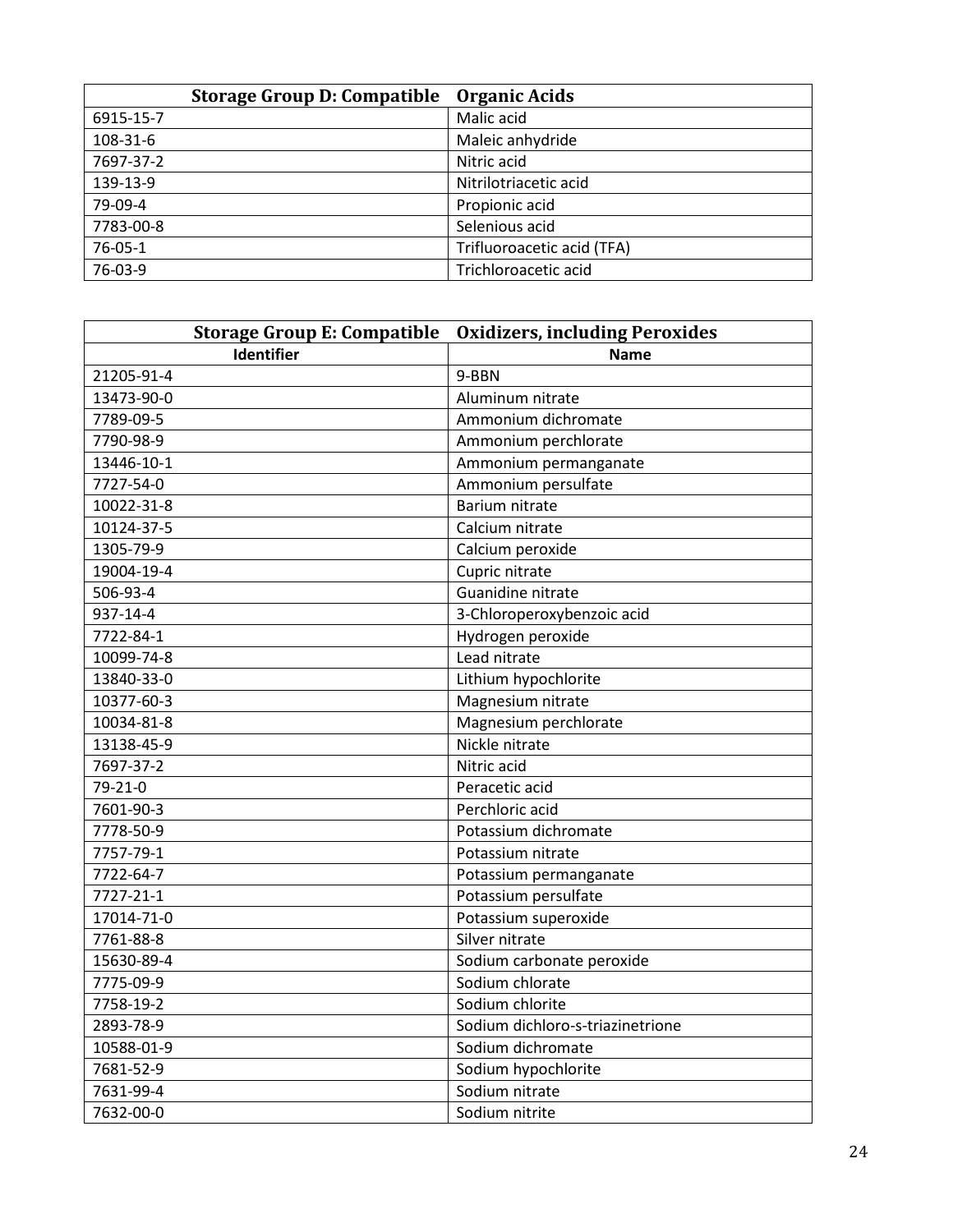|            | <b>Storage Group E: Compatible</b> | <b>Oxidizers, including Peroxides</b>            |
|------------|------------------------------------|--------------------------------------------------|
| 10101-50-5 |                                    | Sodium permanganate                              |
| 1313-60-6  |                                    | Sodium peroxide                                  |
| 7775-27-1  |                                    | Sodium persulfate                                |
| 7791-10-8  |                                    | Strontium chlorate                               |
| 10042-76-9 |                                    | Strontium nitrate                                |
| 1314-18-7  |                                    | Strontium peroxide                               |
| 87-90-1    |                                    | Trichloro-s-triazinetrione (trichloroisocyanuric |
|            |                                    | acid, TCCA)                                      |

|            | <b>Storage Group F: Compatible</b> | <b>Inorganic Acids, not including oxidizers</b><br>or combustibles |
|------------|------------------------------------|--------------------------------------------------------------------|
|            | <b>Identifier</b>                  | <b>Name</b>                                                        |
| 7790-93-4  |                                    | Chloric acid                                                       |
| 10034-85-2 |                                    | Hydrioic acid                                                      |
| 7647-01-0  |                                    | Hydrochloric acid                                                  |
| 7664-39-3  |                                    | Hydrogen fluoride solution                                         |
| 7664-38-2  |                                    | Phosphoric acid                                                    |
| 7664-93-9  |                                    | Sulfuric acid                                                      |

| <b>Storage Group G: Not Intrinsically</b> | <b>Reactive or Flammable or Combustible</b>       |
|-------------------------------------------|---------------------------------------------------|
| <b>Identifier</b>                         | <b>Name</b>                                       |
| 7151-41-2                                 | Abamectin [avermectib b1]                         |
| 640-19-7                                  | Acetamide, 2-fluoro                               |
| $62 - 74 - 8$                             | Acetic acid, fluoro-, sodium salt                 |
| 1752-30-                                  | Acetone thiosemicarbazide                         |
| 53-96-3                                   | 2-Acetylaminofluorene                             |
| 79-06-1                                   | Acrylamide                                        |
| 814-68-6                                  | Acrylyl chloride                                  |
| 111-69-3                                  | Adiponitrile                                      |
| 309-00-2                                  | Aldrin                                            |
| 60-09-3                                   | 4-Aminoazobenzene                                 |
| $92 - 67 - 1$                             | 4-Aminodiphenyl                                   |
| 82-28-0                                   | 1-Amino-2-Methylanthraquinone                     |
| $54 - 62 - 6$                             | Aminopterin                                       |
| 504-24-5                                  | 4-Aminopyridine                                   |
| $61 - 82 - 5$                             | Amitrole                                          |
| 101-05-3                                  | Anilazine [4, 6-dichloro-N-(2-chlorophenyl)-1, 3, |
|                                           | 5-triazin-2-amine]                                |
| $90 - 04 - 0$                             | o-Anisidine                                       |
| 7440-36-0                                 | Antimony                                          |
| 7440-38-2                                 | Arsenic                                           |
| 1303-28-2                                 | Arsenic pentoxide                                 |
| 7784-34-1                                 | Arsenic trichloride                               |
| 1327-53-3                                 | Arsenic trioxide                                  |
| 86-50-0                                   | Azinphos-methyl                                   |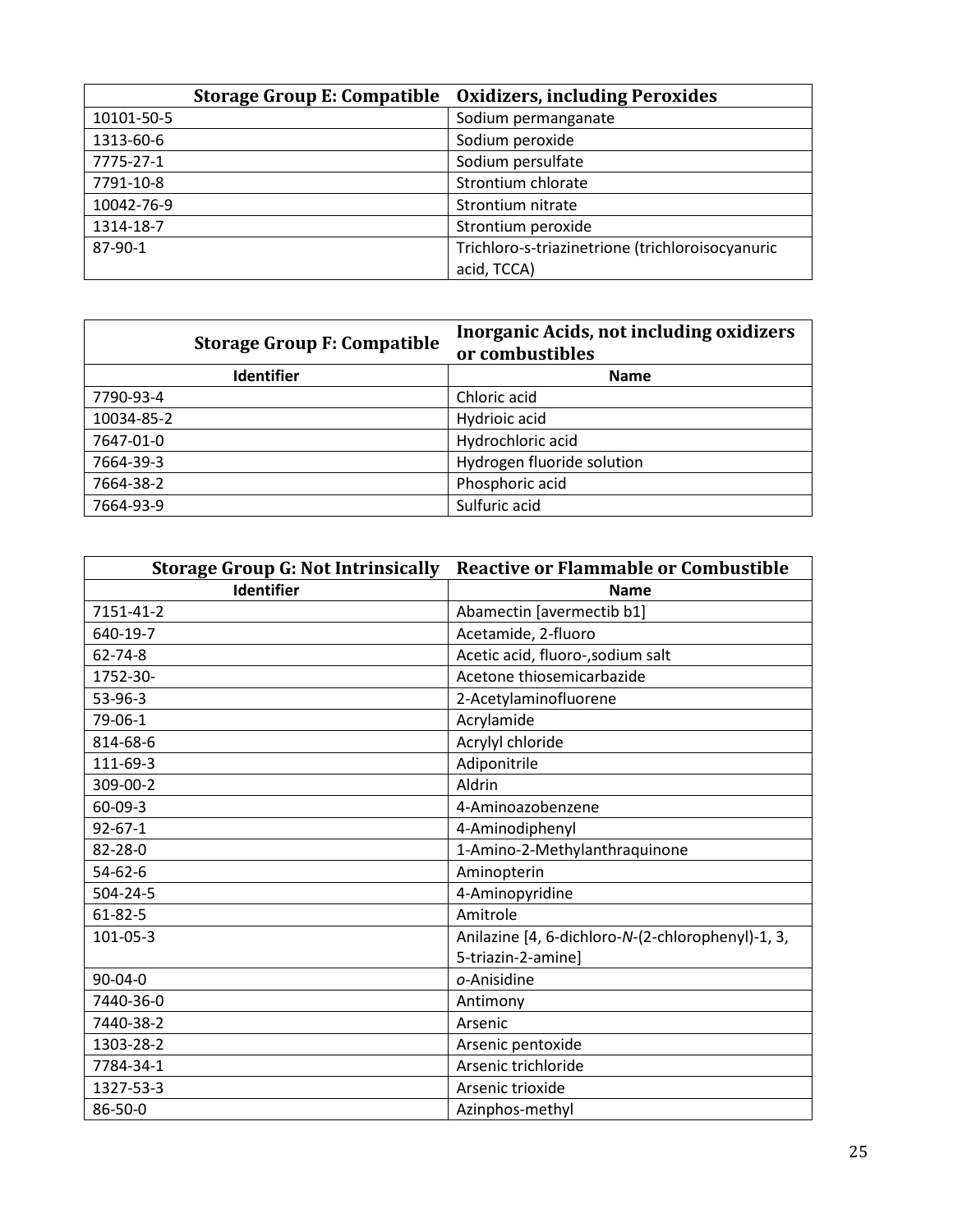| <b>Storage Group G: Not Intrinsically</b> | <b>Reactive or Flammable or Combustible</b>    |
|-------------------------------------------|------------------------------------------------|
| 7440-39-3                                 | <b>Barium</b>                                  |
| $56 - 55 - 3$                             | Benz[a]anthracene                              |
| 98-87-3                                   | Benzal chloride                                |
| $55 - 21 - 0$                             | Benzamide                                      |
| 98-16-8                                   | Benzenamine, 3-(trifluoromethyl)-              |
| $100 - 14 - 1$                            | Benzene, 1-(chloromethyl)-4-nitro              |
| 98-05-5                                   | Benzenearsonic acid                            |
| 108-98-5                                  | Benzenethiol                                   |
| 92-87-5                                   | Benzidine                                      |
| $50 - 32 - 8$                             | Benzo[a]pyrene                                 |
| 57-64-7                                   | Benzoic acid, 2-hydroxy-, compound with (3as-  |
|                                           | cis)-1,2,3,3a,8,8a-hexahydro-1,3a,8-           |
|                                           | trimethylpyrrolo[2,3,b]indol-5-                |
|                                           | ylmethylcarbamate ester (1:1)                  |
| 100-44-7                                  | Benzyl chloride                                |
| 140-29-4                                  | Benzyl cyanide                                 |
| 7440-41-7                                 | Beryllium powder                               |
| 91-59-8                                   | Beta-naphthylamine                             |
| 82657-04-3                                | Bifenthrin                                     |
| $92 - 52 - 4$                             | Biphenyl                                       |
| 534-07-6                                  | Bis(chloromethyl) ketone                       |
| 542-88-1                                  | Bis(chloromethyl) ether                        |
| 28772-56-7                                | <b>Bromadiolone</b>                            |
| $75 - 25 - 2$                             | Bromoform (tribromomethane)                    |
| 74-83-9                                   | Bromomethane                                   |
| 75-63-8                                   | Bromotrifluoromethane (halon 1301)             |
| 81-88-9                                   | C.I. food red 15 (Rhodamine B)                 |
| $97 - 56 - 3$                             | C.I. solvent yellow 3                          |
| 7440-43-9                                 | Cadmium                                        |
| 1306-19-0                                 | Cadmium oxide                                  |
| 2223-93-0                                 | Cadmium stearate                               |
| 7778-44-1                                 | Calcium arsenate                               |
| $56 - 25 - 7$                             | Cantharidin                                    |
| $51 - 83 - 2$                             | Carbachol chloride                             |
| 644-64-4                                  | Carbamic acid, dimethyl-, 1-                   |
|                                           | [(dimethylamino)carbonyl]-5-methyl-1h-pyrazol- |
|                                           | 3-yl ester                                     |
| 63-25-2                                   | Carbaryl [1-naphthalenol, methylcarbamate]     |
| 1563-66-2                                 | Carbofuran                                     |
| $56 - 23 - 5$                             | Carbon tetrachloride                           |
| 57-74-9                                   | Chlordane                                      |
| 115-28-6                                  | Chlorendic acid                                |
| 532-27-4                                  | 2-Chloroacetophenone                           |
| 4080-31-3                                 | 1-(3-Chloroallyl)-3,5,7-triaza-1-              |
|                                           | azoniaadamantane chloride                      |
| 75-45-6                                   | Chlorodifluoromethane (HCFC-22)                |
| 67-66-3                                   | Chloroform                                     |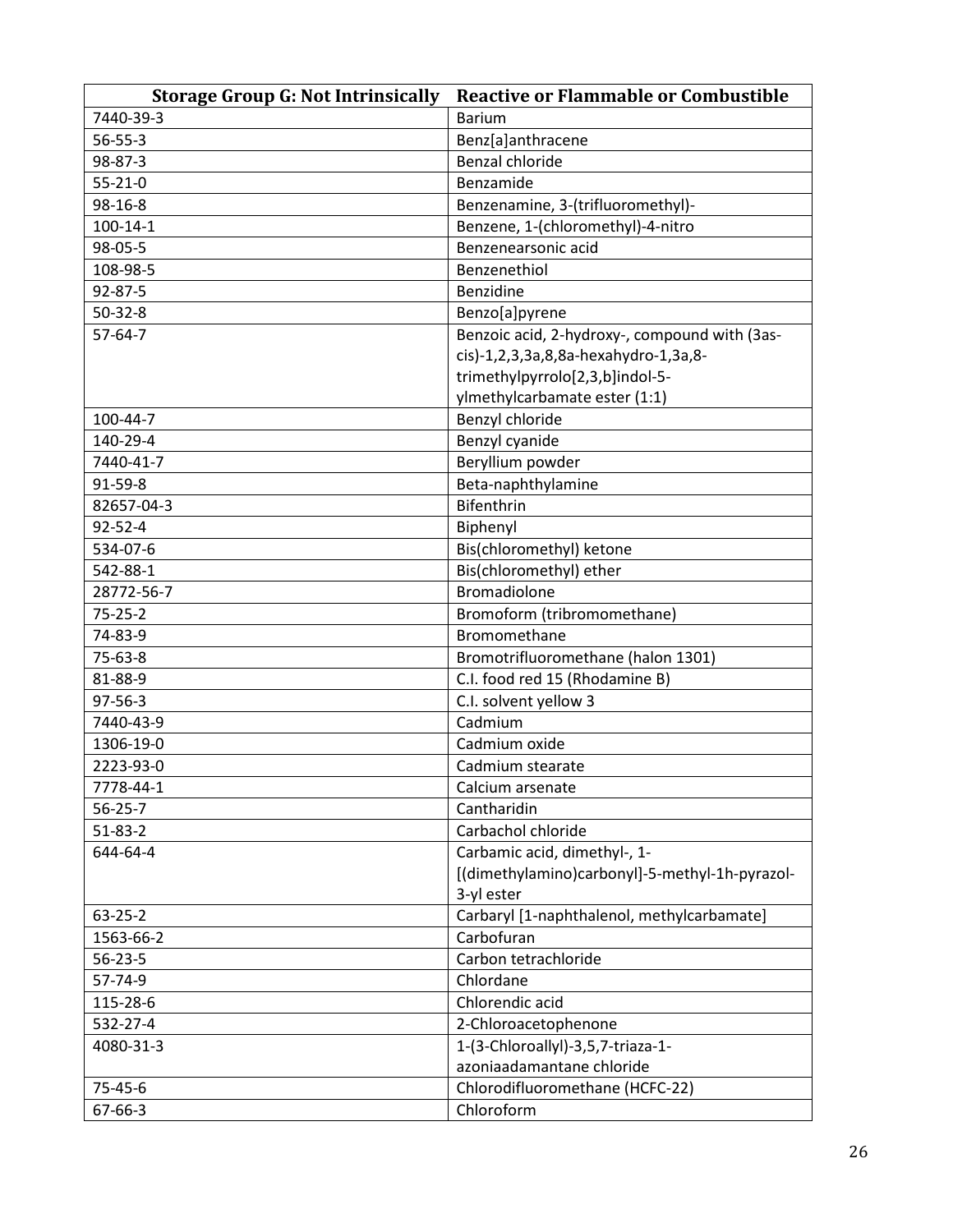| <b>Storage Group G: Not Intrinsically</b> | <b>Reactive or Flammable or Combustible</b> |
|-------------------------------------------|---------------------------------------------|
| 107-30-2                                  | Chloromethyl methyl ether                   |
| 5344-82-1                                 | 1-(o-Chlorophenyl)thiourea                  |
| 542-76-7                                  | 3-Chloropropionitrile                       |
| 63938-10-3                                | Chlorotetrafluoroethane                     |
| 75-88-7                                   | 2-Chloro-1,1,1-trifluoro-ethane (HCFC-133a) |
| 75-72-9                                   | Chlorotrifluoromethane (CFC-13)             |
| 1982-47-4                                 | Chloroxuron                                 |
| 10025-73-7                                | Chromic chloride                            |
| 7440-47-3                                 | Chromium                                    |
| 64-86-8                                   | Colchicine                                  |
| $56 - 72 - 4$                             | Coumaphos                                   |
| 5836-29-3                                 | Coumatetralyl                               |
| 1319-77-3                                 | Cresol (mixed isomers)                      |
| 95-48-7                                   | o-Cresol                                    |
| 535-89-7                                  | Crimidine                                   |
| 4170-30-3                                 | Crotonaldehyde                              |
| 123-73-9                                  | (e)-Crotonaldehyde                          |
| 64-00-6                                   | m-Cumenyl methylcarbamate                   |
| 21725-46-2                                | Cyanazine                                   |
| 506-68-3                                  | Cyanogen bromide                            |
| 506-78-5                                  | Cyanogen iodide                             |
| 675-14-9                                  | Cyanuric fluoride                           |
| 66-81-9                                   | Cycloheximide                               |
| 94-75-7                                   | 2,4-D (2,4-Dichlorophenoxyacetic acid)      |
| 2971-38-2                                 | 2,4-D Chlorocrotyl ester                    |
| $94 - 11 - 1$                             | 2,4-D Isopropyl ester                       |
| 94-82-6                                   | $2,4-DB$                                    |
| 919-86-8                                  | Demeton-s-methyl                            |
| 101-80-4                                  | 4,4'-Diaminodiphenyl ether                  |
| 101-77-9                                  | 4,4'-Diaminodiphenylmethane                 |
| 615-05-4                                  | 2,4-Diaminoanisole                          |
| 95-80-7                                   | 2,4-Diaminotoluene                          |
| 25376-45-8                                | Diaminotoluene (mixed isomers)              |
| 333-41-5                                  | Diazinon                                    |
| $53 - 70 - 3$                             | Dibenzo(a, h)anthracene                     |
| 132-64-9                                  | Dibenzofuran                                |
| $96 - 12 - 8$                             | 1,2-Dibromo-3-chloropropane                 |
| 106-93-4                                  | 1,2-Dibromoethane (ethylene dibromide)      |
| 84-74-2                                   | Dibutyl phthalate                           |
| 99-30-9                                   | Dichloran [2,6-dichloro-4-nitroaniline]     |
| $95 - 50 - 1$                             | 1,2-Dichlorobenzene                         |
| 541-73-1                                  | 1,3-Dichlorobenzene                         |
| 106-46-1                                  | 1,4-Dichlorobenzene                         |
| 91-94-1                                   | 3,3'-Dichlorobenzidine                      |
| $75 - 27 - 4$                             | Dichlorobromomethane                        |
| 764-41-0                                  | 1,4-Dichloro-2-butene                       |
| $75 - 71 - 8$                             | Dichlorodifluoromethane (cfc-12)            |
|                                           |                                             |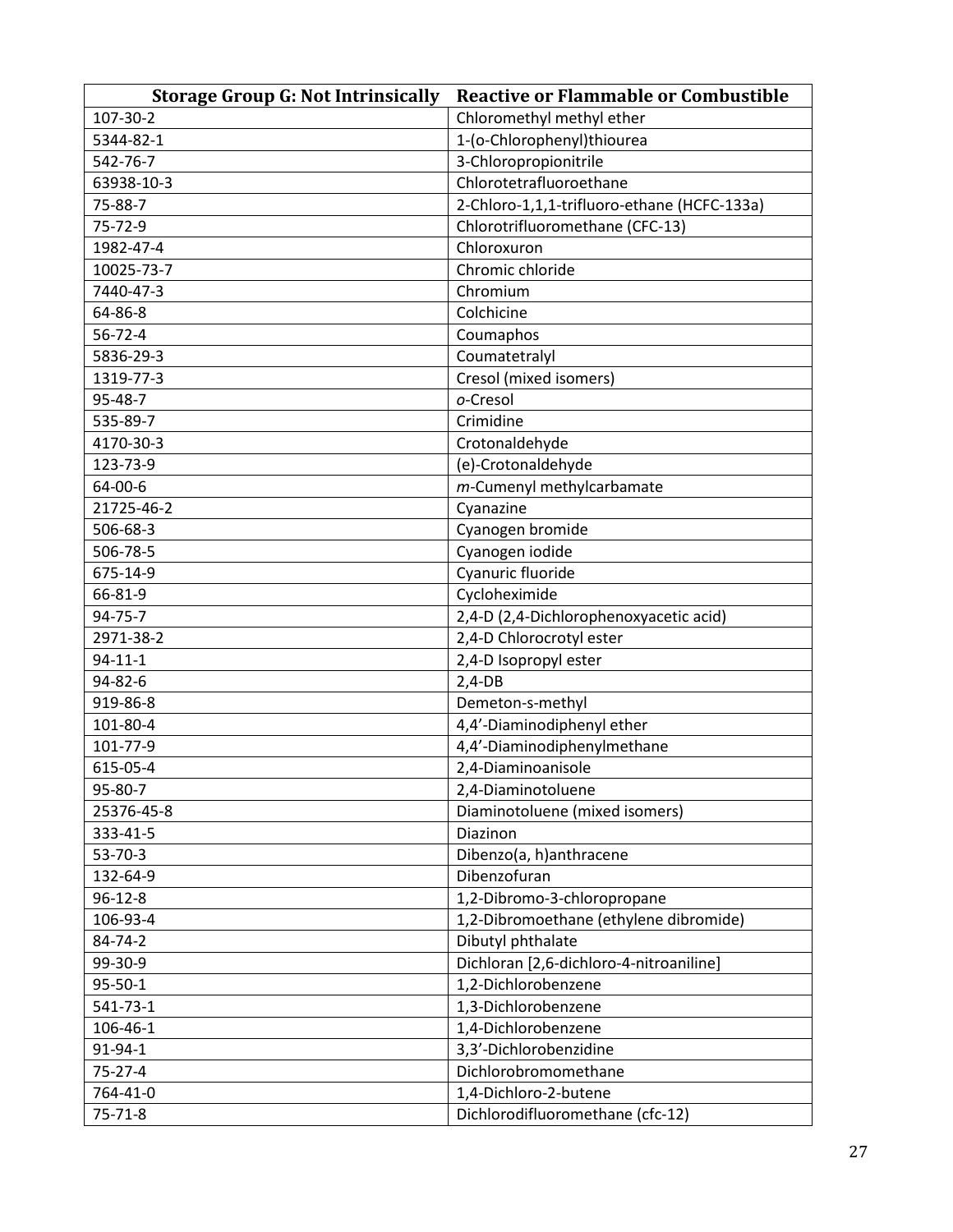| 111-44-4<br>Dichloroethyl ether<br>75-09-2<br>Dichloromethane (methylene chloride)<br>3,3'-Dimethoxybenzidine-4,4'-diisocyanate<br>91-93-0<br>3,3'-Dimethyl-4,4'-diphenylene diisocyanate<br>91-97-4<br>127564-92-5<br>Dichloropentafluoropropane<br>$97 - 23 - 4$<br>Dichlorophene [2,2'-methylene-bis(4-<br>chlorophenol)]<br>2,4-Dichlorophenol<br>120-83-2<br>2,4-Dimethylphenol<br>105-67-9<br>Dichlorophenylarsine<br>696-28-6<br>Dichlorotetrafluoroethane (cfc-114)<br>$76 - 14 - 2$<br>Dichlorvos<br>$62 - 73 - 7$<br>1464-53-5<br>Diepoxybutane<br>38727-55-8<br>Diethatyl ethyl<br>Diethyl chlorophosphate<br>814-49-3<br>297-97-2<br>O,O-Diethyl O-pyrazinyl phosphorothioate<br>O,O-Diethyl S-[2-(diethylamino)ethyl]<br>78-53-5<br>phosphorothiolate<br>71-63-6<br>Digitoxin<br>Diglycidyl resorcinol ether<br>101-90-6<br>Dihydrosafrole<br>94-58-6<br>Diisopropylfluorophosphate (DFP)<br>$55-91-4$<br>Dimethoate<br>60-51-5<br>$60 - 11 - 7$<br>4-Dimethylaminoazobenzene<br>7,12-Dimethylbenz[a]anthracene<br>57-97-6<br>3,3'-Dimethoxybenzidine-4,4'-diisocyanate<br>91-93-0<br>Dimethyl chlorothiophosphate<br>2524-03-0<br>3,3'-Dimethyl-4,4'-diphenylene diisocyanate<br>91-97-4<br>2,4-Dimethylphenol<br>105-67-9<br>Dimethyl phthalate<br>131-11-3<br>Dimethyl sulfate<br>$77 - 78 - 1$<br>2300-66-5<br>Dimethylamine dicamba<br>534-52-1<br>4,6-Dinitro-o-cresol<br>Dioxathion<br>78-34-2<br>82-66-6<br>Diphacinone<br>Diphenamid<br>957-51-7<br>Diphenylamine<br>122-39-4<br>Diphosphoric acid, tetraethyl ester<br>107-49-3<br>Dithiobiuret<br>541-53-7<br>72-20-8<br>Endrin<br>$50 - 14 - 6$<br>Ergocalciferol<br>Ethion<br>563-12-2<br>13194-48-4<br>Ethoprop<br>Ethyl chloroformate<br>541-41-3<br>759-94-4<br>Ethyl dipropylthiocarbamate [EPTC]<br>Ethylene fluorohydrin<br>371-62-0<br>Ethylene glycol<br>$107 - 21 - 1$ | <b>Storage Group G: Not Intrinsically</b> | <b>Reactive or Flammable or Combustible</b> |
|-----------------------------------------------------------------------------------------------------------------------------------------------------------------------------------------------------------------------------------------------------------------------------------------------------------------------------------------------------------------------------------------------------------------------------------------------------------------------------------------------------------------------------------------------------------------------------------------------------------------------------------------------------------------------------------------------------------------------------------------------------------------------------------------------------------------------------------------------------------------------------------------------------------------------------------------------------------------------------------------------------------------------------------------------------------------------------------------------------------------------------------------------------------------------------------------------------------------------------------------------------------------------------------------------------------------------------------------------------------------------------------------------------------------------------------------------------------------------------------------------------------------------------------------------------------------------------------------------------------------------------------------------------------------------------------------------------------------------------------------------------------------------------------------------------------------------------------------------------------|-------------------------------------------|---------------------------------------------|
|                                                                                                                                                                                                                                                                                                                                                                                                                                                                                                                                                                                                                                                                                                                                                                                                                                                                                                                                                                                                                                                                                                                                                                                                                                                                                                                                                                                                                                                                                                                                                                                                                                                                                                                                                                                                                                                           |                                           |                                             |
|                                                                                                                                                                                                                                                                                                                                                                                                                                                                                                                                                                                                                                                                                                                                                                                                                                                                                                                                                                                                                                                                                                                                                                                                                                                                                                                                                                                                                                                                                                                                                                                                                                                                                                                                                                                                                                                           |                                           |                                             |
|                                                                                                                                                                                                                                                                                                                                                                                                                                                                                                                                                                                                                                                                                                                                                                                                                                                                                                                                                                                                                                                                                                                                                                                                                                                                                                                                                                                                                                                                                                                                                                                                                                                                                                                                                                                                                                                           |                                           |                                             |
|                                                                                                                                                                                                                                                                                                                                                                                                                                                                                                                                                                                                                                                                                                                                                                                                                                                                                                                                                                                                                                                                                                                                                                                                                                                                                                                                                                                                                                                                                                                                                                                                                                                                                                                                                                                                                                                           |                                           |                                             |
|                                                                                                                                                                                                                                                                                                                                                                                                                                                                                                                                                                                                                                                                                                                                                                                                                                                                                                                                                                                                                                                                                                                                                                                                                                                                                                                                                                                                                                                                                                                                                                                                                                                                                                                                                                                                                                                           |                                           |                                             |
|                                                                                                                                                                                                                                                                                                                                                                                                                                                                                                                                                                                                                                                                                                                                                                                                                                                                                                                                                                                                                                                                                                                                                                                                                                                                                                                                                                                                                                                                                                                                                                                                                                                                                                                                                                                                                                                           |                                           |                                             |
|                                                                                                                                                                                                                                                                                                                                                                                                                                                                                                                                                                                                                                                                                                                                                                                                                                                                                                                                                                                                                                                                                                                                                                                                                                                                                                                                                                                                                                                                                                                                                                                                                                                                                                                                                                                                                                                           |                                           |                                             |
|                                                                                                                                                                                                                                                                                                                                                                                                                                                                                                                                                                                                                                                                                                                                                                                                                                                                                                                                                                                                                                                                                                                                                                                                                                                                                                                                                                                                                                                                                                                                                                                                                                                                                                                                                                                                                                                           |                                           |                                             |
|                                                                                                                                                                                                                                                                                                                                                                                                                                                                                                                                                                                                                                                                                                                                                                                                                                                                                                                                                                                                                                                                                                                                                                                                                                                                                                                                                                                                                                                                                                                                                                                                                                                                                                                                                                                                                                                           |                                           |                                             |
|                                                                                                                                                                                                                                                                                                                                                                                                                                                                                                                                                                                                                                                                                                                                                                                                                                                                                                                                                                                                                                                                                                                                                                                                                                                                                                                                                                                                                                                                                                                                                                                                                                                                                                                                                                                                                                                           |                                           |                                             |
|                                                                                                                                                                                                                                                                                                                                                                                                                                                                                                                                                                                                                                                                                                                                                                                                                                                                                                                                                                                                                                                                                                                                                                                                                                                                                                                                                                                                                                                                                                                                                                                                                                                                                                                                                                                                                                                           |                                           |                                             |
|                                                                                                                                                                                                                                                                                                                                                                                                                                                                                                                                                                                                                                                                                                                                                                                                                                                                                                                                                                                                                                                                                                                                                                                                                                                                                                                                                                                                                                                                                                                                                                                                                                                                                                                                                                                                                                                           |                                           |                                             |
|                                                                                                                                                                                                                                                                                                                                                                                                                                                                                                                                                                                                                                                                                                                                                                                                                                                                                                                                                                                                                                                                                                                                                                                                                                                                                                                                                                                                                                                                                                                                                                                                                                                                                                                                                                                                                                                           |                                           |                                             |
|                                                                                                                                                                                                                                                                                                                                                                                                                                                                                                                                                                                                                                                                                                                                                                                                                                                                                                                                                                                                                                                                                                                                                                                                                                                                                                                                                                                                                                                                                                                                                                                                                                                                                                                                                                                                                                                           |                                           |                                             |
|                                                                                                                                                                                                                                                                                                                                                                                                                                                                                                                                                                                                                                                                                                                                                                                                                                                                                                                                                                                                                                                                                                                                                                                                                                                                                                                                                                                                                                                                                                                                                                                                                                                                                                                                                                                                                                                           |                                           |                                             |
|                                                                                                                                                                                                                                                                                                                                                                                                                                                                                                                                                                                                                                                                                                                                                                                                                                                                                                                                                                                                                                                                                                                                                                                                                                                                                                                                                                                                                                                                                                                                                                                                                                                                                                                                                                                                                                                           |                                           |                                             |
|                                                                                                                                                                                                                                                                                                                                                                                                                                                                                                                                                                                                                                                                                                                                                                                                                                                                                                                                                                                                                                                                                                                                                                                                                                                                                                                                                                                                                                                                                                                                                                                                                                                                                                                                                                                                                                                           |                                           |                                             |
|                                                                                                                                                                                                                                                                                                                                                                                                                                                                                                                                                                                                                                                                                                                                                                                                                                                                                                                                                                                                                                                                                                                                                                                                                                                                                                                                                                                                                                                                                                                                                                                                                                                                                                                                                                                                                                                           |                                           |                                             |
|                                                                                                                                                                                                                                                                                                                                                                                                                                                                                                                                                                                                                                                                                                                                                                                                                                                                                                                                                                                                                                                                                                                                                                                                                                                                                                                                                                                                                                                                                                                                                                                                                                                                                                                                                                                                                                                           |                                           |                                             |
|                                                                                                                                                                                                                                                                                                                                                                                                                                                                                                                                                                                                                                                                                                                                                                                                                                                                                                                                                                                                                                                                                                                                                                                                                                                                                                                                                                                                                                                                                                                                                                                                                                                                                                                                                                                                                                                           |                                           |                                             |
|                                                                                                                                                                                                                                                                                                                                                                                                                                                                                                                                                                                                                                                                                                                                                                                                                                                                                                                                                                                                                                                                                                                                                                                                                                                                                                                                                                                                                                                                                                                                                                                                                                                                                                                                                                                                                                                           |                                           |                                             |
|                                                                                                                                                                                                                                                                                                                                                                                                                                                                                                                                                                                                                                                                                                                                                                                                                                                                                                                                                                                                                                                                                                                                                                                                                                                                                                                                                                                                                                                                                                                                                                                                                                                                                                                                                                                                                                                           |                                           |                                             |
|                                                                                                                                                                                                                                                                                                                                                                                                                                                                                                                                                                                                                                                                                                                                                                                                                                                                                                                                                                                                                                                                                                                                                                                                                                                                                                                                                                                                                                                                                                                                                                                                                                                                                                                                                                                                                                                           |                                           |                                             |
|                                                                                                                                                                                                                                                                                                                                                                                                                                                                                                                                                                                                                                                                                                                                                                                                                                                                                                                                                                                                                                                                                                                                                                                                                                                                                                                                                                                                                                                                                                                                                                                                                                                                                                                                                                                                                                                           |                                           |                                             |
|                                                                                                                                                                                                                                                                                                                                                                                                                                                                                                                                                                                                                                                                                                                                                                                                                                                                                                                                                                                                                                                                                                                                                                                                                                                                                                                                                                                                                                                                                                                                                                                                                                                                                                                                                                                                                                                           |                                           |                                             |
|                                                                                                                                                                                                                                                                                                                                                                                                                                                                                                                                                                                                                                                                                                                                                                                                                                                                                                                                                                                                                                                                                                                                                                                                                                                                                                                                                                                                                                                                                                                                                                                                                                                                                                                                                                                                                                                           |                                           |                                             |
|                                                                                                                                                                                                                                                                                                                                                                                                                                                                                                                                                                                                                                                                                                                                                                                                                                                                                                                                                                                                                                                                                                                                                                                                                                                                                                                                                                                                                                                                                                                                                                                                                                                                                                                                                                                                                                                           |                                           |                                             |
|                                                                                                                                                                                                                                                                                                                                                                                                                                                                                                                                                                                                                                                                                                                                                                                                                                                                                                                                                                                                                                                                                                                                                                                                                                                                                                                                                                                                                                                                                                                                                                                                                                                                                                                                                                                                                                                           |                                           |                                             |
|                                                                                                                                                                                                                                                                                                                                                                                                                                                                                                                                                                                                                                                                                                                                                                                                                                                                                                                                                                                                                                                                                                                                                                                                                                                                                                                                                                                                                                                                                                                                                                                                                                                                                                                                                                                                                                                           |                                           |                                             |
|                                                                                                                                                                                                                                                                                                                                                                                                                                                                                                                                                                                                                                                                                                                                                                                                                                                                                                                                                                                                                                                                                                                                                                                                                                                                                                                                                                                                                                                                                                                                                                                                                                                                                                                                                                                                                                                           |                                           |                                             |
|                                                                                                                                                                                                                                                                                                                                                                                                                                                                                                                                                                                                                                                                                                                                                                                                                                                                                                                                                                                                                                                                                                                                                                                                                                                                                                                                                                                                                                                                                                                                                                                                                                                                                                                                                                                                                                                           |                                           |                                             |
|                                                                                                                                                                                                                                                                                                                                                                                                                                                                                                                                                                                                                                                                                                                                                                                                                                                                                                                                                                                                                                                                                                                                                                                                                                                                                                                                                                                                                                                                                                                                                                                                                                                                                                                                                                                                                                                           |                                           |                                             |
|                                                                                                                                                                                                                                                                                                                                                                                                                                                                                                                                                                                                                                                                                                                                                                                                                                                                                                                                                                                                                                                                                                                                                                                                                                                                                                                                                                                                                                                                                                                                                                                                                                                                                                                                                                                                                                                           |                                           |                                             |
|                                                                                                                                                                                                                                                                                                                                                                                                                                                                                                                                                                                                                                                                                                                                                                                                                                                                                                                                                                                                                                                                                                                                                                                                                                                                                                                                                                                                                                                                                                                                                                                                                                                                                                                                                                                                                                                           |                                           |                                             |
|                                                                                                                                                                                                                                                                                                                                                                                                                                                                                                                                                                                                                                                                                                                                                                                                                                                                                                                                                                                                                                                                                                                                                                                                                                                                                                                                                                                                                                                                                                                                                                                                                                                                                                                                                                                                                                                           |                                           |                                             |
|                                                                                                                                                                                                                                                                                                                                                                                                                                                                                                                                                                                                                                                                                                                                                                                                                                                                                                                                                                                                                                                                                                                                                                                                                                                                                                                                                                                                                                                                                                                                                                                                                                                                                                                                                                                                                                                           |                                           |                                             |
|                                                                                                                                                                                                                                                                                                                                                                                                                                                                                                                                                                                                                                                                                                                                                                                                                                                                                                                                                                                                                                                                                                                                                                                                                                                                                                                                                                                                                                                                                                                                                                                                                                                                                                                                                                                                                                                           |                                           |                                             |
|                                                                                                                                                                                                                                                                                                                                                                                                                                                                                                                                                                                                                                                                                                                                                                                                                                                                                                                                                                                                                                                                                                                                                                                                                                                                                                                                                                                                                                                                                                                                                                                                                                                                                                                                                                                                                                                           |                                           |                                             |
|                                                                                                                                                                                                                                                                                                                                                                                                                                                                                                                                                                                                                                                                                                                                                                                                                                                                                                                                                                                                                                                                                                                                                                                                                                                                                                                                                                                                                                                                                                                                                                                                                                                                                                                                                                                                                                                           |                                           |                                             |
|                                                                                                                                                                                                                                                                                                                                                                                                                                                                                                                                                                                                                                                                                                                                                                                                                                                                                                                                                                                                                                                                                                                                                                                                                                                                                                                                                                                                                                                                                                                                                                                                                                                                                                                                                                                                                                                           |                                           |                                             |
|                                                                                                                                                                                                                                                                                                                                                                                                                                                                                                                                                                                                                                                                                                                                                                                                                                                                                                                                                                                                                                                                                                                                                                                                                                                                                                                                                                                                                                                                                                                                                                                                                                                                                                                                                                                                                                                           |                                           |                                             |
|                                                                                                                                                                                                                                                                                                                                                                                                                                                                                                                                                                                                                                                                                                                                                                                                                                                                                                                                                                                                                                                                                                                                                                                                                                                                                                                                                                                                                                                                                                                                                                                                                                                                                                                                                                                                                                                           |                                           |                                             |
|                                                                                                                                                                                                                                                                                                                                                                                                                                                                                                                                                                                                                                                                                                                                                                                                                                                                                                                                                                                                                                                                                                                                                                                                                                                                                                                                                                                                                                                                                                                                                                                                                                                                                                                                                                                                                                                           |                                           |                                             |
|                                                                                                                                                                                                                                                                                                                                                                                                                                                                                                                                                                                                                                                                                                                                                                                                                                                                                                                                                                                                                                                                                                                                                                                                                                                                                                                                                                                                                                                                                                                                                                                                                                                                                                                                                                                                                                                           |                                           |                                             |
|                                                                                                                                                                                                                                                                                                                                                                                                                                                                                                                                                                                                                                                                                                                                                                                                                                                                                                                                                                                                                                                                                                                                                                                                                                                                                                                                                                                                                                                                                                                                                                                                                                                                                                                                                                                                                                                           |                                           |                                             |
|                                                                                                                                                                                                                                                                                                                                                                                                                                                                                                                                                                                                                                                                                                                                                                                                                                                                                                                                                                                                                                                                                                                                                                                                                                                                                                                                                                                                                                                                                                                                                                                                                                                                                                                                                                                                                                                           |                                           |                                             |
|                                                                                                                                                                                                                                                                                                                                                                                                                                                                                                                                                                                                                                                                                                                                                                                                                                                                                                                                                                                                                                                                                                                                                                                                                                                                                                                                                                                                                                                                                                                                                                                                                                                                                                                                                                                                                                                           |                                           |                                             |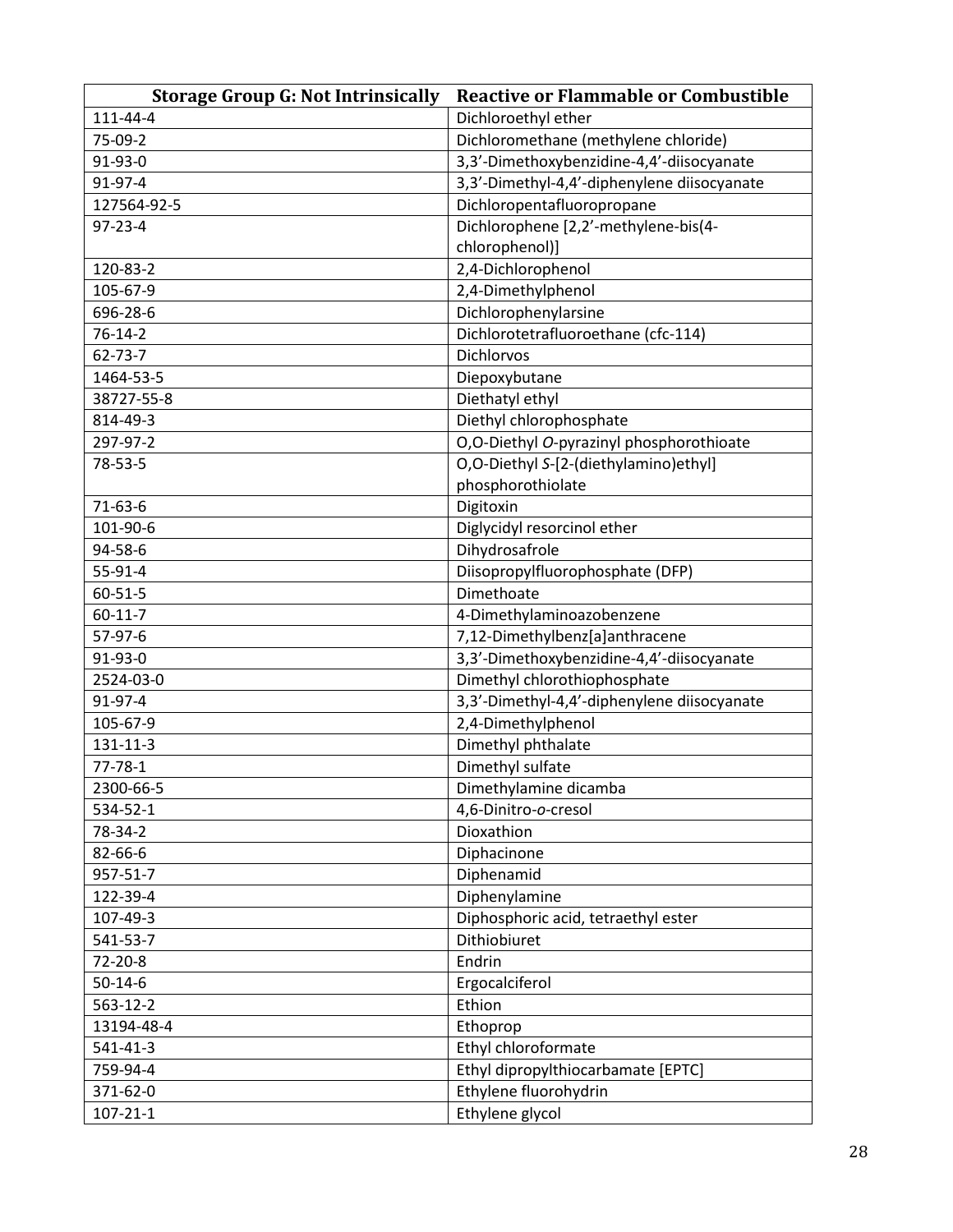| <b>Storage Group G: Not Intrinsically</b> | <b>Reactive or Flammable or Combustible</b>    |
|-------------------------------------------|------------------------------------------------|
| 96-45-7                                   | Ethylene thiourea                              |
| 542-90-5                                  | Ethylthiocyanate                               |
| $52 - 85 - 7$                             | Famphur                                        |
| 55-38-9                                   | Fenthion [o, o-dimethyl o-[3-methyl-4-         |
|                                           | (methylthio)phenyl]ester, phosphorothioic acid |
| 144-49-0                                  | Fluoroacetic acid                              |
| 359-06-8                                  | Fluoroacetyl chloride                          |
| $51 - 21 - 8$                             | Fluorouracil                                   |
| 944-22-9                                  | Fonofos                                        |
| 107-16-4                                  | Formaldehyde cyanohydrin                       |
| 23422-53-9                                | Formetanate hydrochloride                      |
| $76 - 13 - 1$                             | Freon 113 [ethane, 1, 1, 2-trichloro-1, 2, 2-  |
|                                           | trifluoro-]                                    |
| 76-44-8                                   | Heptachlor                                     |
| 87-68-3                                   | Hexachloro-1, 3-butadiene                      |
| 118-74-1                                  | Hexachlorobenzene                              |
| $77 - 47 - 4$                             | Hexachlorocyclopentadiene                      |
| $67 - 72 - 1$                             | Hexachloroethane                               |
| 1335-87-1                                 | Hexachloronaphthalene                          |
| 70-30-4                                   | Hexachlorophene                                |
| 822-06-0                                  | Hexamethylene-1, 6-diisocyanate                |
| 51235-04-2                                | Hexazinone                                     |
| $51 - 75 - 2$                             | Hn2 (nitrogen mustard-2)                       |
| 555-77-1                                  | Hn3 (nitrogen mustard-3)                       |
| 79-19-6                                   | Hydrazinecarbothioamide                        |
| 123-31-9                                  | Hydroquinone                                   |
| 102-36-3                                  | Isocyanic acid, 3,4-dichlorophenyl ester       |
| 465-73-6                                  | Isodrin                                        |
| 4098-71-9                                 | Isophorone diisocyanate                        |
| 108-23-6                                  | Isopropyl chloroformate                        |
| 80-05-7                                   | 4,4'-Isopropylidenediphenol                    |
| 120-58-1                                  | <b>Isosafrole</b>                              |
| 78-97-7                                   | Lactonitrile                                   |
| 7439-92-1                                 | Lead                                           |
| 58-89-9                                   | Lindane                                        |
| 554-13-2                                  | Lithium carbonate                              |
| 121-75-5                                  | Malathion                                      |
| 109-77-3                                  | Malononitrile                                  |
| $93 - 65 - 2$                             | Mecoprop                                       |
| 950-10-7                                  | Mephosfolan                                    |
| 149-30-4                                  | 2-Mercaptobenzothiazole (MBT)                  |
| 5124-30-1                                 | 1,1-Methylene bis(4-isocyanatocyclohexane)     |
| 1600-27-7                                 | Mercuric acetate                               |
| 7487-94-7                                 | Mercuric chloride                              |
| 21908-53-2                                | Mercuric oxide                                 |
| 7439-97-6                                 | Mercury                                        |
| 760-93-0                                  | Methacrylic anhydride                          |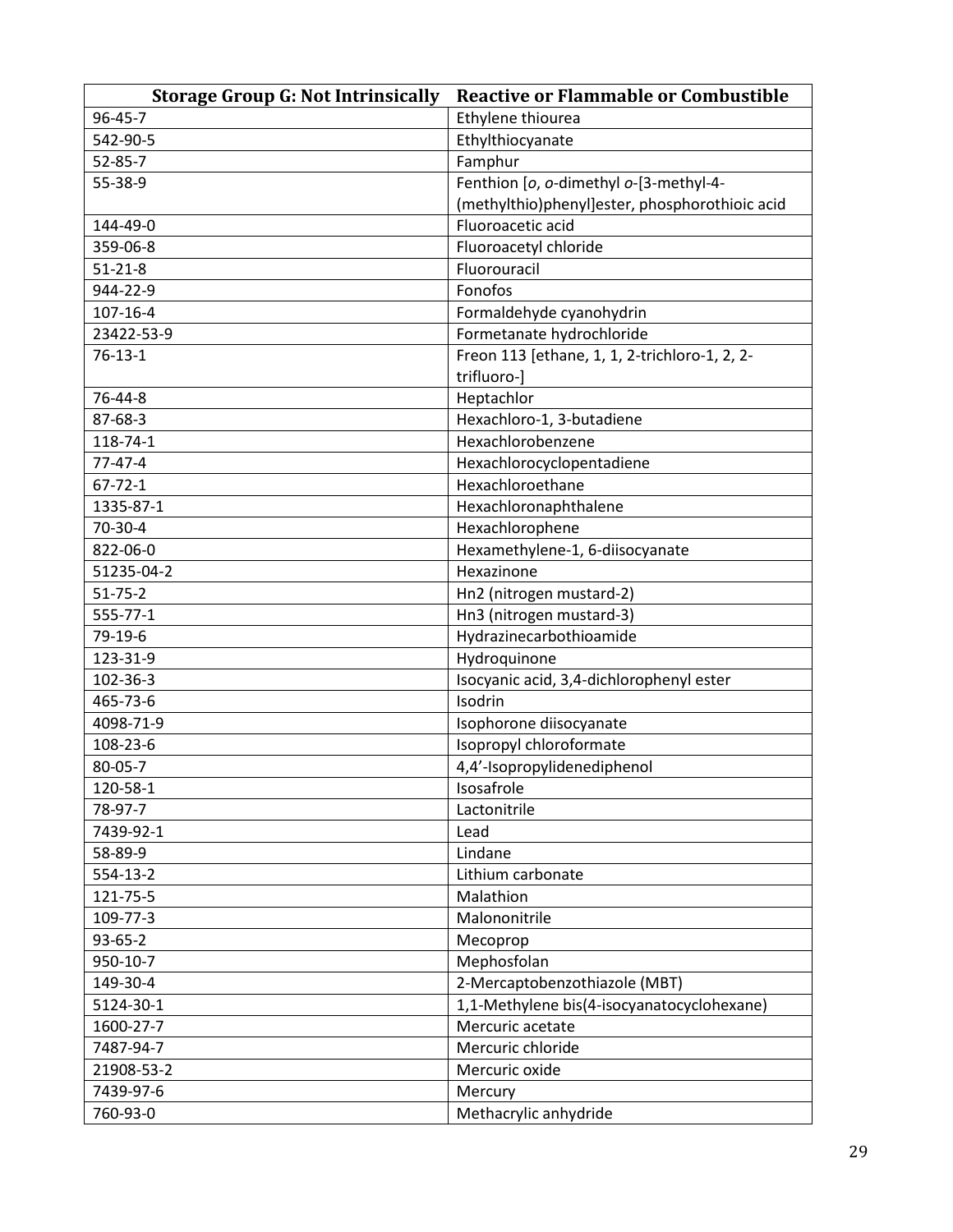| <b>Storage Group G: Not Intrinsically</b> | <b>Reactive or Flammable or Combustible</b> |
|-------------------------------------------|---------------------------------------------|
| 920-46-7                                  | Methacryloyl chloride                       |
| 30674-80-7                                | Methacryloyloxyethyl isocyanate             |
| 558-25-8                                  | Methanesulfonyl fluoride                    |
| 950-37-8                                  | Methidathion                                |
| 16752-77-5                                | Methomyl                                    |
| 94-74-6                                   | Methoxone (4-chloro-2-methylphenoxy) acetic |
|                                           | acid (MCPA)                                 |
| $72 - 43 - 5$                             | Methoxychlor [benzene, 1,1'-(2, 2, 2-       |
|                                           | trichloroethylidene)bis[4-methoxy-]]        |
| 151-38-2                                  | Methoxyethylmercuric acetate                |
| 80-63-7                                   | Methyl 2-chloroacrylate                     |
| 56-49-5                                   | 3-Methylcholanthrene                        |
| 74-87-3                                   | Methyl chloride                             |
| $101 - 14 - 4$                            | 4,4'-Methylenebis(2-chloroaniline) (mboca)  |
| $101 - 61 - 1$                            | 4,4'-Methylenebis(N,N-dimethyl) benzenamine |
| 60-34-4                                   | Methyl hydrazine                            |
| 74-88-4                                   | Methyl iodide                               |
| 924-42-5                                  | N-Methylolacrylamide                        |
| 298-00-0                                  | Methyl parathion                            |
| 676-97-1                                  | Methyl phosphonic dichloride                |
| 556-64-9                                  | Methyl thiocyanate                          |
| 502-39-6                                  | Methylmercuric dicyanamide                  |
| 7786-34-7                                 | Mevinphos                                   |
| 90-94-8                                   | Michler's ketone                            |
| $50-07-7$                                 | Mitomycin c                                 |
| 1313-27-5                                 | Molybdenum trioxide                         |
| $76 - 15 - 3$                             | Monochloropentafluoroethane (CFC-115)       |
| 6923-22-4                                 | Monocrotophos                               |
| 3173-72-6                                 | 1,5-Naphthalene diisocyanate                |
| $54 - 11 - 5$                             | Nicotine                                    |
| 65-30-5                                   | Nicotine sulfate                            |
| 92-93-3                                   | 4-Nitrobiphenyl                             |
| 55-63-0                                   | Nitroglycerine                              |
| 88-75-5                                   | 2-Nitrophenol                               |
| 100-02-7                                  | 4-Nitrophenol                               |
| 62-75-9                                   | N-Nitrosodimethylamine                      |
| 621-64-7                                  | N-Nitrosodi-N-propylamine                   |
| 86-30-6                                   | N-Nitrosodiphenylamine                      |
| 59-89-2                                   | N-Nitrosomorpholine                         |
| 100-75-4                                  | N-Nitrosopiperidine                         |
| 99-55-8                                   | 5-Nitro-o-toluidine                         |
| 630-60-4                                  | Ouabain                                     |
| 78-71-7                                   | Oxetane, 3,3-bis(chloromethyl)-             |
| 104-94-9                                  | p-anisidine                                 |
| 56-38-2                                   | Parathion                                   |
| 12002-03-8                                | Paris green                                 |
| 106-47-8                                  | p-chloroaniline                             |
|                                           |                                             |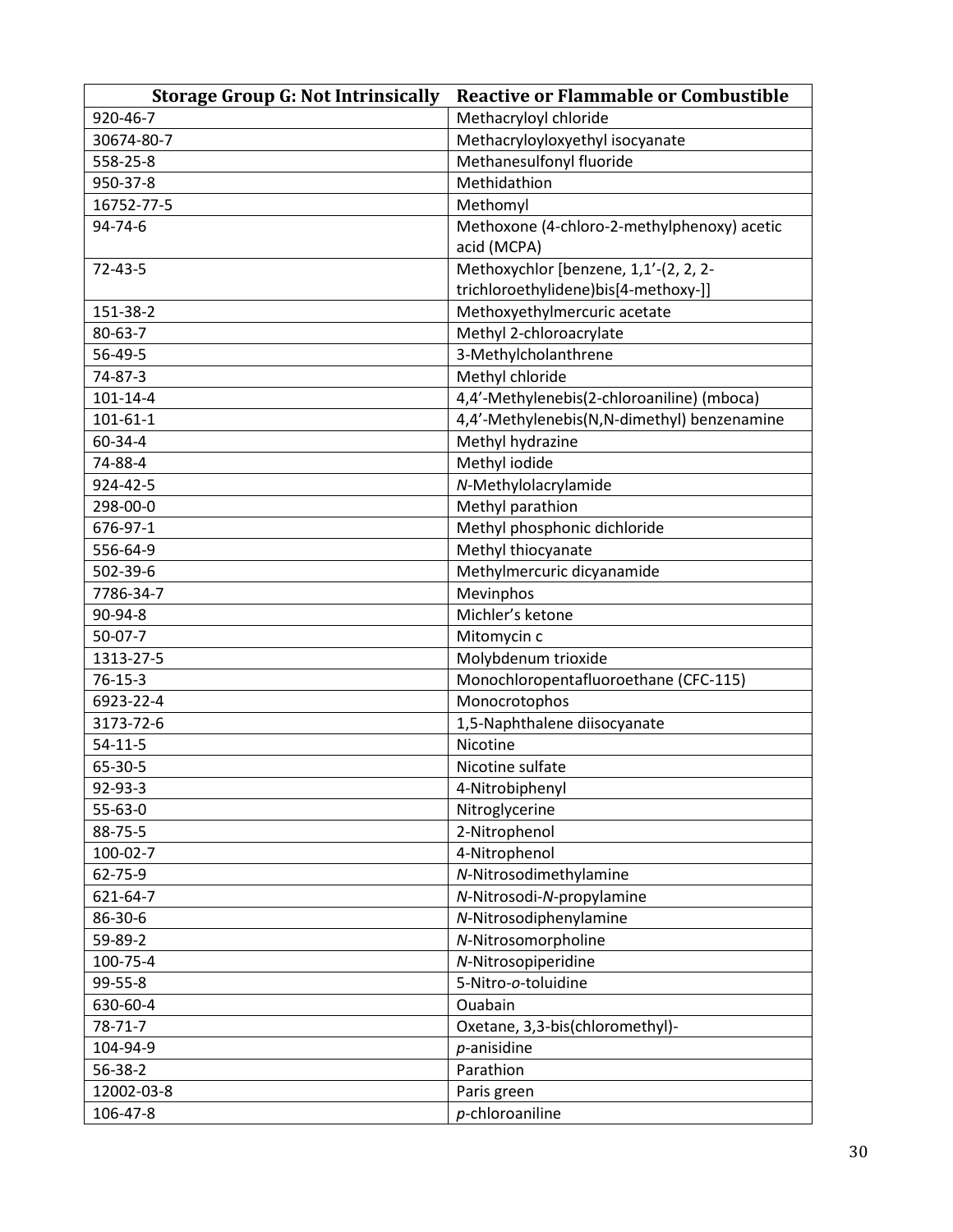| <b>Storage Group G: Not Intrinsically</b> | <b>Reactive or Flammable or Combustible</b>       |
|-------------------------------------------|---------------------------------------------------|
| $95 - 69 - 2$                             | p-chloro-o-toluidine                              |
| 106-44-5                                  | p-cresol                                          |
| 100-25-4                                  | p-dinitrobenzene                                  |
| $76 - 01 - 7$                             | Pentachloroethane                                 |
| 87-86-5                                   | Pentachlorophenol (PCP)                           |
| 594-42-3                                  | Perchloromethylmercaptan                          |
| 85-01-8                                   | Phenanthrene                                      |
| 108-95-2                                  | Phenol                                            |
| 88-85-7                                   | Phenol, 2-(1-methylpropyl)-4,6-dinitro- (dinoseb) |
| 58-36-6                                   | Phenoxarsine, 10,10'-oxydi-                       |
| 95-54-5                                   | 1,2-Phenylenediamine                              |
| 108-45-2                                  | 1,3-Phenylenediamine                              |
| 624-18-0                                  | 1,4-Phenylenediamine dihydrochloride              |
| 104-49-4                                  | 1,4-Phenylene diisocyanate                        |
| 59-88-1                                   | Phenylhydrazine hydrochloride                     |
| 62-38-4                                   | Phenylmercury acetate                             |
| $90 - 43 - 7$                             | 2-Phenylphenol                                    |
| 2097-19-0                                 | Phenysilatrane                                    |
| 103-85-5                                  | Phenylthiourea                                    |
| $57 - 41 - 0$                             | Phenytoin                                         |
| 947-02-4                                  | Phosfolan                                         |
| 13171-21-6                                | Phosphamidon                                      |
| $57 - 47 - 6$                             | Physostigmine                                     |
| 124-87-8                                  | Picrotoxin                                        |
| $51-03-6$                                 | Piperonyl butoxide                                |
| 100-01-6                                  | $p$ -nitroaniline                                 |
| 10124-50-2                                | Potassium arsenite                                |
| 506-61-6                                  | Potassium silver cyanide                          |
| 106-50-3                                  | $p$ -phenylenediamine                             |
| 23950-58-5                                | Pronamide                                         |
| 1120-71-4                                 | Propane sultone                                   |
| 70-69-9                                   | Propiophenone, 4'-amino                           |
| 109-61-5                                  | Propyl chloroformate                              |
| 129-00-0                                  | Pyrene                                            |
| $91 - 22 - 5$                             | Quinoline                                         |
| 106-51-4                                  | Quinone                                           |
| 82-68-8                                   | Quintozene [pentachloronitrobenzene]              |
| 78-48-8                                   | S, S, S-tributyltrithiophosphate (DEF)            |
| 81-07-2                                   | Saccharin (manufacturing, no supplier             |
|                                           | notification)                                     |
| 94-59-7                                   | Safrole                                           |
| 7440-22-4                                 | Silver                                            |
| 7631-89-2                                 | Sodium arsenate                                   |
| 7784-46-5                                 | Sodium arsenite, solid                            |
| 124-65-2                                  | Sodium cacodylate                                 |
| 128-04-1                                  | Sodium dimethyldithiocarbamate                    |
| 13410-01-0                                | Sodium selenate                                   |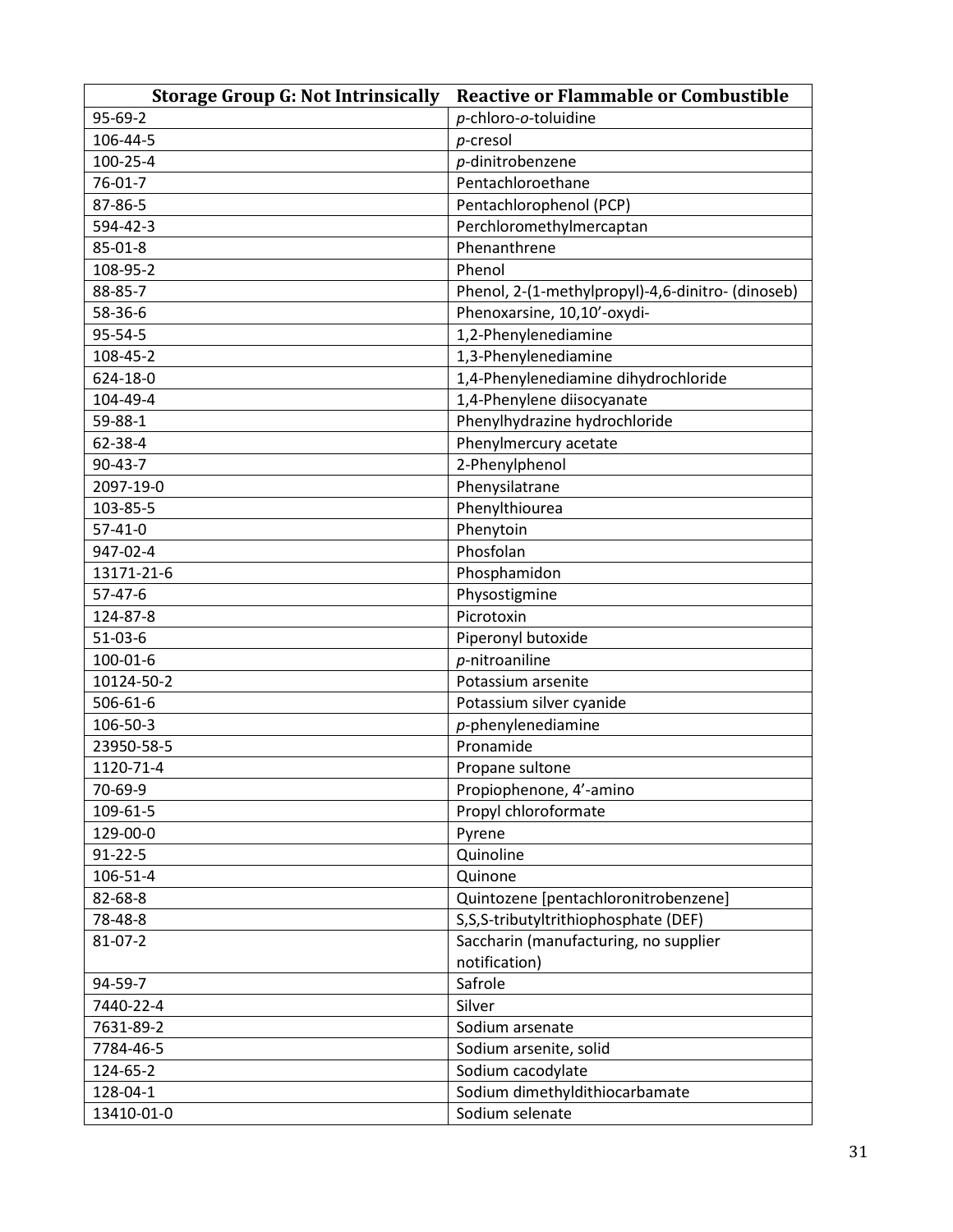| <b>Storage Group G: Not Intrinsically</b> | <b>Reactive or Flammable or Combustible</b>         |
|-------------------------------------------|-----------------------------------------------------|
| 10102-18-8                                | Sodium selenite                                     |
| 10102-20-2                                | Sodium tellurite                                    |
| $57 - 24 - 9$                             | Strychnine                                          |
| 505-60-2                                  | Sulfur mustard (mustard gas H)                      |
| $77 - 81 - 6$                             | Tabun                                               |
| 79-94-7                                   | Tetrabromobisphenol A                               |
| 630-20-6                                  | 1,1,1,2-Tetrachloroethane                           |
| 79-34-5                                   | 1,1,2,2-Tetrachloroethane                           |
| 64-75-5                                   | Tetracycline hydrochloride                          |
| 78-00-2                                   | <b>Tetraethyl lead</b>                              |
| 3689-24-5                                 | Tetraethyldithiopyrophosphate                       |
| 597-64-8                                  | Tetraethyltin                                       |
| 119-64-2                                  | Tetrahydronaphthalene                               |
| $75 - 74 - 1$                             | Tetramethyllead                                     |
| 7440-28-0                                 | Thallium                                            |
| 6533-73-9                                 | Thallous carbonate                                  |
| $62 - 55 - 5$                             | Thioacetamide                                       |
| 59669-26-0                                | Thiodicarb                                          |
| 62-56-6                                   | Thiourea                                            |
| 614-78-8                                  | Thiourea, (2-methylphenyl)-                         |
| 137-26-8                                  | Thiram                                              |
| 1314-20-1                                 | Thorium dioxide                                     |
| 95-53-4                                   | o-Toluidine                                         |
| 8001-35-2                                 | Toxaphene                                           |
| 68-76-8                                   | Triaziquone [2, 5-cyclohexadiene-1, 4-dione, 2, 3,  |
|                                           | 5-tris(1-aziridinyl)-]                              |
| 24017-47-8                                | Triazofos                                           |
| 1983-10-4                                 | Tributyltin fluoride                                |
| $52 - 68 - 6$                             | Trichlorfon [phosphonic acid, (2, 2, 2-trichloro-1- |
|                                           | hydroxyethyl)-, dimethyl ester]                     |
| 1558-25-4                                 | Trichloro(chloromethyl)silane                       |
| 71-55-6                                   | 1,1,1-Trichloroethane (methyl chloroform)           |
| 120-82-1                                  | 1,2,4-Trichlorobenzene                              |
| 79-00-5                                   | 1,1,2-Trichloroethane                               |
| 75-69-4                                   | Trichlorofluoromethane (CFC-11)                     |
| 327-98-0                                  | Trichloronate                                       |
| 88-06-2                                   | 2,4,6-Trichlorophenol                               |
| 96-18-4                                   | 1,2,3-Trichloropropane                              |
| 88-05-1                                   | 2,4,6-Trimethyl-aniline                             |
| 824-11-3                                  | Trimethylolpropane phosphite                        |
| 76-87-9                                   | Triphenyltin hydroxide                              |
| 51-79-6                                   | Urethane (ethyl carbamate)                          |
| 1314-62-1                                 | Vanadium pentoxide                                  |
| $81 - 81 - 2$                             | Warfarin                                            |
| 129-06-6                                  | Warfarin sodium                                     |
| $87 - 62 - 7$                             | 2,6-Xylidine                                        |
| 28347-13-9                                | Xylylene dichloride                                 |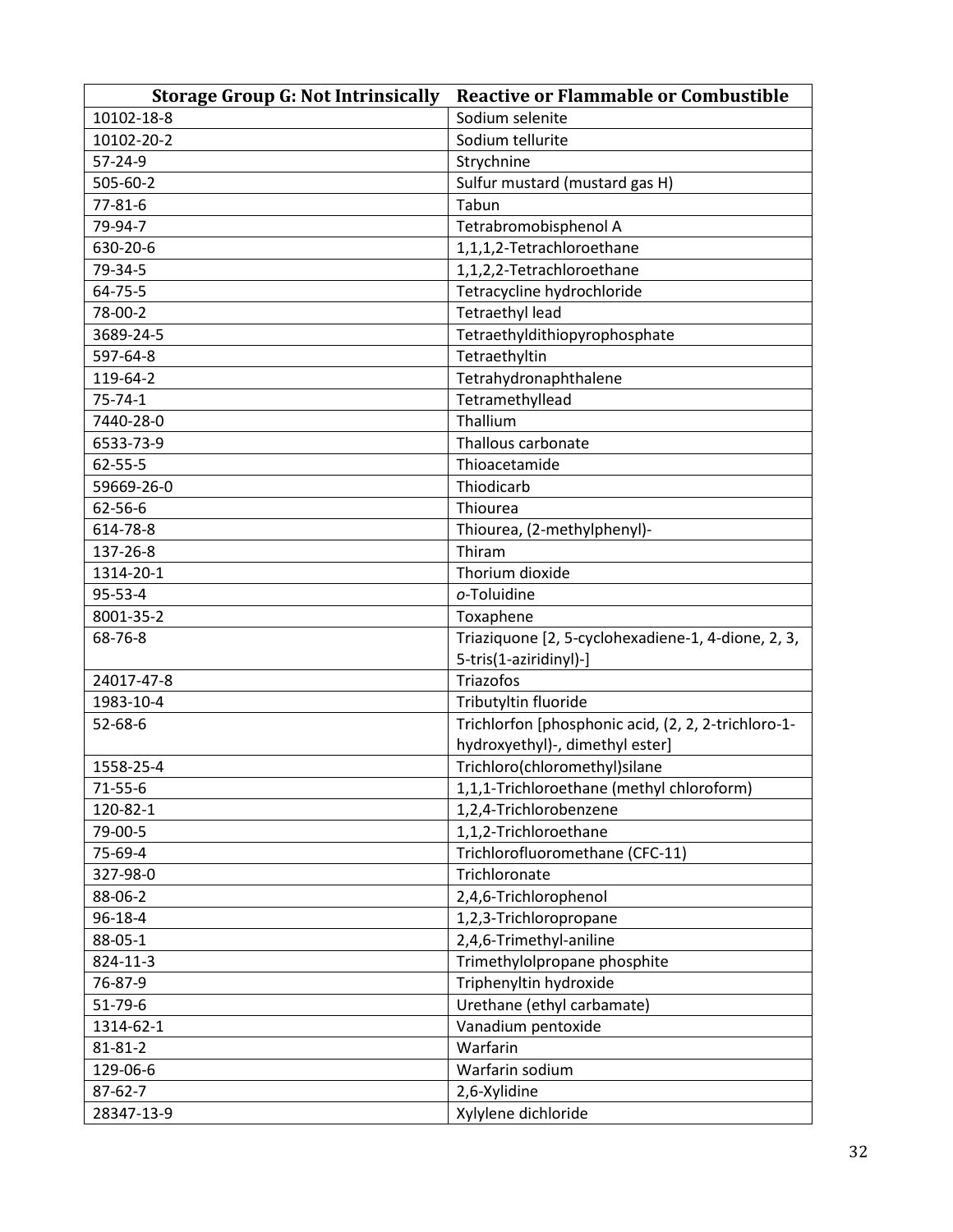| <b>Storage Group J: Poison Compressed Gases</b> |                     |
|-------------------------------------------------|---------------------|
| <b>Identifier</b>                               | <b>Name</b>         |
| 116-15-4                                        | Hexafluoropropylene |
| 7446-09-5                                       | Sulfur dioxide      |

|          | <b>Storage Group K: Compatible</b> | <b>Explosives or Other Highly Unstable</b><br><b>Materials</b> |
|----------|------------------------------------|----------------------------------------------------------------|
|          | <b>Identifier</b>                  | <b>Name</b>                                                    |
| 556-88-7 |                                    | Nitroguanidine                                                 |
| 88-89-1  |                                    | Picric acid dry (<10% water)                                   |
| 288-94-8 |                                    | Tetrazole                                                      |
| 124-47-0 |                                    | Urea nitrate                                                   |

| <b>Storage Group L: Non-Reactive Flammable</b> | and Combustible, Including Solvents |
|------------------------------------------------|-------------------------------------|
| Identifier                                     | <b>Name</b>                         |
| 75-05-8                                        | Acetonitrile                        |
| 98-86-2                                        | Acetophenone                        |
| $107 - 13 - 1$                                 | Acrylonitrile, inhibited            |
| 557-40-4                                       | Allyl ether                         |
| $71-43-2$                                      | Benzene                             |
| 103-50-4                                       | Benzyl ether                        |
| 110-47-4                                       | Beta-isopropoxypropionitrile        |
| 106-99-0                                       | <b>Butadiene</b>                    |
| 78-92-2                                        | 2-Butanol                           |
| $71 - 36 - 3$                                  | $n$ -Butanol                        |
| $75 - 65 - 0$                                  | tert-Butanol                        |
| 78-93-3                                        | 2-Butanone (MEK)                    |
| 141-32-2                                       | <b>Butyl acrylate</b>               |
| 8001-58-9                                      | Creosote                            |
| 110-82-7                                       | Cyclohexane                         |
| 108-93-0                                       | Cyclohexanol                        |
| 110-83-8                                       | Cyclohexene                         |
| 931-87-3                                       | Cyclooctene                         |
| 142-29-0                                       | Cyclopentene                        |
| $91 - 17 - 8$                                  | Decahydronaphthalene                |
| 75-43-4                                        | Dichlorofluoromethane (HCFC-21)     |
| $77 - 73 - 6$                                  | Dicyclopentadiene                   |
| 462-95-3                                       | Diethoxymethane                     |
| 111-96-6                                       | Diethylene glycol dimethyl ether    |
| 109-87-5                                       | Dimethoxymethane                    |
| 124-40-3                                       | Dimethylamine                       |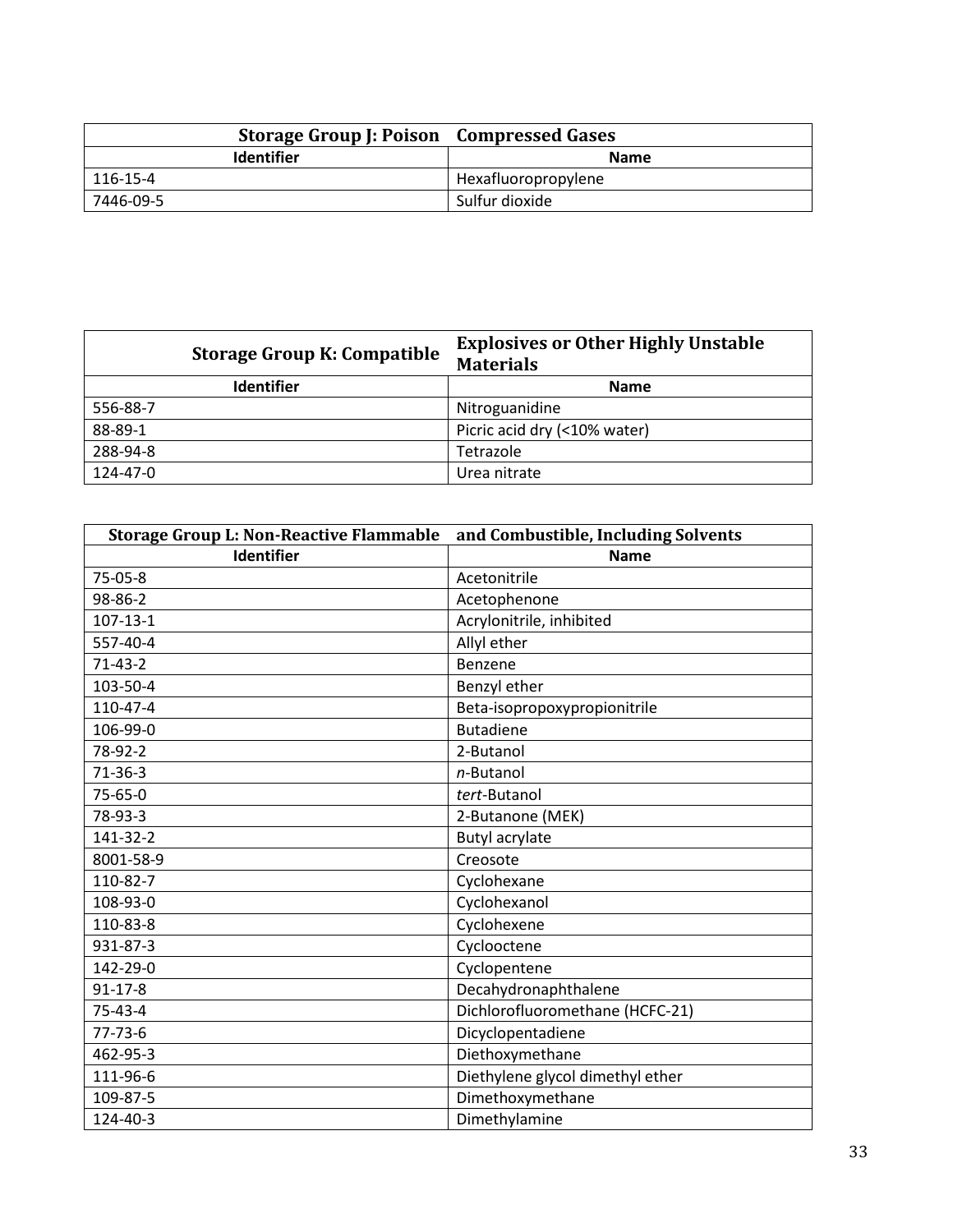| <b>Storage Group L: Non-Reactive Flammable</b> | and Combustible, Including Solvents          |
|------------------------------------------------|----------------------------------------------|
| $68 - 12 - 2$                                  | N, N-Dimethylformamide                       |
| 99-98-9                                        | Dimethyl-p-phenylenediamine                  |
| $51 - 28 - 5$                                  | 2,4-Dinitrophenol                            |
| 123-91-1                                       | Dioxane                                      |
| 821-08-9                                       | Divinyl acetylene                            |
| 110-80-5                                       | 2-Ethoxyethanol                              |
| 140-88-5                                       | Ethyl acrylate                               |
| 75-00-3                                        | Ethyl chloride                               |
| 107-12-0                                       | Ethyl cyanide                                |
| 60-29-7                                        | Ethyl ether                                  |
| 100-41-4                                       | Ethylbenzene                                 |
| 74-85-1                                        | Ethylene                                     |
| 110-71-4                                       | Ethylene glycol dimethyl ether               |
| 75-34-3                                        | Ethylidene dichloride                        |
| 115-21-9                                       | Ethyltrichlorosilane                         |
| 110-00-9                                       | Furan                                        |
| 78-82-0                                        | Isobutyronitrile                             |
| 98-82-8                                        | Isopropyl benzene                            |
| 108-20-3                                       | Isopropyl ether                              |
| 126-98-7                                       | Methacrylonitrile                            |
| 67-56-1                                        | Methanol                                     |
| 109-86-4                                       | 2-Methoxyethanol                             |
| 74-99-7                                        | Methyl acetylene                             |
| 96-33-3                                        | Methyl acrylate                              |
| 96-37-7                                        | Methyl cyclopentane                          |
| 108-10-1                                       | Methylisobutyl ketone (MIBK)                 |
| 80-62-6                                        | Methyl methracrylate                         |
| 109-06-8                                       | 2-Methylpyridine                             |
| 872-50-4                                       | N-Methyl-2-pyrrolidone                       |
| 1634-04-4                                      | Methyl tert-butyl ether                      |
| $91 - 20 - 3$                                  | Naphthalene                                  |
| 1122-60-7                                      | Nitrocyclohexane                             |
| 79-46-9                                        | 2-Nitropropane                               |
| 67-63-0                                        | 2-Propanol                                   |
| 107-19-7                                       | Propargyl alcohol                            |
| 123-38-6                                       | Propionaldehyde                              |
| 110-86-1                                       | Pyridine                                     |
| 100-42-5                                       | Styrene                                      |
| 109-99-9                                       | Tetrahydrofuran                              |
| 108-88-3                                       | Toluene                                      |
| 7440-62-2                                      | Vanadium (except when contained in an alloy) |
| 108-05-4                                       | Vinyl acetate                                |
| 109-93-3                                       | Vinyl ether                                  |
| 1330-20-7                                      | Xylene (mixed isomers)                       |
| 95-47-6                                        | o-Xylene                                     |
| 106-42-3                                       | p-Xylene                                     |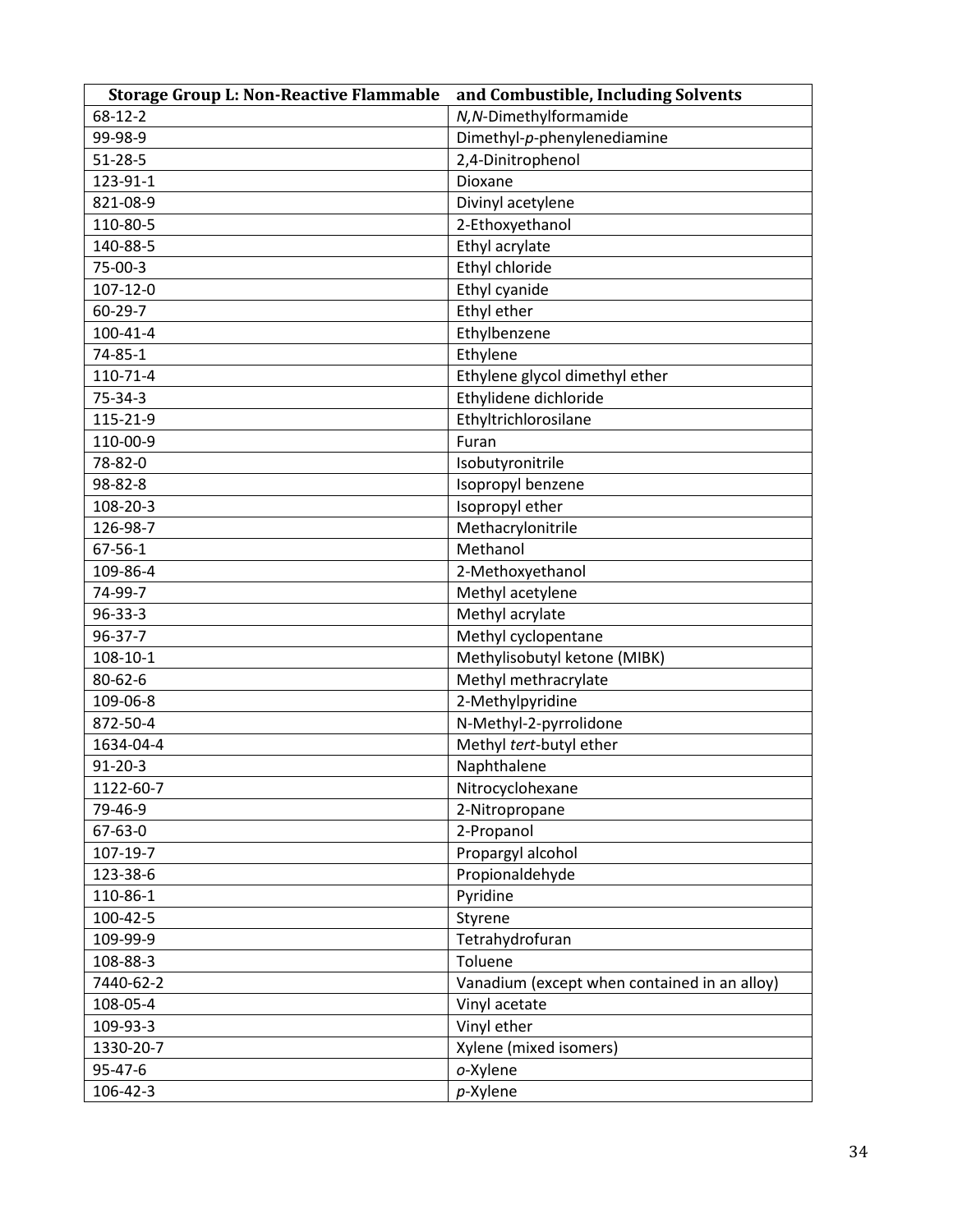| Storage Group X: Incompatible with all<br><b>Other Storage Groups</b> |                                      |  |
|-----------------------------------------------------------------------|--------------------------------------|--|
| Identifier                                                            | <b>Name</b>                          |  |
| 107-02-8                                                              | Acrolein                             |  |
| 107-18-6                                                              | Allyl alchol                         |  |
| 107-05-1                                                              | Allyl chloride                       |  |
| 107-11-9                                                              | Allylamine                           |  |
| 7429-90-5                                                             | Aluminum                             |  |
| 62-53-3                                                               | Aniline                              |  |
| 622-79-7                                                              | Benzyl azide                         |  |
| 7726-95-6                                                             | <b>Bromine</b>                       |  |
| 109-72-8                                                              | Butyllithium                         |  |
| 107-07-3                                                              | Chloroethanol                        |  |
| 76-06-2                                                               | Chloropicrin                         |  |
| $104 - 12 - 1$                                                        | $p$ -Chlorophenyl isocyanate         |  |
| 10210-68-1                                                            | Cobalt carbonyl                      |  |
| 334-88-3                                                              | Diazomethane                         |  |
| 78-88-6                                                               | 2,3-Dichloropropene                  |  |
| 64-67-5                                                               | Diethyl sulfate                      |  |
| 75-78-5                                                               | Dimethyldichlorosilane               |  |
| $57 - 14 - 7$                                                         | 1,1Dimethylhydrazine                 |  |
| 99-65-0                                                               | m-Dinitrobenzene                     |  |
| 121-14-2                                                              | 2,4-Dinitrotoluene                   |  |
| 606-20-2                                                              | 2,6-Dinitrotoulene                   |  |
| 25321-14-6                                                            | Dinitrotoluene (mixed isomers)       |  |
| 106-89-8                                                              | Epichlorohydrin                      |  |
| 151-56-4                                                              | Ethyleneimine                        |  |
| 302-01-2                                                              | Hydrazine                            |  |
| 74-90-8                                                               | Hydrogen cyanide                     |  |
| 7664-39-3                                                             | Hydrogen fluoride                    |  |
| 13463-40-6                                                            | Iron, pentacarbonyl-                 |  |
| 556-61-6                                                              | Isothiocyanatomethane                |  |
| 79-22-1                                                               | Methyl chloroformate                 |  |
| 624-83-9                                                              | Methyl isocyanate                    |  |
| 75-86-5                                                               | 2-Methyllactonitrile                 |  |
| 74-93-1                                                               | Methyl mercaptan                     |  |
| 78-94-4                                                               | Methyl vinyl ketone                  |  |
| 74-95-3                                                               | Methylene bromide                    |  |
| 101-68-8                                                              | Methylenebis(phenylisocyanate) (MDI) |  |
| 98-95-3                                                               | Nitrobenzene                         |  |
| 7601-90-3                                                             | Perchloric acid                      |  |
| 98-13-5                                                               | Phenyltrichlorosilane                |  |
| 7723-14-0                                                             | Phosphorus                           |  |
| 10025-87-3                                                            | Phosphorus oxychloride               |  |
| 10026-13-8                                                            | Phosphorus pentachloride             |  |
| 7719-12-2                                                             | Phosphorus trichloride               |  |
| 85-44-9                                                               | Phthalic anhydride                   |  |
| 88-89-1                                                               | Picric acid, moist (10-40% water)    |  |
| 151-50-8                                                              | Potassium cyanide                    |  |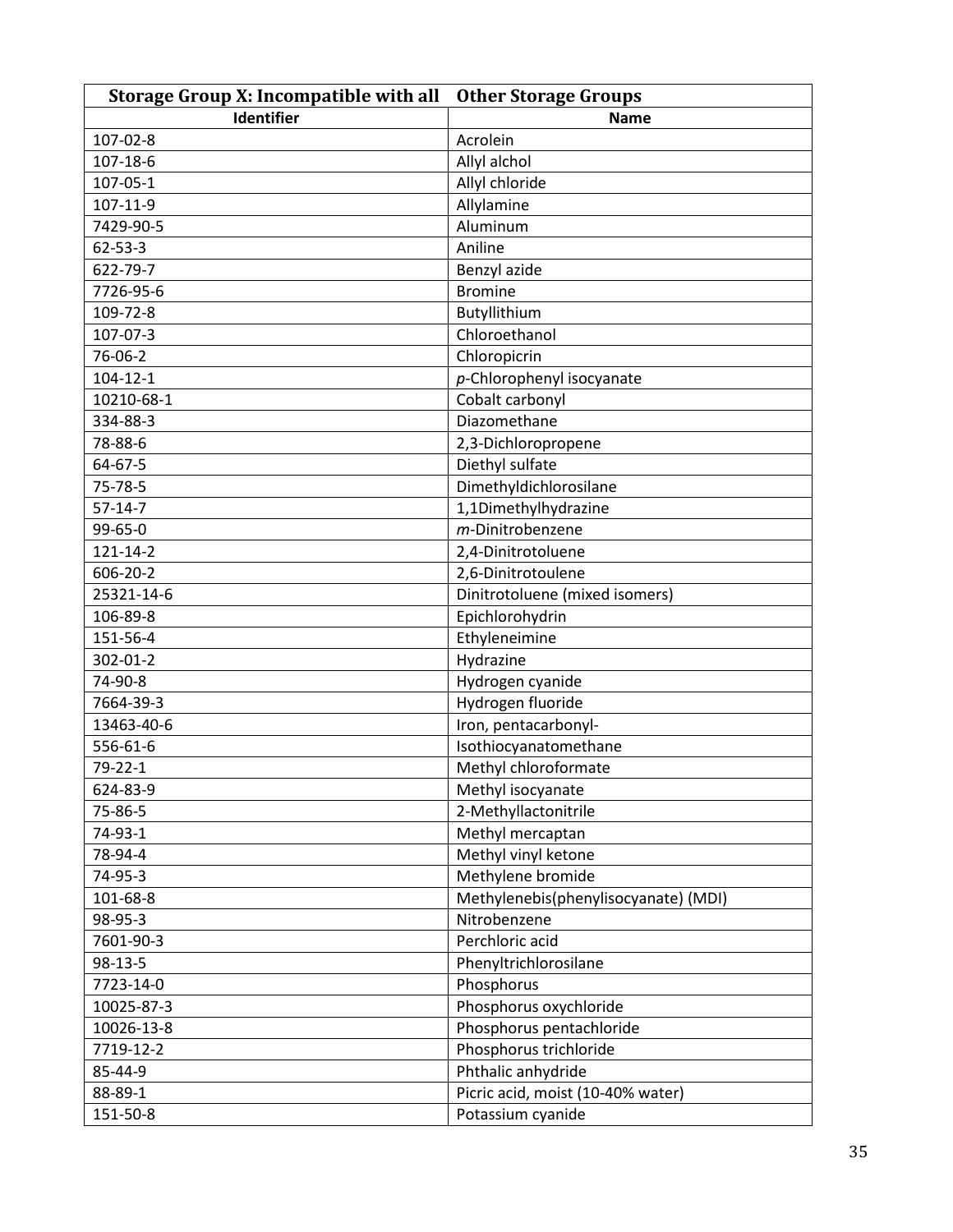| Storage Group X: Incompatible with all | <b>Other Storage Groups</b>         |
|----------------------------------------|-------------------------------------|
| $57 - 57 - 8$                          | β-Propiolactone                     |
| 7723-14-0                              | Red phosphorus                      |
| 26628-22-8                             | Sodium azide                        |
| 64568-18-9                             | Sodium hydrogen sulfide             |
| $60 - 41 - 3$                          | Strychnine, sulfate                 |
| 7446-11-9                              | Sulfur trioxide                     |
| 584-84-9                               | Toluene-2,4-diisocyanate            |
| 91-08-7                                | Toluene-2,6-diisocyanate            |
| 26471-62-5                             | Toluenediisocyanate (mixed isomers) |
| 79-01-6                                | Trichloroethylene                   |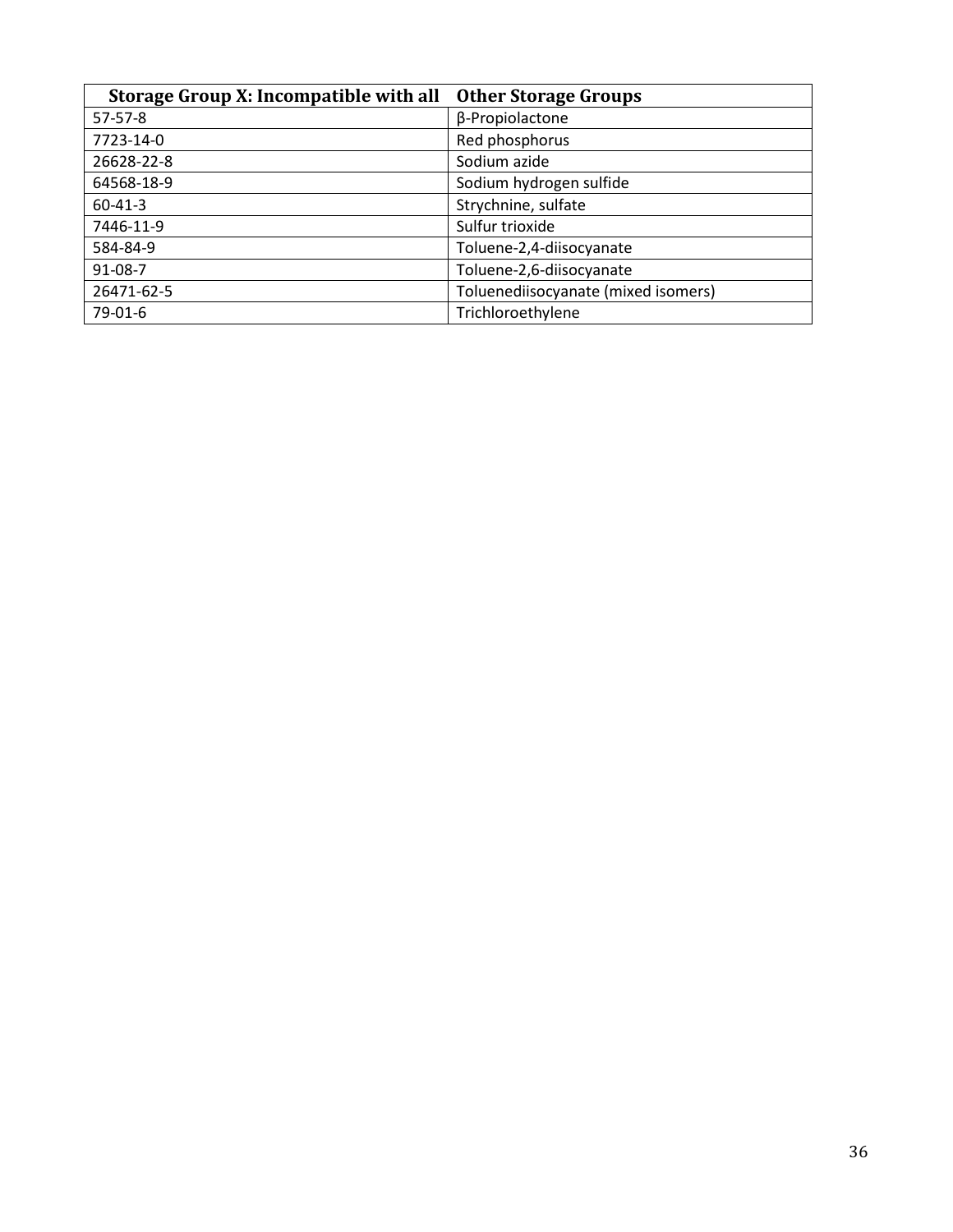# <span id="page-36-0"></span>**APPENDIX B**

# <span id="page-36-1"></span>**Select Carcinogens by Classification**

| <b>OSHA Regulated Carcinogens 29 CFR 1910 Subpart Z</b>                                    |  |  |  |
|--------------------------------------------------------------------------------------------|--|--|--|
| Asbestos<br>1.                                                                             |  |  |  |
| 2.<br>4-Nitrobiphenyl                                                                      |  |  |  |
| alpha-Naphthylamine<br>3.                                                                  |  |  |  |
| Methyl chloromethyl ether<br>4.                                                            |  |  |  |
| 3,3'-Dichlorobenzidine<br>5.                                                               |  |  |  |
| bis-Chloromethyl ether<br>6.                                                               |  |  |  |
| beta-Naphthylamine<br>7.                                                                   |  |  |  |
| Benzidine<br>8.                                                                            |  |  |  |
| 4-Aminodiphenyl<br>9.                                                                      |  |  |  |
| 10. Ethyleneimine                                                                          |  |  |  |
| 11. beta-Propiolactone                                                                     |  |  |  |
| 12. 2-Acetylaminofluorene                                                                  |  |  |  |
| 13. 4-Dimethylaminoazobenzene                                                              |  |  |  |
| 14. N-Nitrosodimethylamine                                                                 |  |  |  |
| 15. Vinyl chloride                                                                         |  |  |  |
| 16. Inorganic arsenic                                                                      |  |  |  |
| 17. Chromium VI                                                                            |  |  |  |
| 18. Cadmium                                                                                |  |  |  |
| 19. Benzene                                                                                |  |  |  |
| 20. Coke oven emissions                                                                    |  |  |  |
| 21. 1,2-dibromo-3-chloropropane                                                            |  |  |  |
| 22. Acrylonitrile                                                                          |  |  |  |
| 23. Ethylene oxide                                                                         |  |  |  |
| 24. Formaldehyde Methylenedianiline                                                        |  |  |  |
| 25. 1,3-Butadiene                                                                          |  |  |  |
| 26. Methylene chloride                                                                     |  |  |  |
| *This is not all encompassing, for a full list view the online resources for this program. |  |  |  |

| <b>NTP Classified "Known to be Carcinogens"</b> |                                                                           |  |  |
|-------------------------------------------------|---------------------------------------------------------------------------|--|--|
| 1.                                              | Aflatoxins                                                                |  |  |
| 2.                                              | 4-Aminobiphenyl                                                           |  |  |
| 3.                                              | Analgesic Mixtures Containing Phenacetin                                  |  |  |
| 4.                                              | Aristolochic Acids                                                        |  |  |
| 5.                                              | Arsenic and Inorganic Arsenic Compounds                                   |  |  |
| 6.                                              | Asbestos                                                                  |  |  |
| 7.                                              | Azathioprine                                                              |  |  |
| 8.                                              | Benzene                                                                   |  |  |
| 9.                                              | Benzidine                                                                 |  |  |
|                                                 | 10. Beryllium and Beryllium Compounds                                     |  |  |
|                                                 | 11. Bis(chloromethyl) Ether and Technical-Grade Chloromethyl Methyl Ether |  |  |
|                                                 | 12. 1,3-Butadiene                                                         |  |  |
|                                                 | 13. Cadmium and Cadmium Compounds                                         |  |  |
|                                                 | 14. Chlorambucil                                                          |  |  |
|                                                 |                                                                           |  |  |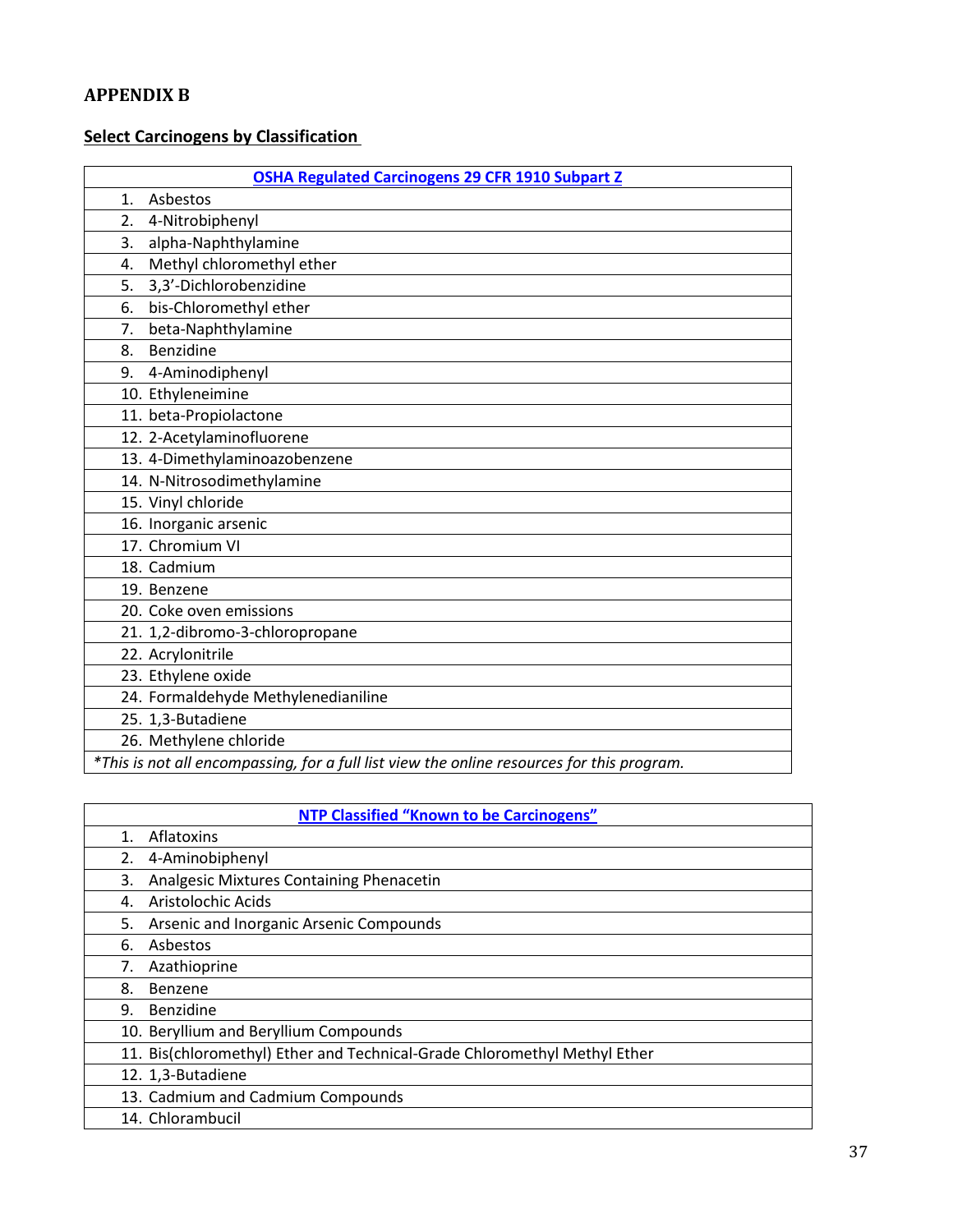| NTP Classified "Known to be Carcinogens"                                                       |
|------------------------------------------------------------------------------------------------|
| 15. 1-(2-Chloroethyl)-3-(4-methylcyclohexyl)-1-nitrosourea (see Nitrosourea Chemotherapeutic   |
| Agents)                                                                                        |
| 16. Chromium Hexavalent Compounds                                                              |
| 17. Coal Tars and Coal-Tar Pitches                                                             |
| 18. Coke-Oven Emissions                                                                        |
| 19. Cyclophosphamide                                                                           |
| 20. Cyclosporin A                                                                              |
| 21. Diethylstilbestrol                                                                         |
| 22. Dyes Metabolized to Benzidine (Benzidine Dye Class) (see Benzidine and Dyes Metabolized to |
| Benzidine)                                                                                     |
| 23. Erionite                                                                                   |
| 24. Estrogens, Steroidal                                                                       |
| 25. Ethylene Oxide                                                                             |
| 26. Formaldehyde                                                                               |
| 27. Hepatitis B Virus                                                                          |
| 28. Hepatitis C Virus                                                                          |
| 29. Human Papillomaviruses: Some Genital-Mucosal Types                                         |
| 30. Melphalan                                                                                  |
| 31. Methoxsalen with Ultraviolet A Therapy                                                     |
| 32. Mineral Oils: Untreated and Mildly Treated                                                 |
| 33. Mustard Gas                                                                                |
| 34. 2-Naphthylamine                                                                            |
| 35. Neutrons                                                                                   |
| 36. Nickel Compounds                                                                           |
| 37. Radon                                                                                      |
| 38. Silica, Crystalline                                                                        |
| 39. Strong Inorganic Acid Mists Containing Sulfuric Acid                                       |
| 40. Tamoxifen                                                                                  |
| 41. 2,3,7,8-Tetrachlorodibenzo-p-dioxin                                                        |
| 42. Thiotepa                                                                                   |
| 43. Thorium Dioxide                                                                            |
| 44. Ultraviolet Radiation, Broad-Spectrum                                                      |
| 45. Vinyl Chloride                                                                             |
| 46. X-Radiation and Gamma Radiation                                                            |
| *This is not all encompassing, for a full list view the online resources for this program.     |

| <b>IARC Classified Group 1</b> |                                                       |  |
|--------------------------------|-------------------------------------------------------|--|
|                                | Acid mists, strong inorganic                          |  |
|                                | <b>Aflatoxins</b>                                     |  |
| 3.                             | Aluminum production                                   |  |
| 4.                             | 4-Aminobiphenyl                                       |  |
| 5.                             | Areca nut                                             |  |
| 6.                             | Aristolochic acid                                     |  |
| 7.                             | Aristolochic acid, plants containing                  |  |
| 8.                             | Arsenic and inorganic arsenic compounds               |  |
| 9.                             | Asbestos (all forms, including actinolite, amosite)   |  |
|                                | 10. Anthophyllite, chrysotile, crocidolite, tremolite |  |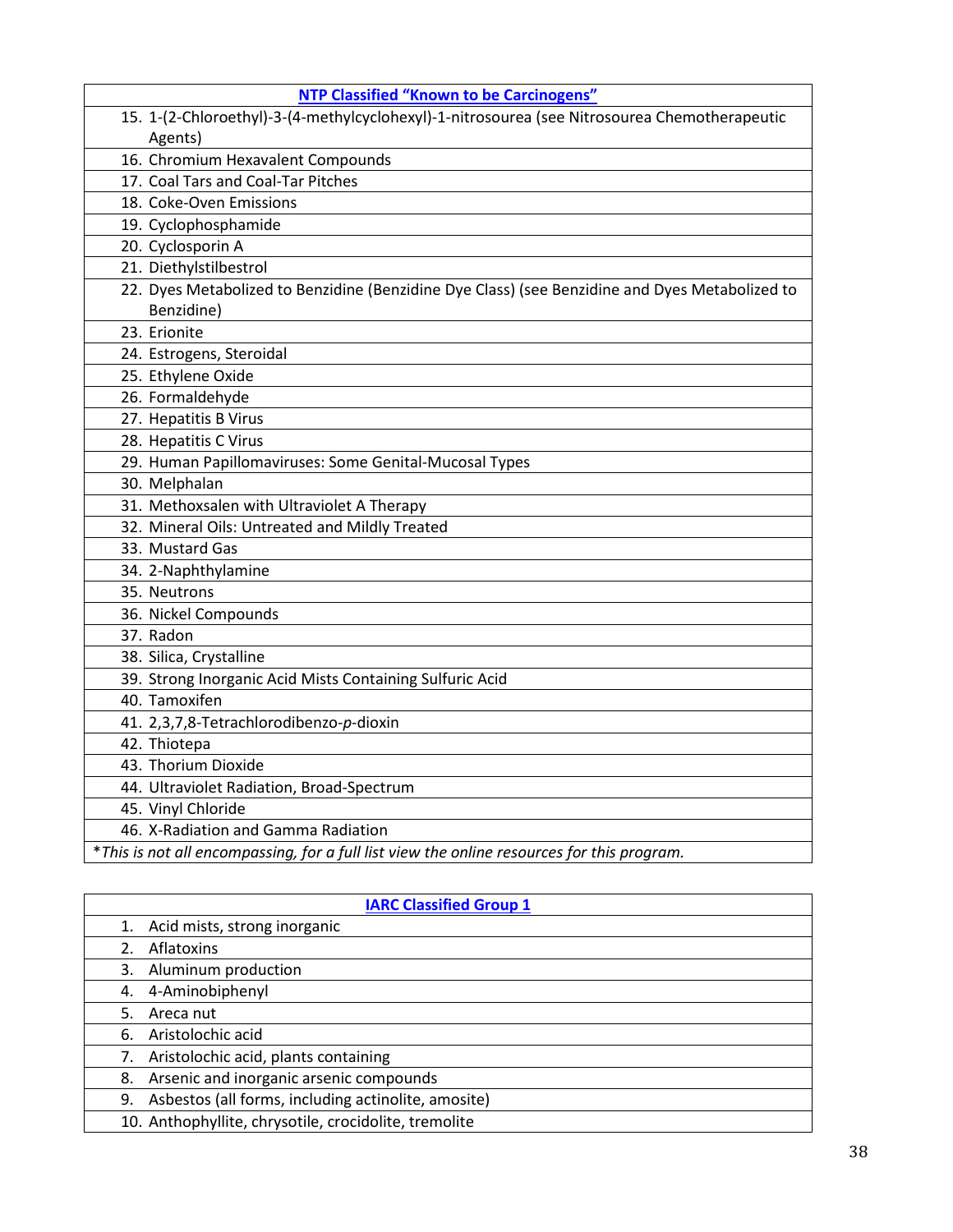| <b>IARC Classified Group 1</b>                                                |  |  |  |
|-------------------------------------------------------------------------------|--|--|--|
| 11. Auramine production                                                       |  |  |  |
| 12. Azathioprine                                                              |  |  |  |
| 13. Benzene                                                                   |  |  |  |
| 14. Benzidine                                                                 |  |  |  |
| 15. Benzo[a]pyrene                                                            |  |  |  |
| 16. Beryllium and beryllium compounds                                         |  |  |  |
| 17. Bis(chloromethyl)ether; chloromethyl methyl ether (technical-grade)       |  |  |  |
| 18. Busulfan                                                                  |  |  |  |
| 19. 1,3-Butadiene                                                             |  |  |  |
| 20. Cadmium and cadmium compounds                                             |  |  |  |
| 21. Chlorambucil                                                              |  |  |  |
| 22. Chlornaphazine                                                            |  |  |  |
| 23. Chromium (VI) compounds                                                   |  |  |  |
| 24. Clonorchis sinensis (infection with)                                      |  |  |  |
| 25. Coal, indoor emissions from household combustion of                       |  |  |  |
| 26. Coal gasification                                                         |  |  |  |
| 27. Coal-tar distillation                                                     |  |  |  |
| 28. Coal-tar pitch                                                            |  |  |  |
| 29. Coke production                                                           |  |  |  |
| 30. Cyclophosphamide                                                          |  |  |  |
| 31. Cyclosporine                                                              |  |  |  |
| 32. Diethylstilbestrol                                                        |  |  |  |
| 33. Epstein-Barr virus                                                        |  |  |  |
| 34. Erionite                                                                  |  |  |  |
| 35. Estrogen therapy, postmenopausal                                          |  |  |  |
| 36. Estrogen-progestogen menopausal therapy (combined)                        |  |  |  |
| 37. Estrogen-progestogen oral contraceptives (combined)                       |  |  |  |
| 38. Ethylene oxide                                                            |  |  |  |
| 39. Etoposide                                                                 |  |  |  |
| 40. Etoposide in combination with cisplatin and bleomycin                     |  |  |  |
| 41. Fission products, including strontium-90                                  |  |  |  |
| 42. Heliocobacter pylori (infection with)                                     |  |  |  |
| 43. Hepatitis B virus (chronic infection with)                                |  |  |  |
| 44. Hepatitis C virus (chronic infection with)                                |  |  |  |
| 45. Human immunodeficiency virus type 1 (infection with)                      |  |  |  |
| 46. Human papillomavirus types 16, 18, 31, 33, 35, 39, 45, 51, 52, 56, 58, 59 |  |  |  |
| 47. Human T-cell lymphotropic virus type I                                    |  |  |  |
| 48. Ionizing radiation (all types)                                            |  |  |  |
| 49. Iron and steel founding (occupational exposure during)                    |  |  |  |
| 50. Isopropyl alcohol manufacture using strong acids                          |  |  |  |
| 51. Kaposi sarcoma herpesvirus                                                |  |  |  |
| 52. Magenta production                                                        |  |  |  |
| 53. Methoxsalen (8-methoxypsoralen) plus ultraviolet A radiation              |  |  |  |
| 54. 4,4'-Methylenebis(2-chloroaniline) (MOCA)                                 |  |  |  |
| 55. Mineral oils, untreated or mildly treated                                 |  |  |  |
| 56. MOPP and other combined chemotherapy including alkylating agents          |  |  |  |
| 57. Neutron radiation                                                         |  |  |  |
|                                                                               |  |  |  |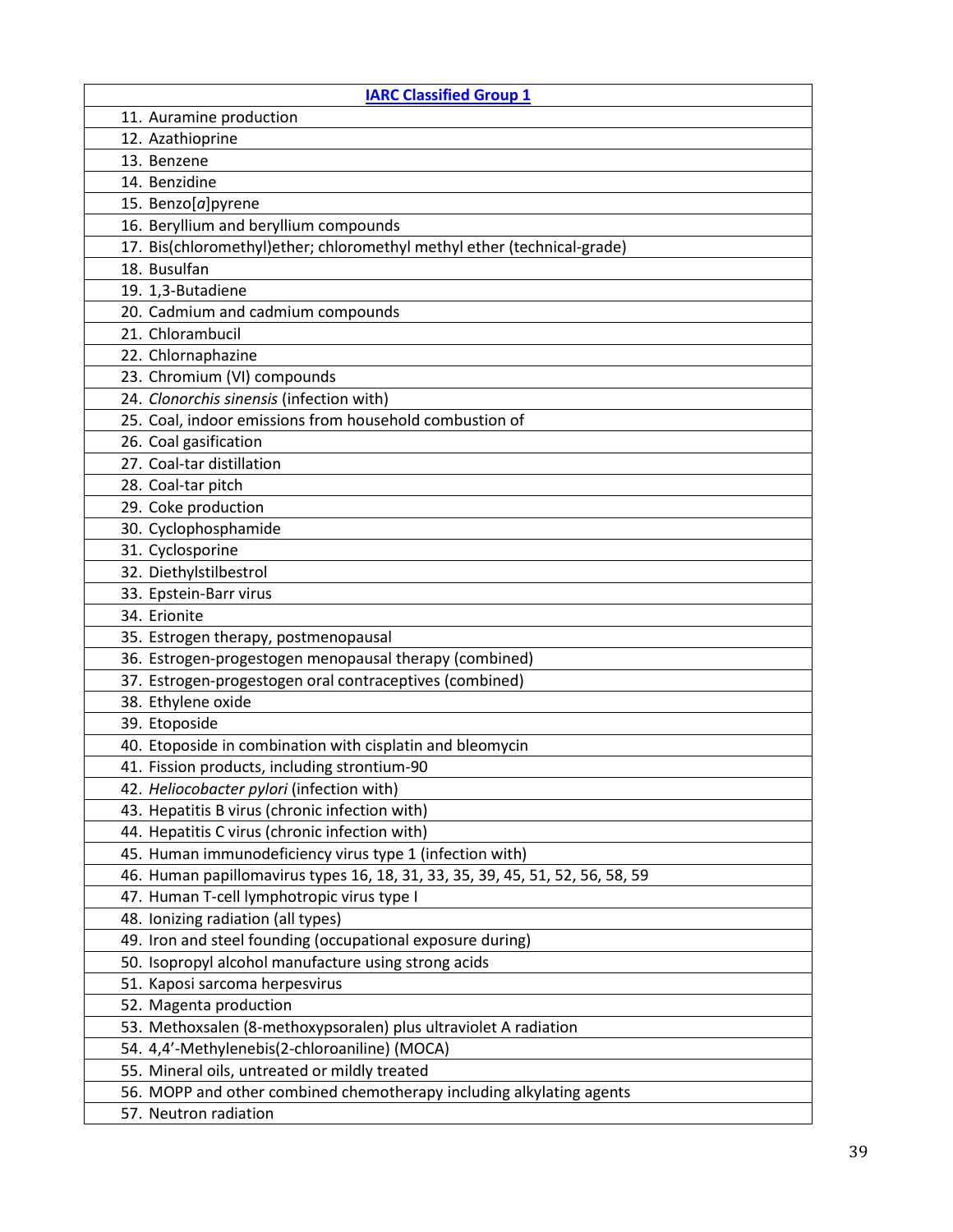| <b>IARC Classified Group 1</b>                                                           |
|------------------------------------------------------------------------------------------|
| 58. Nickel compounds                                                                     |
| 59. N'-Nitrosonornicotine (NNN) and 4-(NNitrosomethyalmino)1-(3-pyridyl)1-butanone (NNK) |
| 60. Opisthorchis viverrini (infection with)                                              |
| 61. Painter (occupational exposure as a)                                                 |
| 62. 3,4,5,3',4'-Pentachlorobiphenyl (PCB-126)                                            |
| 63. 2,3,4,7,8-Pentachlorodibenzofuran                                                    |
| 64. Phenacetin                                                                           |
| 65. Phenacetin, analgesic mixtures containing                                            |
| 66. Phosphorus-32, as phosphate                                                          |
| 67. Plutonium                                                                            |
| 68. Radioiodines, including iodine-131                                                   |
| 69. Radionuclides, alpha-particle-emitting, internally deposited                         |
| 70. Radionuclides, beta-particle-emitting, internally deposited                          |
| 71. Radium-224 and its decay products                                                    |
| 72. Radium-226 and its decay products                                                    |
| 73. Radium-228 and its decay products                                                    |
| 74. Radon-222 and its decay products                                                     |
| 75. Rubber manufacturing industry                                                        |
| 76. Schistosoma haematobium (infection with)                                             |
| 77. Semustine [1-(2-Chloroethyl)-3-(4-methylcyclohexyl)-1-nitrosourea,Methyl-CCNU]       |
| 78. Shale oils                                                                           |
| 79. Silica dust, crystalline, in the form of quartz or cristobalite                      |
| 80. Soot (as found in occupational exposure of chimney sweeps)                           |
| 81. Sulfur mustard                                                                       |
| 82. Tamoxifen                                                                            |
| 83. 8-Tetrachlorodibenzo-para-dioxin                                                     |
| 84. Thiotepa                                                                             |
| 85. Thorium-232 and its decay products                                                   |
| 86. ortho-Toluidine                                                                      |
| 87. Treosulfan                                                                           |
| 88. X-and Gamma-Radiation                                                                |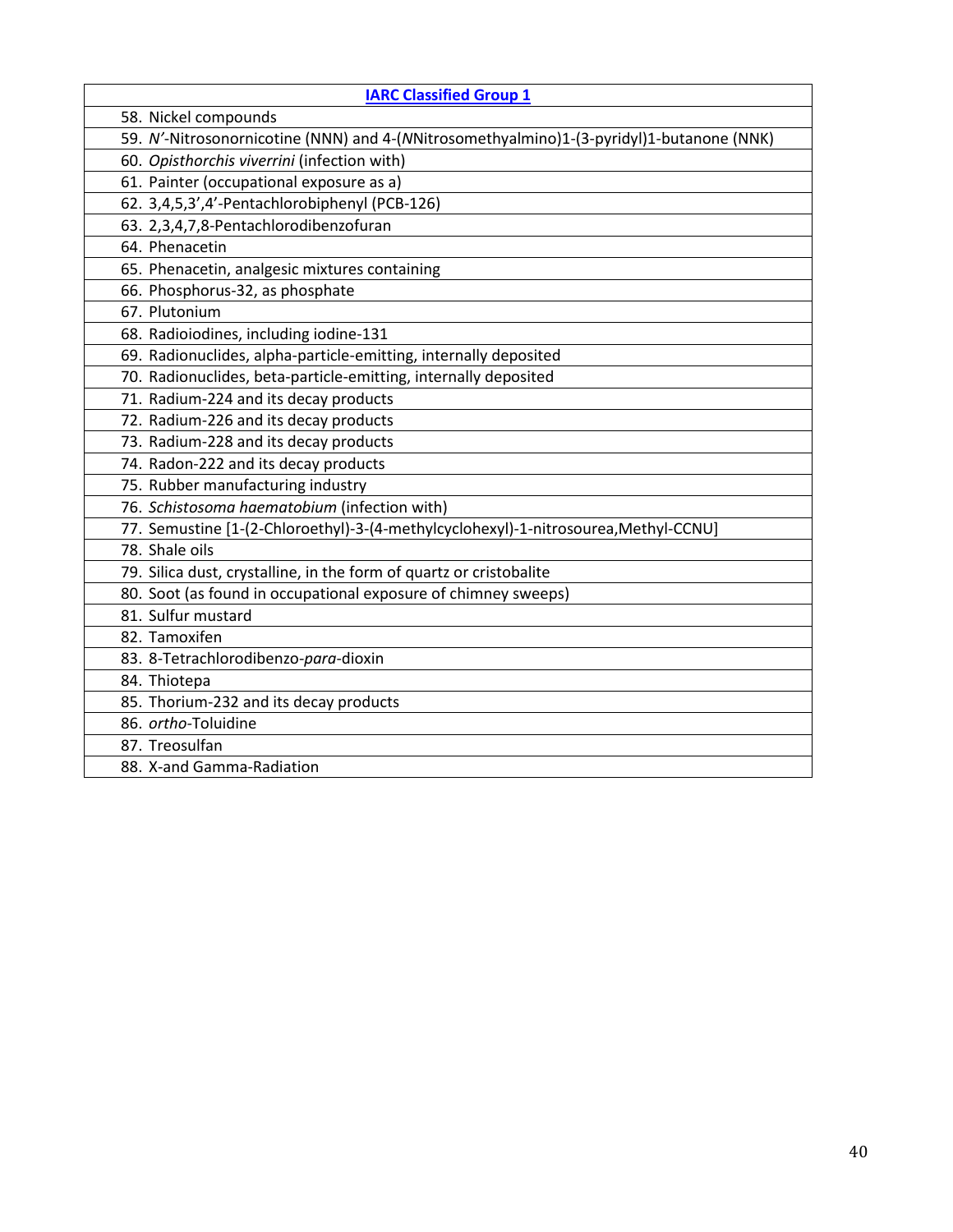# <span id="page-40-0"></span>**APPENDIX C**

<span id="page-40-1"></span>

| <b>Compounds with High Levels of Acute Toxicity</b> |  |  |
|-----------------------------------------------------|--|--|
| Acrolein<br>1.                                      |  |  |
| 2.<br>Arsine                                        |  |  |
| 3.<br>Chlorine                                      |  |  |
| Diazomethane<br>4.                                  |  |  |
| 5.<br>Diborane                                      |  |  |
| Dimethyl mercury<br>6.                              |  |  |
| Hydrogen cyanide<br>7.                              |  |  |
| Hydrogen fluoride<br>8.                             |  |  |
| Methyl fluorosulfonate<br>9.                        |  |  |
| 10. Nickel carbonyl                                 |  |  |
| 11. Nitrogen dioxide                                |  |  |
| 12. Osmium tetroxide                                |  |  |
| 13. Ozone                                           |  |  |
| 14. Phosgene                                        |  |  |
| 15. Sodium azide                                    |  |  |
| 16. Sodium cyanide (other cyanide salts)            |  |  |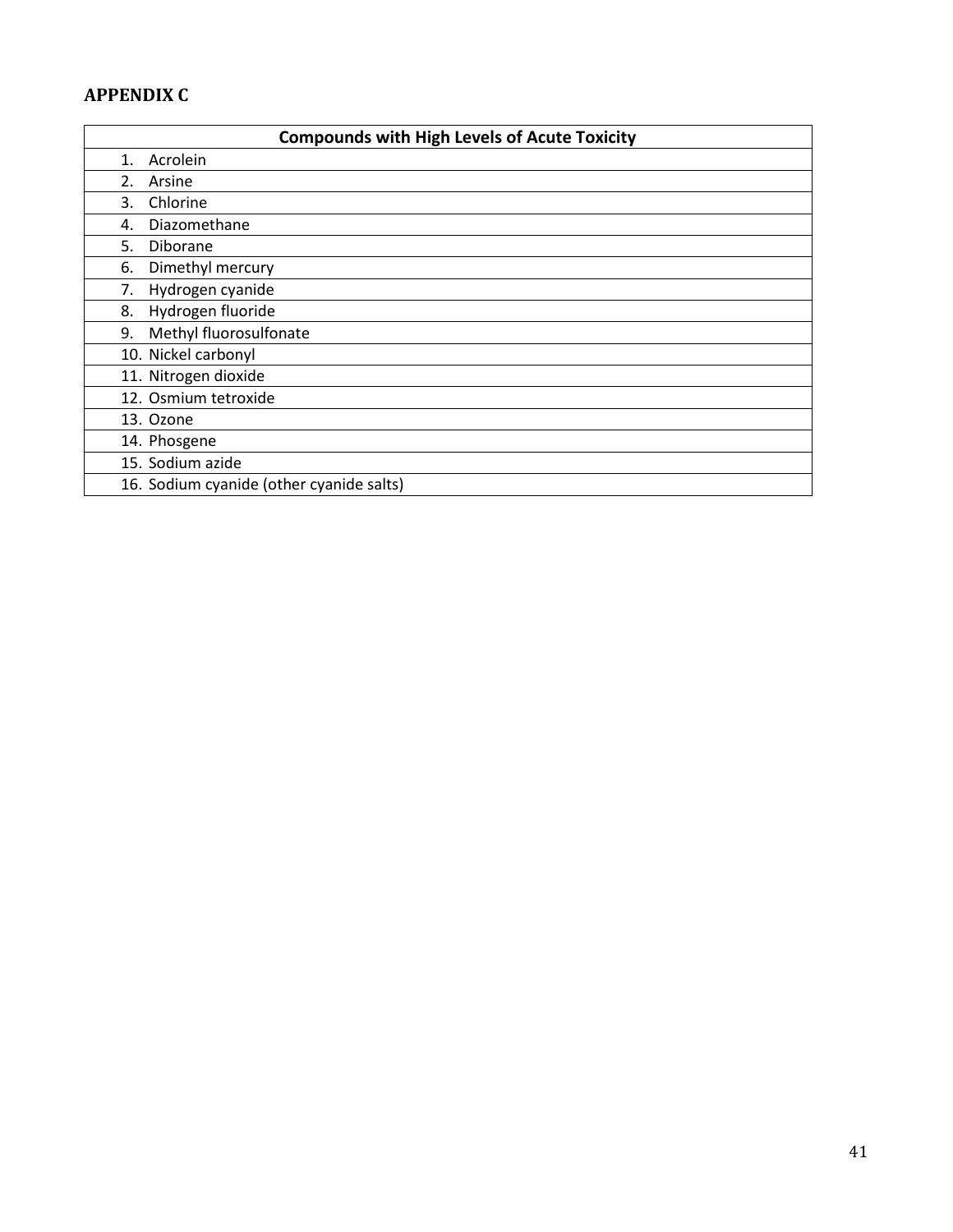# <span id="page-41-0"></span>**APPENDIX D**

# <span id="page-41-1"></span>**Chemical Request Form**

The Chemical Request Form can be filled out electronically [here.](http://www.wtamu.edu/environmental_safety/chemical-ordering-form.aspx)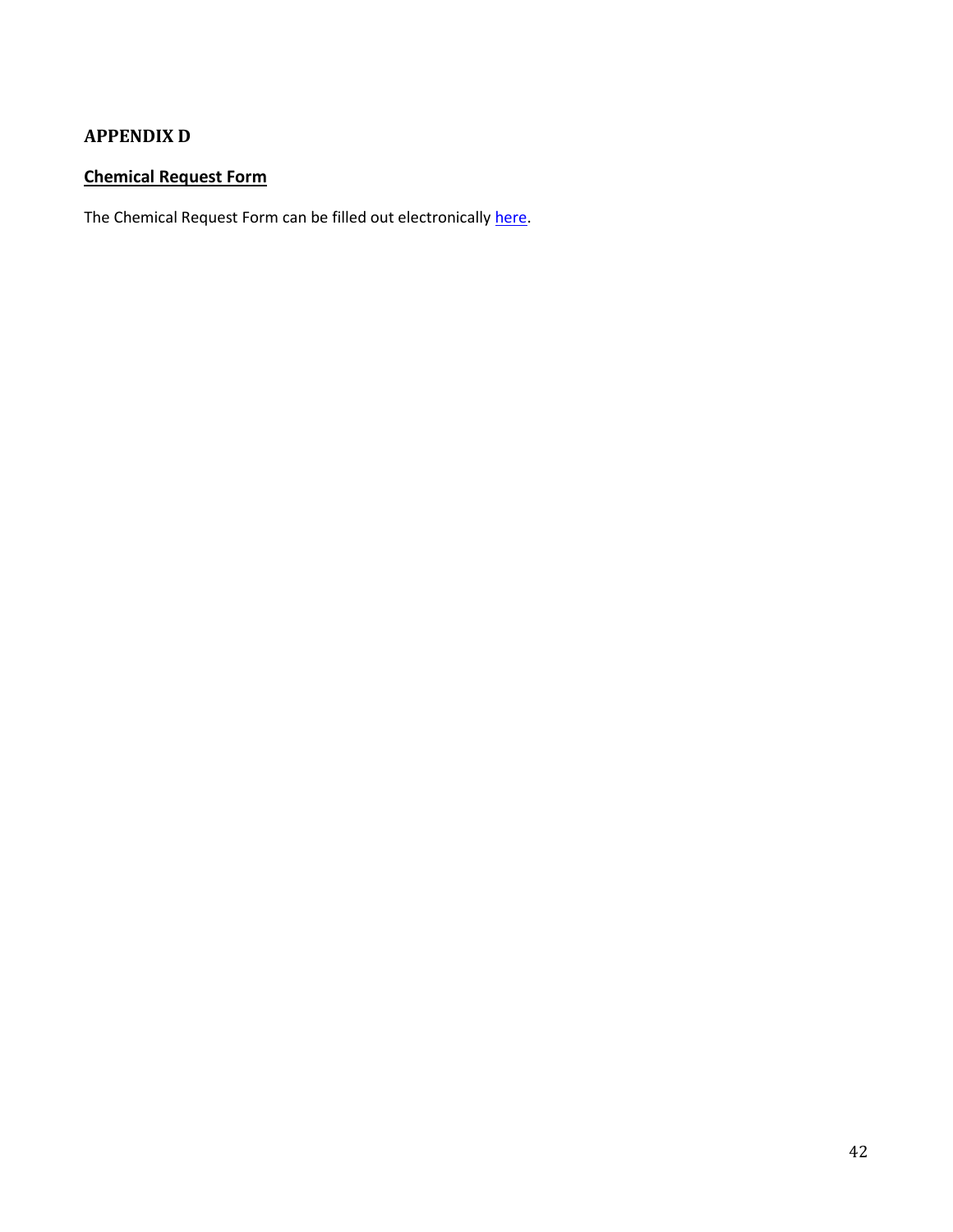# <span id="page-42-0"></span>**APPENDIX E**

<span id="page-42-1"></span>

|                                                                                                           | <b>Incident Investigation Report</b>                                                                                                                            |                              |                                                                                                            |  |
|-----------------------------------------------------------------------------------------------------------|-----------------------------------------------------------------------------------------------------------------------------------------------------------------|------------------------------|------------------------------------------------------------------------------------------------------------|--|
|                                                                                                           |                                                                                                                                                                 |                              |                                                                                                            |  |
|                                                                                                           |                                                                                                                                                                 |                              | Employee/Student Phone No: ______________________________Employee/Student Dept: __________________________ |  |
|                                                                                                           |                                                                                                                                                                 |                              |                                                                                                            |  |
| Investigator Name: ________________________________ Investigation Date: _________________________________ |                                                                                                                                                                 |                              |                                                                                                            |  |
|                                                                                                           | Employee/Student Statement (Description of event-before, during, and after)<br>,我们也不会有什么。""我们的人,我们也不会有什么?""我们的人,我们也不会有什么?""我们的人,我们也不会有什么?""我们的人,我们也不会有什么?""我们的人 |                              |                                                                                                            |  |
|                                                                                                           |                                                                                                                                                                 |                              |                                                                                                            |  |
|                                                                                                           |                                                                                                                                                                 |                              |                                                                                                            |  |
|                                                                                                           |                                                                                                                                                                 |                              |                                                                                                            |  |
|                                                                                                           | (lab, corridor, stairs, outside, etc.)                                                                                                                          |                              | (building, floor, room, column)                                                                            |  |
|                                                                                                           |                                                                                                                                                                 |                              |                                                                                                            |  |
|                                                                                                           | <b>Injury Severity</b> $\Box$ Observation/Near Miss $\Box$ First Aid<br>$\Box$ Work Restrictions                                                                | $\Box$ Lost Time Restriction | $\Box$ MTBFA (OSHA)                                                                                        |  |
|                                                                                                           | Accident Type □ Allergen Exposure                                                                                                                               | $\Box$ Bitten By             | $\Box$ Car/Truck/Motorized Vehicle                                                                         |  |
|                                                                                                           | $\Box$ Caught In/Between                                                                                                                                        | $\Box$ Contact w/Chemical    | $\Box$ Contact w/Hot Surface                                                                               |  |
|                                                                                                           | $\Box$ Environmental Exposure                                                                                                                                   | $\Box$ Ergonomic             | $\Box$ Needle Stick                                                                                        |  |
|                                                                                                           | $\Box$ Pushing/Pulling                                                                                                                                          | $\Box$ Slip/Trip/Fall        | $\Box$ Struck Against                                                                                      |  |
|                                                                                                           | $\Box$ Struck By                                                                                                                                                | $\Box$ Twist/Turn            | $\Box$ Other                                                                                               |  |
|                                                                                                           |                                                                                                                                                                 | <b>Device Type</b>           | <b>Device Brand</b>                                                                                        |  |
|                                                                                                           | <b>Contaminated Sharp Involved Needle Stick:</b>                                                                                                                |                              |                                                                                                            |  |
| Allergic Agent:                                                                                           |                                                                                                                                                                 |                              |                                                                                                            |  |
|                                                                                                           | Chemicals or Biohazards Involved:                                                                                                                               |                              |                                                                                                            |  |
|                                                                                                           | Equipment Involved/ID Number:                                                                                                                                   |                              |                                                                                                            |  |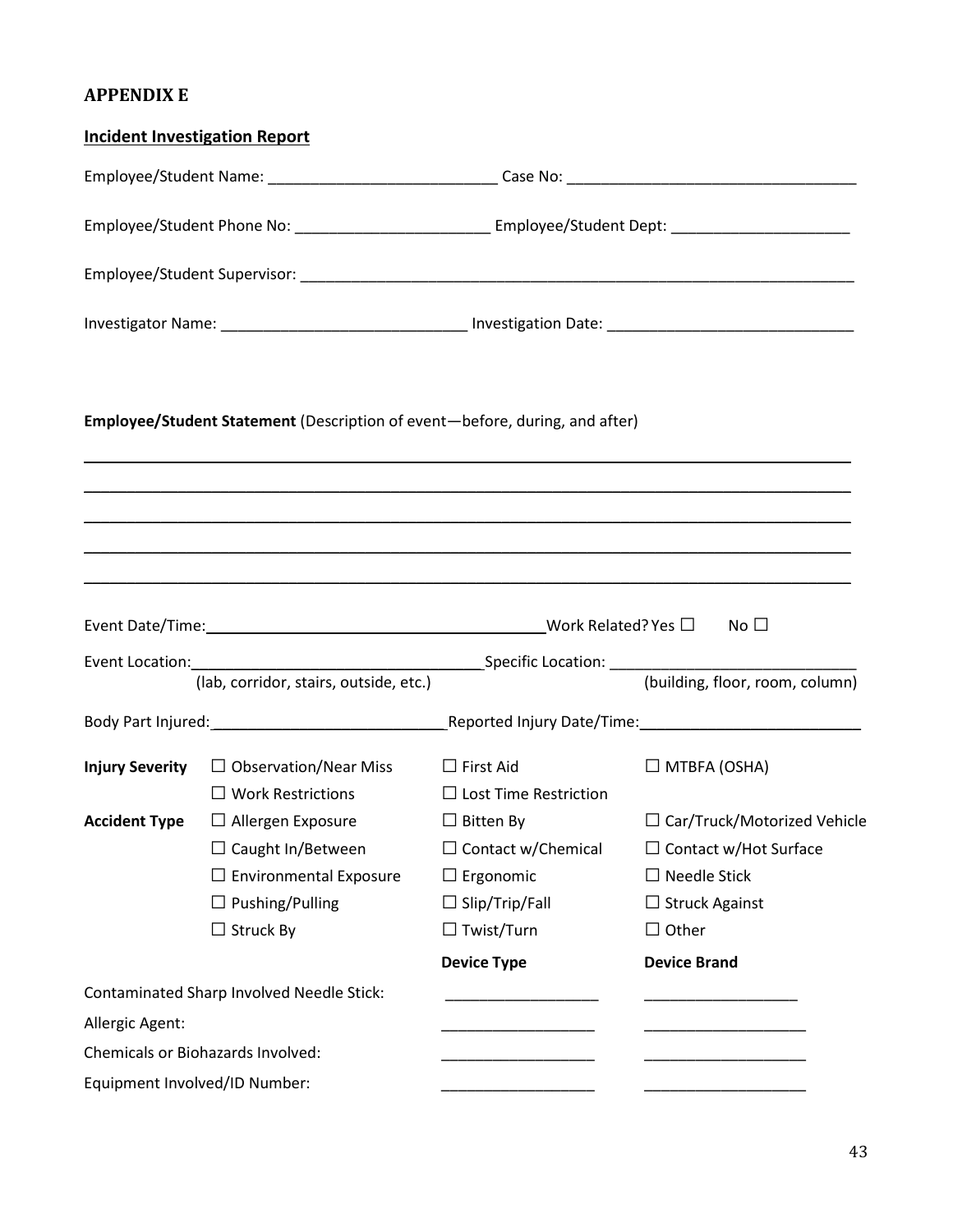#### **Describe Possible Causes**

| Equipment:   | <u> 1989 - Andrea State Barbara, amerikan bahasa di sebagai personal di sebagai personal di sebagai personal di s</u> |
|--------------|-----------------------------------------------------------------------------------------------------------------------|
| Tools/PPE:   |                                                                                                                       |
| Environment: |                                                                                                                       |
| Procedure:   |                                                                                                                       |
| Personnel:   |                                                                                                                       |
| Other:       |                                                                                                                       |

#### **Causal Factors**

#### **Recommendations**

| <b>Corrective Actions/Preventive Actions</b> | Person Responsible |       | Due Date |
|----------------------------------------------|--------------------|-------|----------|
|                                              |                    |       |          |
|                                              |                    |       |          |
|                                              |                    |       |          |
|                                              |                    |       |          |
|                                              |                    | Date: |          |

,我们也不会有什么。""我们的人,我们也不会有什么?""我们的人,我们也不会有什么?""我们的人,我们也不会有什么?""我们的人,我们也不会有什么?""我们的人

| <b>Supervisor Signature:</b> | Date |
|------------------------------|------|
|------------------------------|------|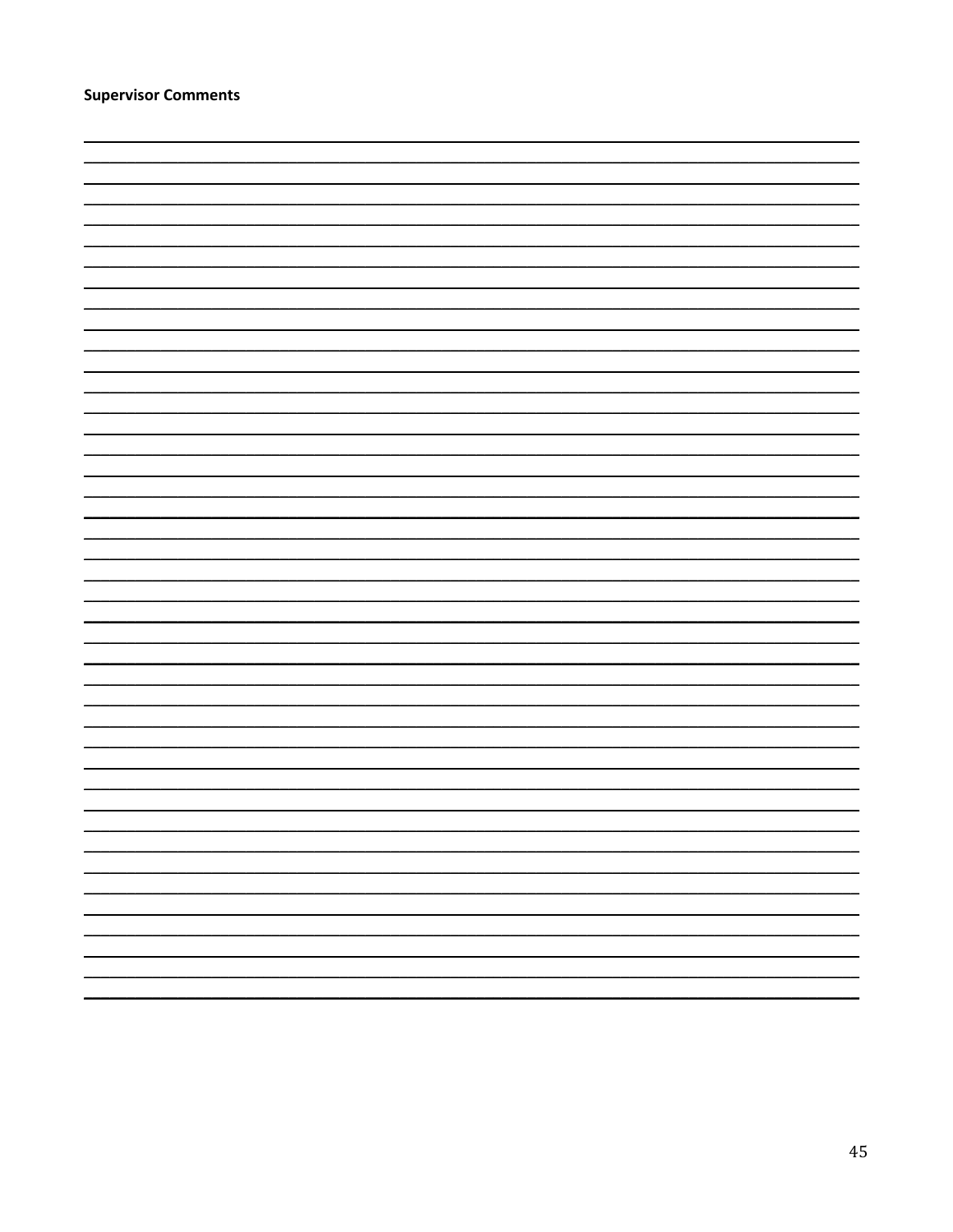# <span id="page-45-0"></span>**Appendix F**

## **West Texas A&M University**

# <span id="page-45-1"></span>**Academic and Research Environmental Health and Safety (EHS) Laboratory Research Compliance Laboratory Specific Chemical/Equipment/Process Hygiene/Safety Plan Documentation**

A chemical/equipment/process hygiene/safety plan is a written program developed to establish procedures, protective equipment, and standard work practices that promote a safe work environment for all Academic and Research lab personnel handling hazardous chemicals/equipment/process in the workplace. At West Texas A&M University, laboratory personnel are responsible for the preparation of their Lab Specific Chemical/Equipment/Process Hygiene/Safety Plan. The plan may cover one or more rooms/laboratories associated with a work group and should consider all health and safety issues when work involves the use of hazardous chemicals/equipment/processes.

The document provided is a template that can be used by any WTAMU academic and research laboratory. This plan was developed to meet the guidelines of West Texas A&M University/Texas A&M Systems/Local/State/Federal Regulations. Filling in the specific information for your laboratory will complete this plan. Each laboratory's Principal Investigator (PI) is ultimately responsible to develop this plan. PI's can designate a Lab Safety Coordinator who can assist in implementing the plan.

The plan must then be reviewed with everyone working in the laboratory and made readily available to all lab personnel (including employees and students). The plan must be reviewed at a minimum, annually, by the Principal Investigator and the designated Laboratory Supervisor/Safety Coordinator. Each person named within the Chemical Hygiene Plan should have a copy of the EHS CHP, which is referenced in this plan.

This section will be completed by the PI or Laboratory Safety Coordinator for the laboratory unit to outline procedures that are specific to the laboratory. It is a convenient way to compile all required documentation into a single manual.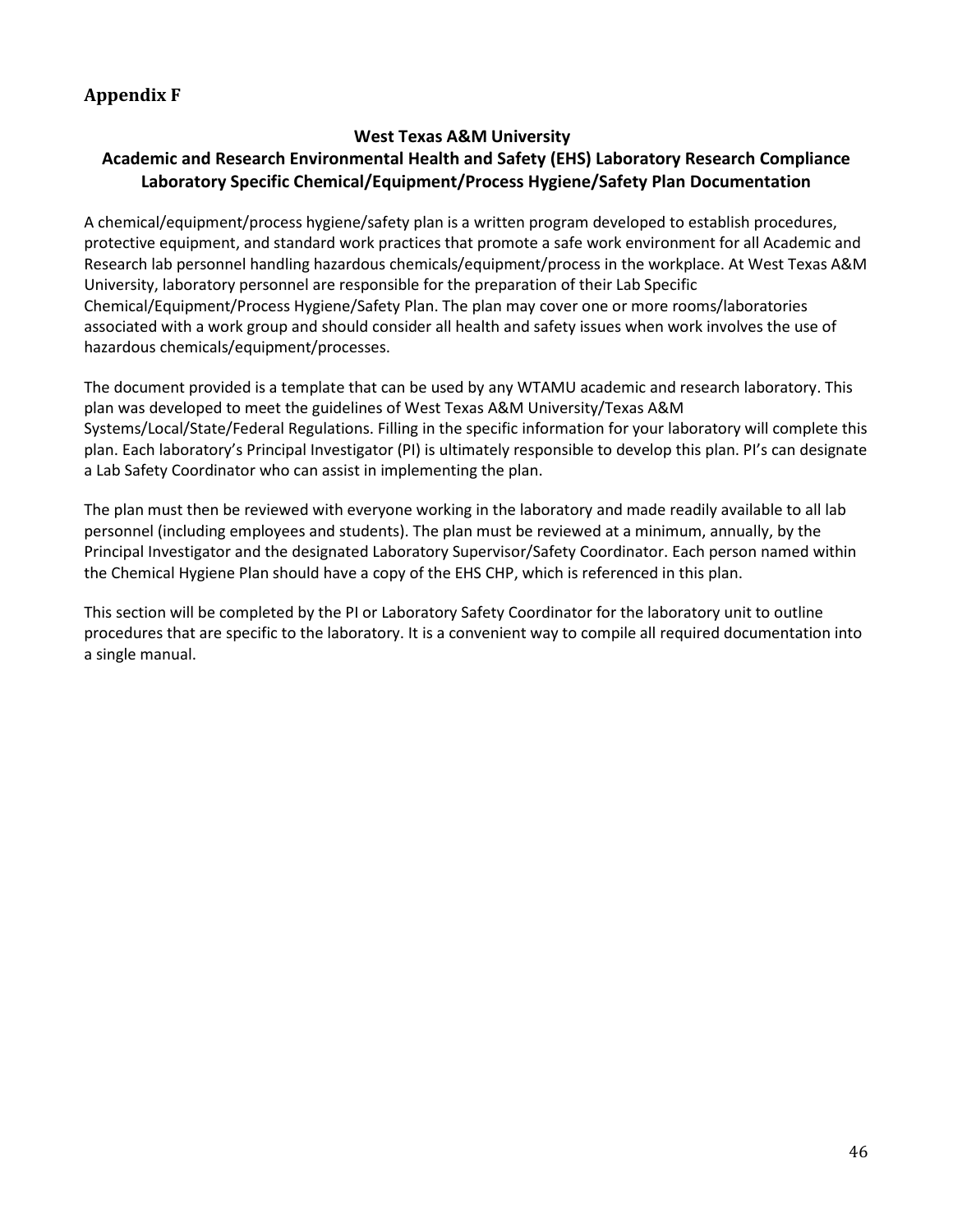#### **Introduction**

This is the "laboratory/site-specific" part of the Chemical Hygiene Plan (CHP).

**Laboratory Director/Principle Investigator:** The laboratory director has ultimate responsibility for chemical/equipment/process safety within the laboratory and must, with other administrators, provide continuing support for laboratory chemical hygiene.

**Laboratory Safety Coordinator:** The laboratory safety coordinator has the responsibility for chemical hygiene in the laboratory, and is designated by the Principle Investigator who can assist in implementing the plan.

**Laboratory Workers/Personnel:** The laboratory workers/personnel are responsible for planning and conducting each operation in accordance with the institutional chemical hygiene procedures, lab specific SOPs and developing good personal chemical hygiene habits.

It is the responsibility of the Principle Investigator/Laboratory Director/Safety Coordinator to compile, review, and update this information.

#### **1. Laboratory Location: (BLDG & RM.) \_\_\_\_\_\_\_\_\_\_\_\_\_\_\_\_\_\_\_\_\_\_\_\_\_\_\_\_\_\_\_\_\_\_\_\_\_\_\_\_\_\_\_\_\_\_\_\_\_\_\_\_\_\_\_\_\_\_\_**

**2. Principle Investigator or Laboratory Director:**

| Name:           | Office Location (BLDG & RM): |
|-----------------|------------------------------|
| Work Telephone: | Alternate Telephone:         |

#### **3. Department Chair:**

| Name:           | Office Location (BLDG & RM): |
|-----------------|------------------------------|
|                 |                              |
| Work Telephone: | Alternate Telephone:         |

**4. Laboratory Safety Coordinator (LSC):**

| Office Location (BLDG & RM): |  |
|------------------------------|--|
| Alternate Telephone:         |  |
|                              |  |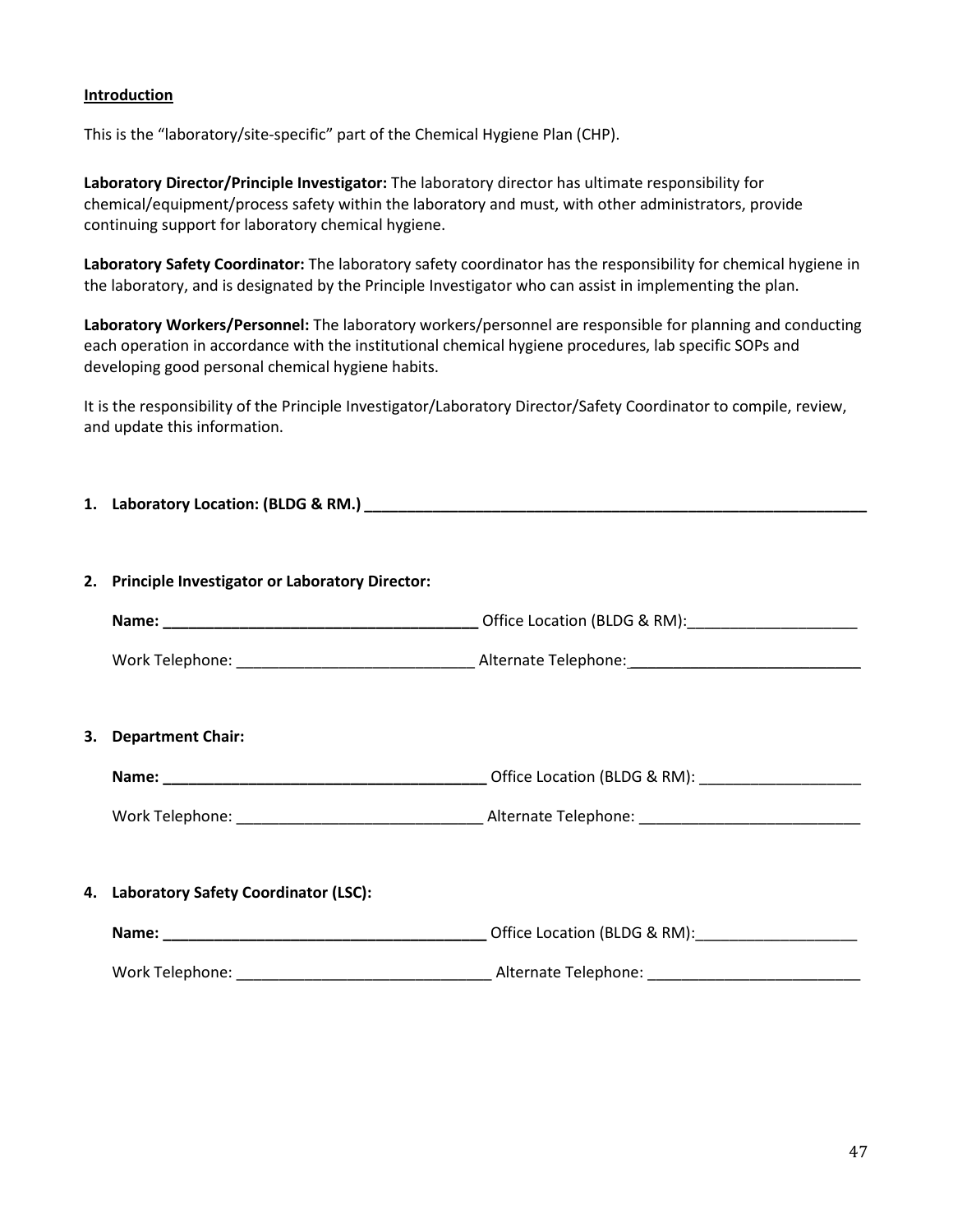#### **Certification and Annual Review and Updates**

By signing and dating here the Laboratory Safety Coordinator and Principal Investigator certify that this Laboratory/Site-Specific Chemical/Equipment/Process Safety Documentation is accurate and that it effectively provides for the safety of employees and students in this laboratory.

| <b>Principle Investigator or Laboratory Director:</b> |                            |
|-------------------------------------------------------|----------------------------|
|                                                       | Date: ____________________ |
|                                                       |                            |
| <b>Laboratory Safety Coordinator (LSC):</b>           |                            |
|                                                       | Date: ______________       |
|                                                       |                            |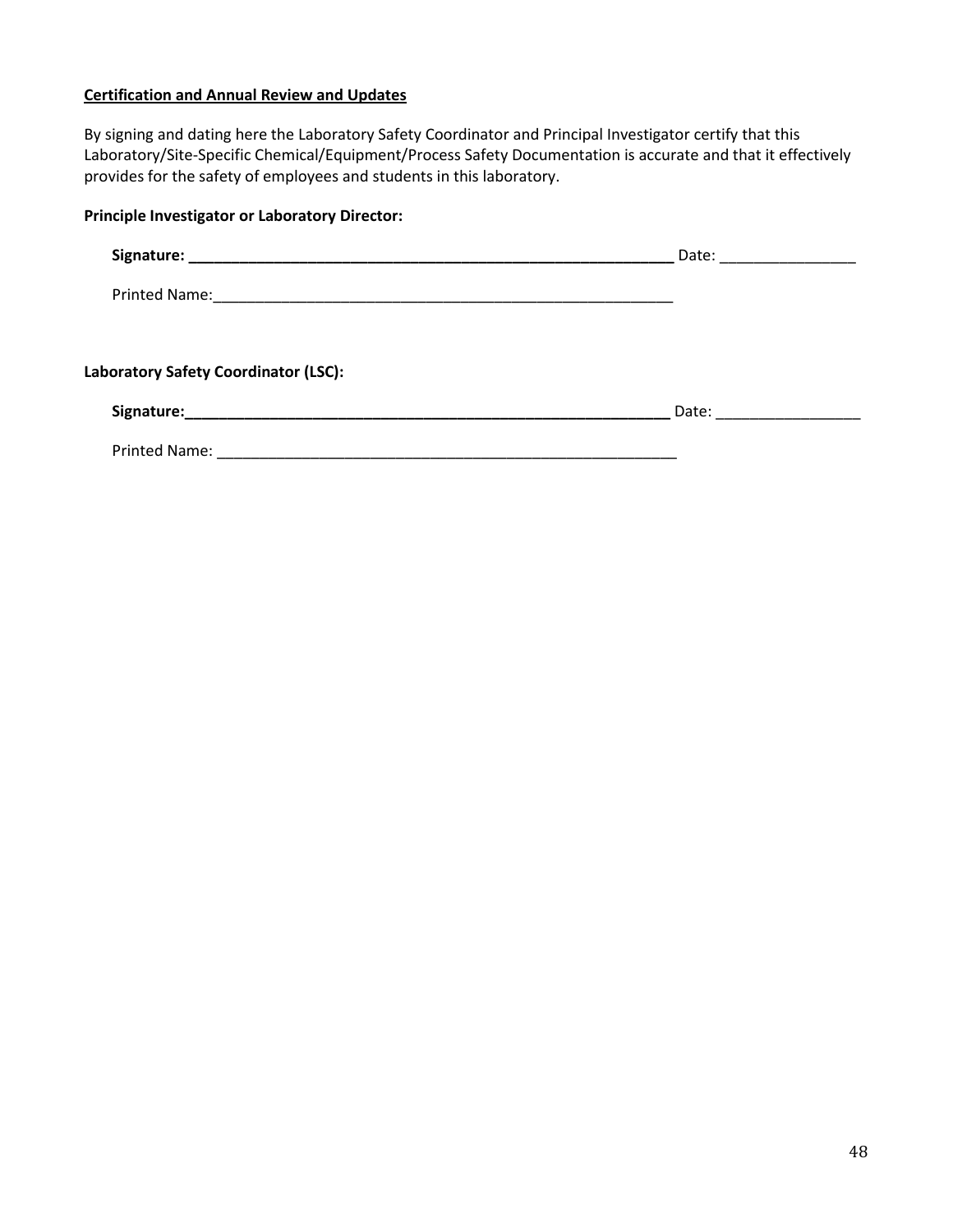#### **I am (check one):**

| $\Box$ A new employee or student | $\Box$ Beginning a new task involving chemicals |
|----------------------------------|-------------------------------------------------|
|                                  |                                                 |

□Reviewing the revised addition of the \_\_\_\_\_\_\_\_\_\_\_\_\_\_\_\_\_\_\_\_\_\_\_\_\_\_\_\_\_\_\_\_\_\_\_\_\_\_\_\_\_\_\_\_\_\_\_\_\_\_\_\_\_

I certify that I have been provided copies of the AREHS University Chemical Hygiene Plan and my Laboratory/Site specific Chemical/Equipment/Process/ Safety Plan, and that I have read and understand this SOP. I agree to fully adhere to its requirements.

| Signature:           | Date: |
|----------------------|-------|
|                      |       |
| <b>Printed Name:</b> |       |

49